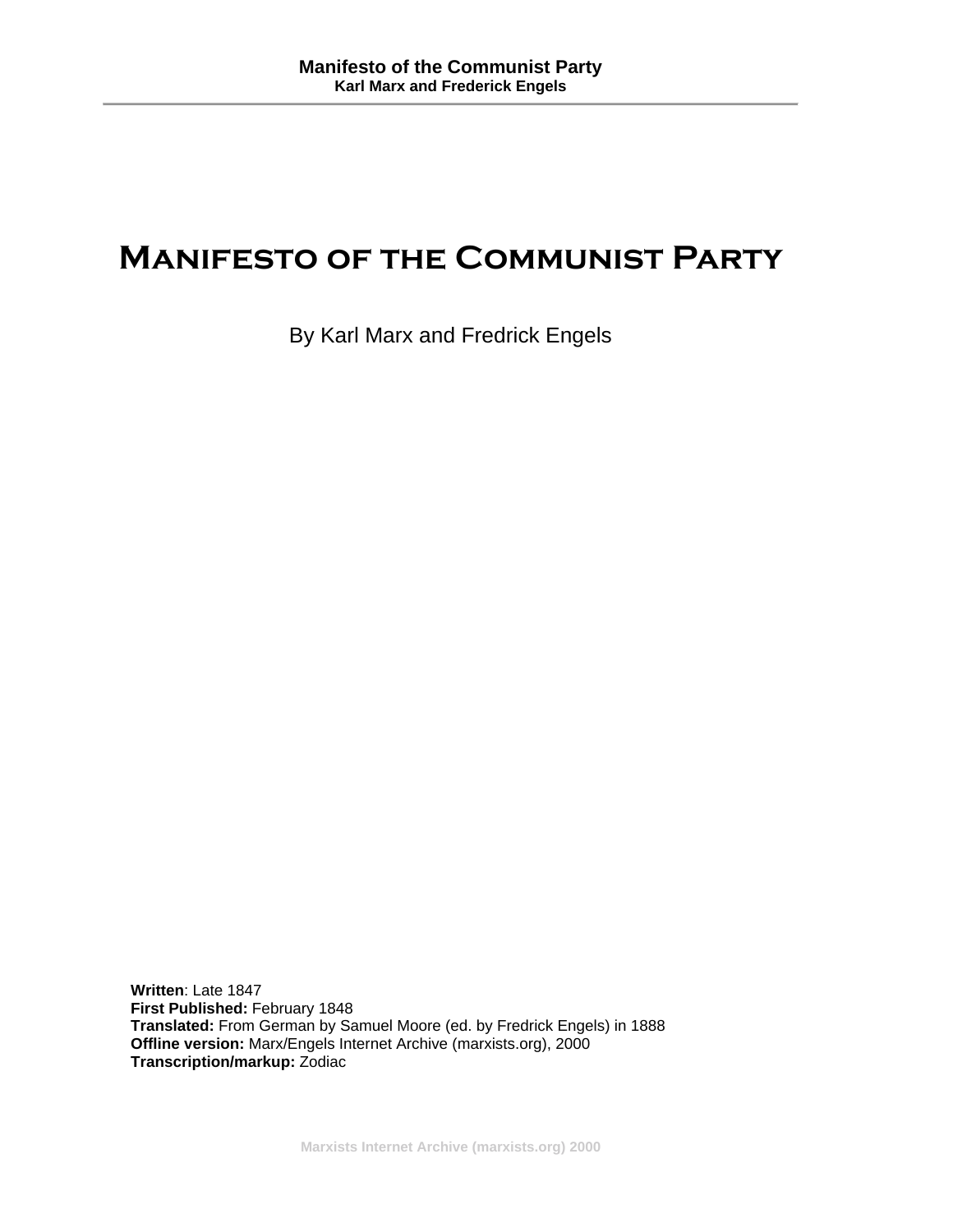A spectre is haunting Europe -- the spectre of communism. All the powers of old Europe have entered into a holy alliance to exorcise this spectre: Pope and Tsar, Metternich and Guizot, French Radicals and German police-spies.

Where is the party in opposition that has not been decried as communistic by its opponents in power? Where is the opposition that has not hurled back the branding reproach of communism, against the more advanced opposition parties, as well as against its reactionary adversaries?

Two things result from this fact:

I. Communism is already acknowledged by all European powers to be itself a power.

II. It is high time that Communists should openly, in the face of the whole world, publish their views, their aims, their tendencies, and meet this nursery tale of the spectre of communism with a manifesto of the party itself.

To this end, Communists of various nationalities have assembled in London and sketched the following manifesto, to be published in the English, French, German, Italian, Flemish and Danish languages.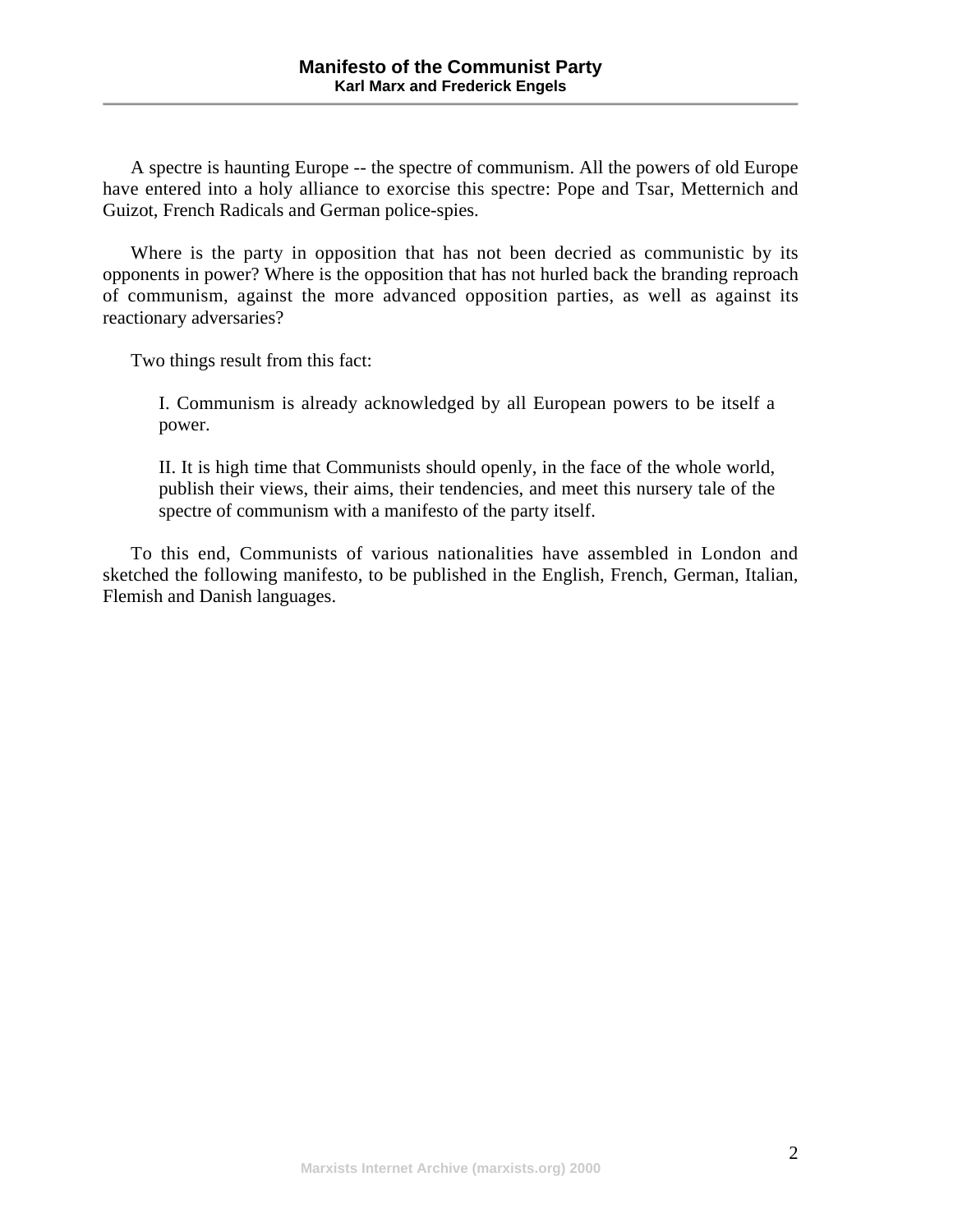# **Bourgeois and Proletarians<sup>1</sup>**

The history of all hitherto existing society<sup>2</sup> is the history of class struggles.

Freeman and slave, patrician and plebeian, lord and serf, guild-master<sup>3</sup> and journeyman, in a word, oppressor and oppressed, stood in constant opposition to one another, carried on an uninterrupted, now hidden, now open fight, a fight that each time ended, either in a revolutionary reconstitution of society at large, or in the common ruin of the contending classes.

In the earlier epochs of history, we find almost everywhere a complicated arrangement of society into various orders, a manifold gradation of social rank. In ancient Rome we have patricians, knights, plebeians, slaves; in the Middle Ages, feudal lords, vassals, guildmasters, journeymen, apprentices, serfs; in almost all of these classes, again, subordinate gradations.

The modern bourgeois society that has sprouted from the ruins of feudal society has not done away with class antagonisms. It has but established new classes, new conditions of oppression, new forms of struggle in place of the old ones.

Our epoch, the epoch of the bourgeoisie, possesses, however, this distinct feature: it has simplified class antagonisms. Society as a whole is more and more splitting up into two great hostile camps, into two great classes directly facing each other -- bourgeoisie and proletariat.

From the serfs of the Middle Ages sprang the chartered burghers of the earliest towns. From these burgesses the first elements of the bourgeoisie were developed.

 $\overline{a}$ 

 $^1$  By bourgeoisie is meant the class of modern capitalists, owners of the means of social production and employers of wage labor. By proletariat, the class of modern wage laborers who, having no means of production of their own, are reduced to selling their labor power in order to live. [Engels, 1888 English edition]

 $^2$  That is, all written history. In 1847, the pre-history of society, the social organization existing previous to recorded history, all but unknown. Since then, August von Haxthausen (1792-1866) discovered common ownership of land in Russia, Georg Ludwig von Maurer proved it to be the social foundation from which all Teutonic races started in history, and, by and by, village communities were found to be, or to have been, the primitive form of society everywhere from India to Ireland. The inner organization of this primitive communistic society was laid bare, in its typical form, by Lewis Henry Morgan's (1818-1861) crowning discovery of the true nature of the gens and its relation to the tribe. With the dissolution of the primeval communities, society begins to be differentiated into separate and finally antagonistic classes. I have attempted to retrace this dissolution in Der Ursprung der Familie, des Privateigenthumus und des Staats, second edition, Stuttgart, 1886. [Engels, 1888 English Edition]

 $^3$  Guild-master, that is, a full member of a guild, a master within, not a head of a guild. [Engels, 1888 English Edition]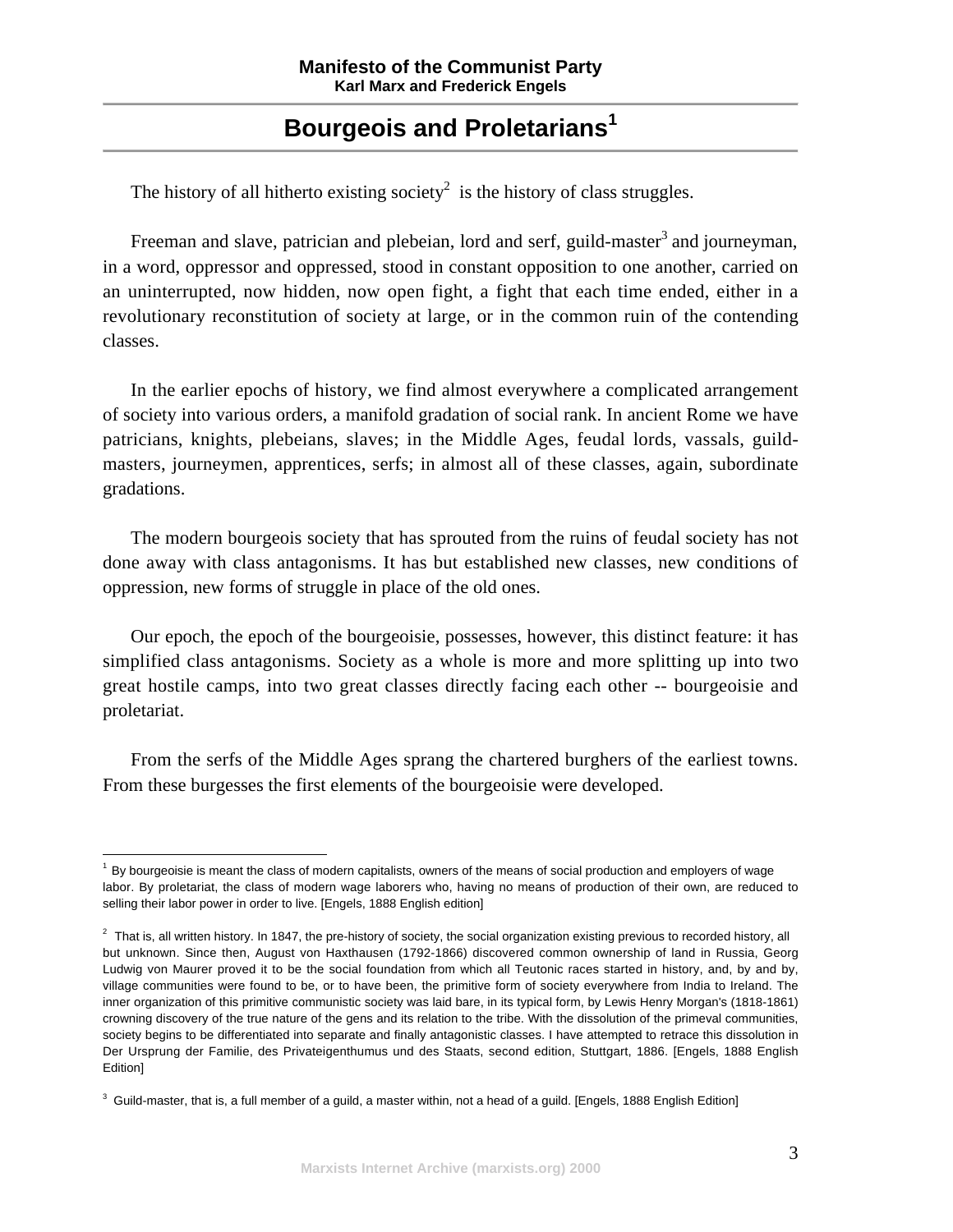The discovery of America, the rounding of the Cape, opened up fresh ground for the rising bourgeoisie. The East-Indian and Chinese markets, the colonisation of America, trade with the colonies, the increase in the means of exchange and in commodities generally, gave to commerce, to navigation, to industry, an impulse never before known, and thereby, to the revolutionary element in the tottering feudal society, a rapid development.

The feudal system of industry, in which industrial production was monopolized by closed guilds, now no longer suffices for the growing wants of the new markets. The manufacturing system took its place. The guild-masters were pushed aside by the manufacturing middle class; division of labor between the different corporate guilds vanished in the face of division of labor in each single workshop.

Meantime, the markets kept ever growing, the demand ever rising. Even manufacturers no longer sufficed. Thereupon, steam and machinery revolutionized industrial production. The place of manufacture was taken by the giant, Modern Industry; the place of the industrial middle class by industrial millionaires, the leaders of the whole industrial armies, the modern bourgeois.

Modern industry has established the world market, for which the discovery of America paved the way. This market has given an immense development to commerce, to navigation, to communication by land. This development has, in turn, reacted on the extension of industry; and in proportion as industry, commerce, navigation, railways extended, in the same proportion the bourgeoisie developed, increased its capital, and pushed into the background every class handed down from the Middle Ages.

We see, therefore, how the modern bourgeoisie is itself the product of a long course of development, of a series of revolutions in the modes of production and of exchange.

Each step in the development of the bourgeoisie was accompanied by a corresponding political advance in that class. An oppressed class under the sway of the feudal nobility, an armed and self-governing association of medieval commune<sup>4</sup>: here independent urban republic (as in Italy and Germany); there taxable "third estate" of the monarchy (as in France); afterward, in the period of manufacturing proper, serving either the semi-feudal or the absolute monarchy as a counterpoise against the nobility, and, in fact, cornerstone of the great monarchies in general -- the bourgeoisie has at last, since the establishment of Modern

 $\overline{a}$ 

<sup>&</sup>lt;sup>4</sup> This was the name given their urban communities by the townsmen of Italy and France, after they had purchased or conquered their initial rights of self-government from their feudal lords. [Engels, 1890 German edition]

 <sup>&</sup>quot;Commune" was the name taken in France by the nascent towns even before they had conquered from their feudal lords and masters local self-government and political rights as the "Third Estate". Generally speaking, for the economical development of the bourgeoisie, England is here taken as the typical country, for its political development, France. [Engels, 1888 English Edition]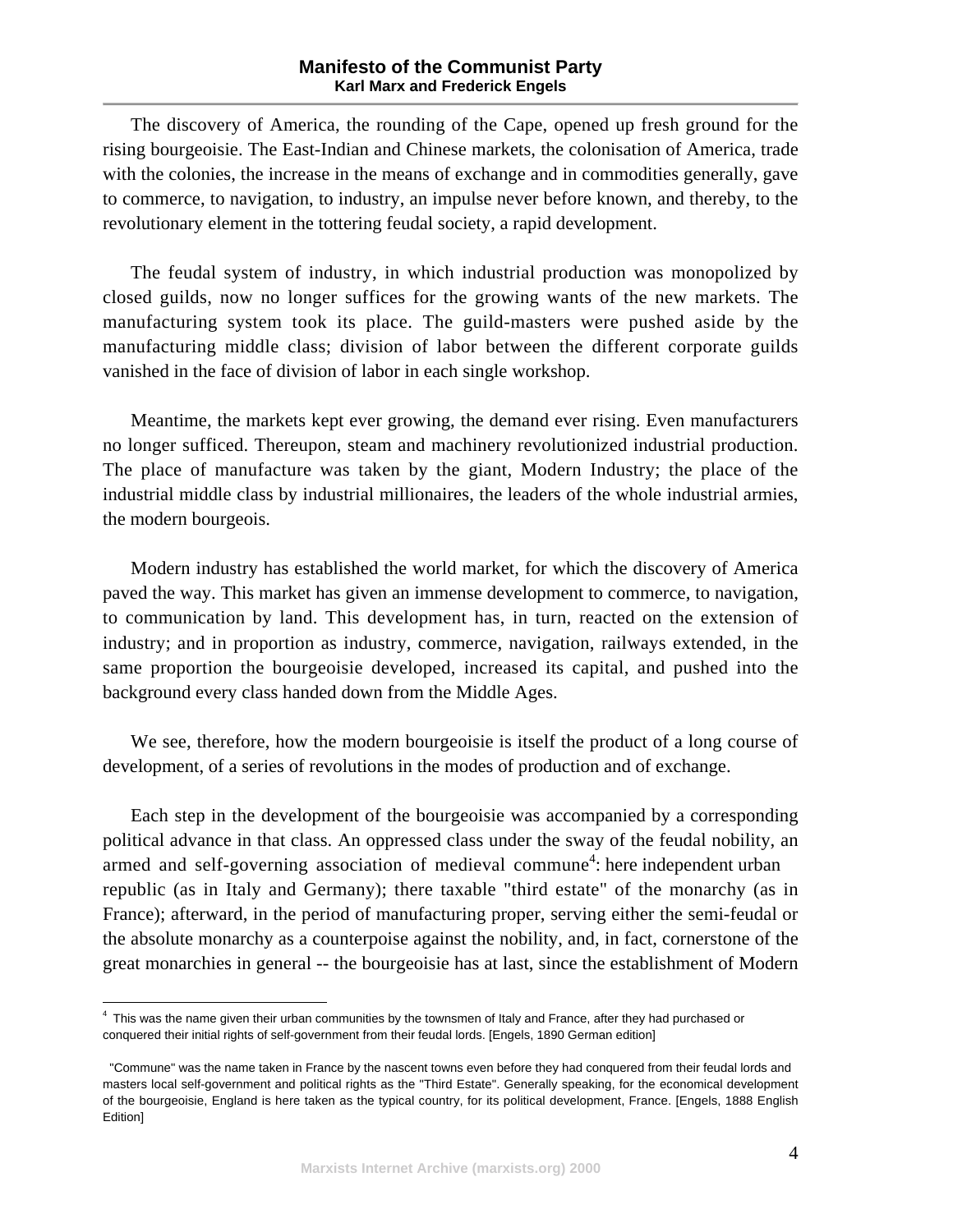Industry and of the world market, conquered for itself, in the modern representative state, exclusive political sway. The executive of the modern state is but a committee for managing the common affairs of the whole bourgeoisie.

The bourgeoisie, historically, has played a most revolutionary part.

The bourgeoisie, wherever it has got the upper hand, has put an end to all feudal, patriarchal, idyllic relations. It has pitilessly torn asunder the motley feudal ties that bound man to his "natural superiors", and has left no other nexus between man and man than naked self-interest, than callous "cash payment". It has drowned out the most heavenly ecstasies of religious fervour, of chivalrous enthusiasm, of philistine sentimentalism, in the icy water of egotistical calculation. It has resolved personal worth into exchange value, and in place of the numberless indefeasible chartered freedoms, has set up that single, unconscionable freedom -- Free Trade. In one word, for exploitation, veiled by religious and political illusions, it has substituted naked, shameless, direct, brutal exploitation.

The bourgeoisie has stripped of its halo every occupation hitherto honored and looked up to with reverent awe. It has converted the physician, the lawyer, the priest, the poet, the man of science, into its paid wage laborers.

The bourgeoisie has torn away from the family its sentimental veil, and has reduced the family relation into a mere money relation.

The bourgeoisie has disclosed how it came to pass that the brutal display of vigour in the Middle Ages, which reactionaries so much admire, found its fitting complement in the most slothful indolence. It has been the first to show what man's activity can bring about. It has accomplished wonders far surpassing Egyptian pyramids, Roman aqueducts, and Gothic cathedrals; it has conducted expeditions that put in the shade all former exoduses of nations and crusades.

The bourgeoisie cannot exist without constantly revolutionizing the instruments of production, and thereby the relations of production, and with them the whole relations of society. Conservation of the old modes of production in unaltered form, was, on the contrary, the first condition of existence for all earlier industrial classes. Constant revolutionizing of production, uninterrupted disturbance of all social conditions, everlasting uncertainty and agitation distinguish the bourgeois epoch from all earlier ones. All fixed, fast frozen relations, with their train of ancient and venerable prejudices and opinions, are swept away, all new-formed ones become antiquated before they can ossify. All that is solid melts into air, all that is holy is profaned, and man is at last compelled to face with sober senses his real condition of life and his relations with his kind.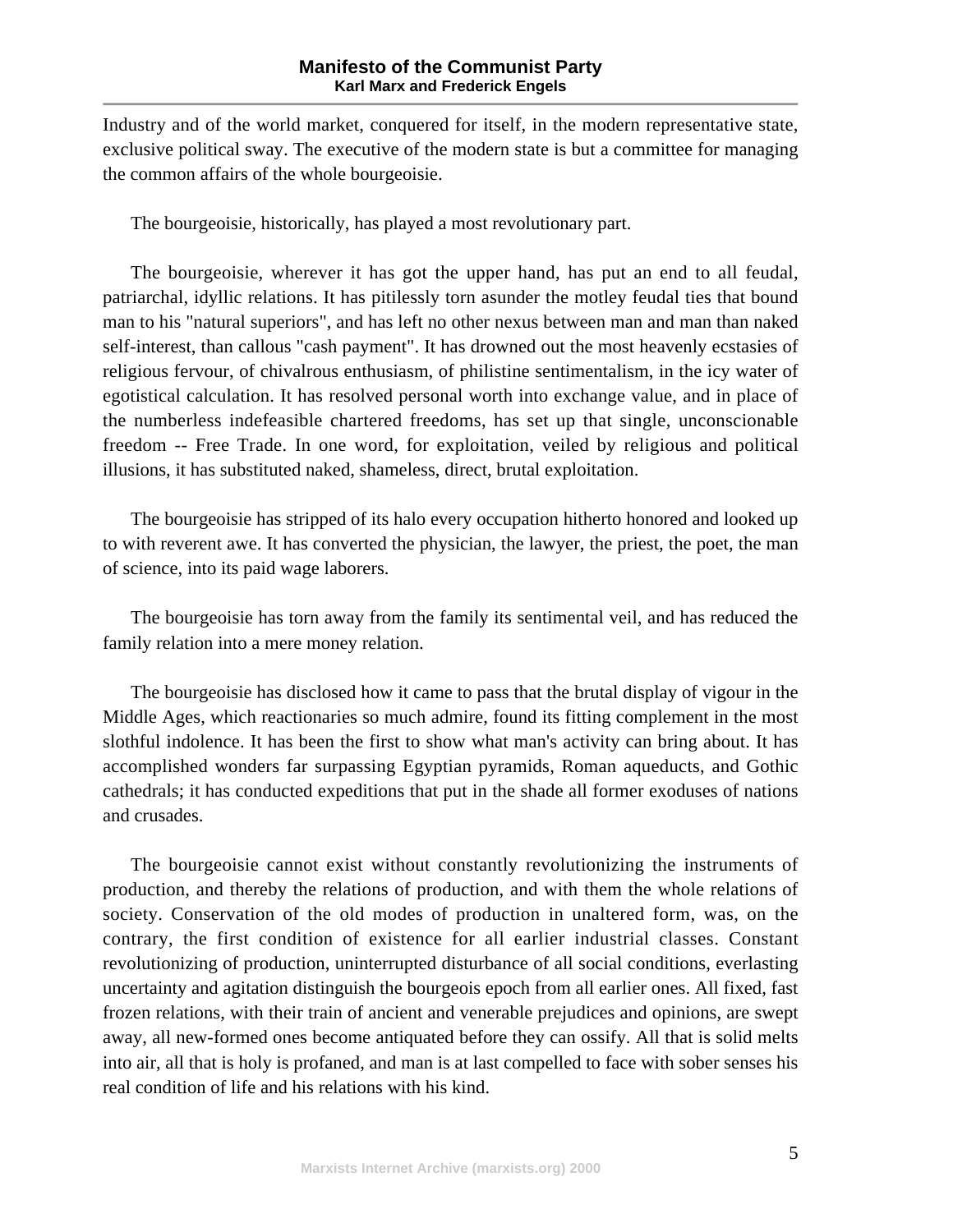The need of a constantly expanding market for its products chases the bourgeoisie over the entire surface of the globe. It must nestle everywhere, settle everywhere, establish connections everywhere.

The bourgeoisie has, through its exploitation of the world market, given a cosmopolitan character to production and consumption in every country. To the great chagrin of reactionaries, it has drawn from under the feet of industry the national ground on which it stood. All old-established national industries have been destroyed or are daily being destroyed. They are dislodged by new industries, whose introduction becomes a life and death question for all civilized nations, by industries that no longer work up indigenous raw material, but raw material drawn from the remotest zones; industries whose products are consumed, not only at home, but in every quarter of the globe. In place of the old wants, satisfied by the production of the country, we find new wants, requiring for their satisfaction the products of distant lands and climes. In place of the old local and national seclusion and self-sufficiency, we have intercourse in every direction, universal inter-dependence of nations. And as in material, so also in intellectual production. The intellectual creations of individual nations become common property. National one-sidedness and narrowmindedness become more and more impossible, and from the numerous national and local literatures, there arises a world literature.

The bourgeoisie, by the rapid improvement of all instruments of production, by the immensely facilitated means of communication, draws all, even the most barbarian, nations into civilization. The cheap prices of commodities are the heavy artillery with which it forces the barbarians' intensely obstinate hatred of foreigners to capitulate. It compels all nations, on pain of extinction, to adopt the bourgeois mode of production; it compels them to introduce what it calls civilization into their midst, i.e., to become bourgeois themselves. In one word, it creates a world after its own image.

The bourgeoisie has subjected the country to the rule of the towns. It has created enormous cities, has greatly increased the urban population as compared with the rural, and has thus rescued a considerable part of the population from the idiocy of rural life. Just as it has made the country dependent on the towns, so it has made barbarian and semi-barbarian countries dependent on the civilized ones, nations of peasants on nations of bourgeois, the East on the West.

The bourgeoisie keeps more and more doing away with the scattered state of the population, of the means of production, and of property. It has agglomerated population, centralized the means of production, and has concentrated property in a few hands. The necessary consequence of this was political centralization. Independent, or but loosely connected provinces, with separate interests, laws, governments, and systems of taxation,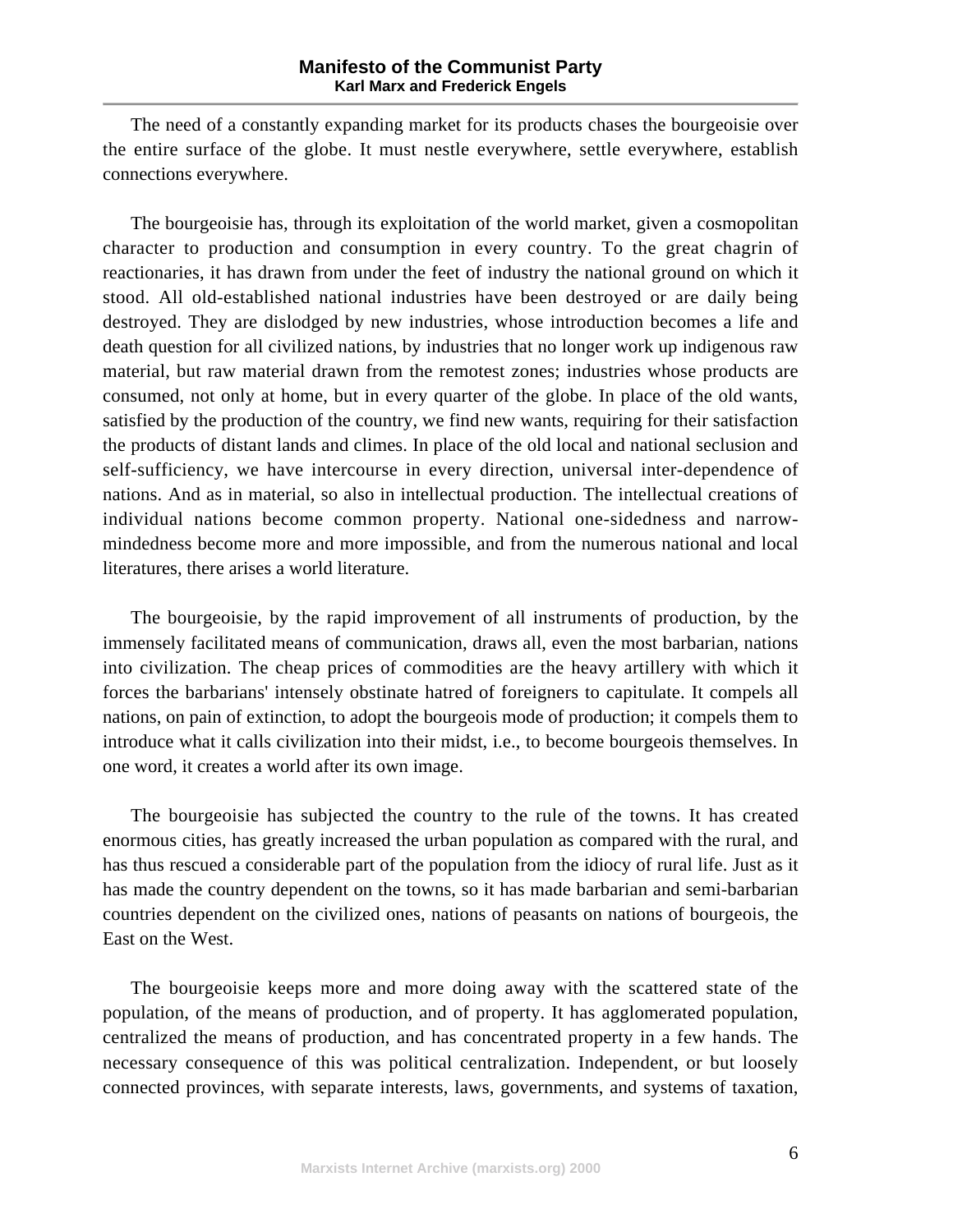became lumped together into one nation, with one government, one code of laws, one national class interest, one frontier, and one customs tariff.

The bourgeoisie, during its rule of scarce one hundred years, has created more massive and more colossal productive forces than have all preceding generations together. Subjection of nature's forces to man, machinery, application of chemistry to industry and agriculture, steam navigation, railways, electric telegraphs, clearing of whole continents for cultivation, canalization or rivers, whole populations conjured out of the ground -- what earlier century had even a presentiment that such productive forces slumbered in the lap of social labor?

We see then: the means of production and of exchange, on whose foundation the bourgeoisie built itself up, were generated in feudal society. At a certain stage in the development of these means of production and of exchange, the conditions under which feudal society produced and exchanged, the feudal organization of agriculture and manufacturing industry, in one word, the feudal relations of property became no longer compatible with the already developed productive forces; they became so many fetters. They had to be burst asunder; they were burst asunder.

Into their place stepped free competition, accompanied by a social and political constitution adapted in it, and the economic and political sway of the bourgeois class.

A similar movement is going on before our own eyes. Modern bourgeois society, with its relations of production, of exchange and of property, a society that has conjured up such gigantic means of production and of exchange, is like the sorcerer who is no longer able to control the powers of the nether world whom he has called up by his spells. For many a decade past, the history of industry and commerce is but the history of the revolt of modern productive forces against modern conditions of production, against the property relations that are the conditions for the existence of the bourgeois and of its rule. It is enough to mention the commercial crises that, by their periodical return, put the existence of the entire bourgeois society on its trial, each time more threateningly. In these crises, a great part not only of the existing products, but also of the previously created productive forces, are periodically destroyed. In these crises, there breaks out an epidemic that, in all earlier epochs, would have seemed an absurdity -- the epidemic of over-production. Society suddenly finds itself put back into a state of momentary barbarism; it appears as if a famine, a universal war of devastation, had cut off the supply of every means of subsistence; industry and commerce seem to be destroyed. And why? Because there is too much civilization, too much means of subsistence, too much industry, too much commerce. The productive forces at the disposal of society no longer tend to further the development of the conditions of bourgeois property; on the contrary, they have become too powerful for these conditions, by which they are fettered, and so soon as they overcome these fetters, they bring disorder into the whole of bourgeois society, endanger the existence of bourgeois property.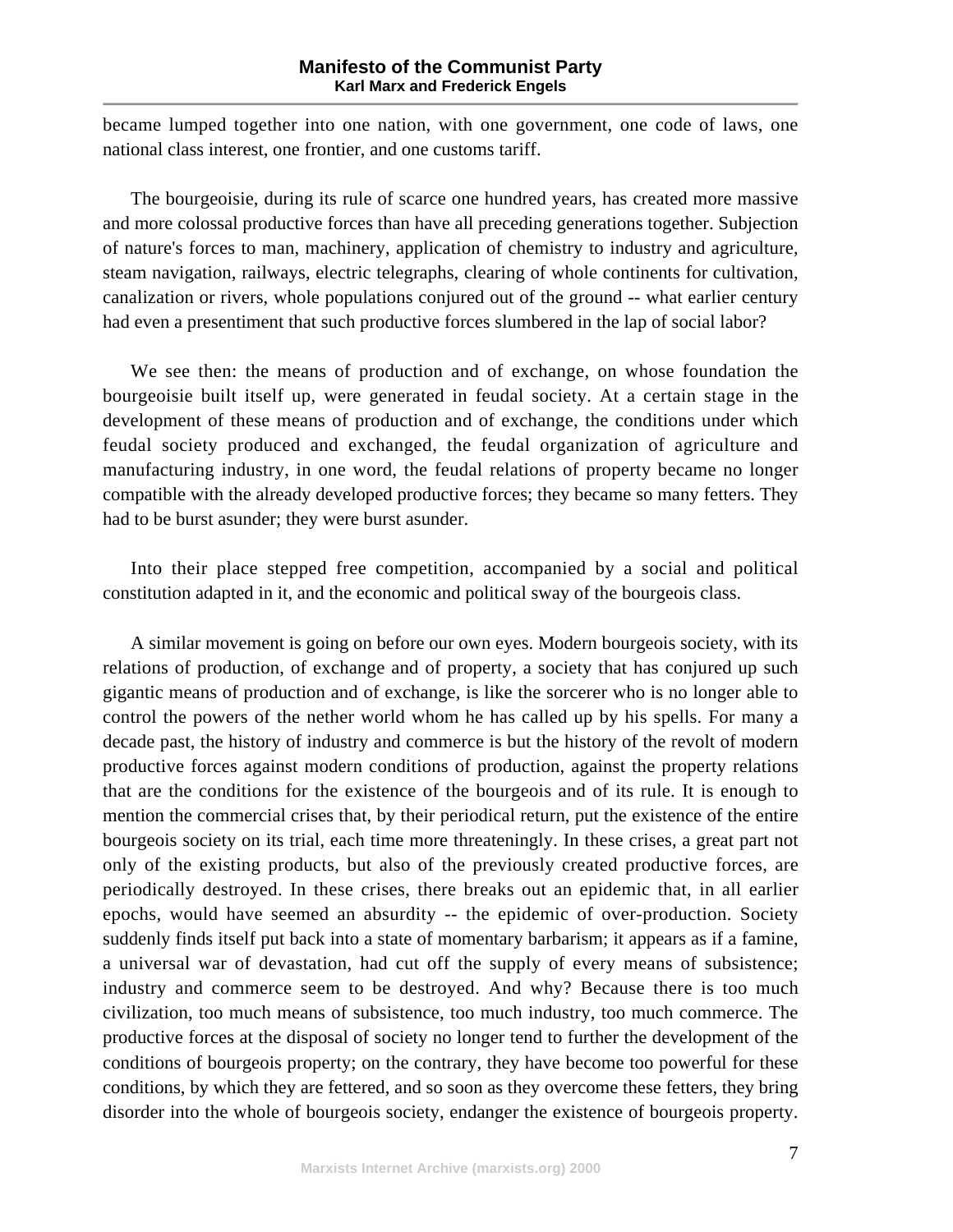The conditions of bourgeois society are too narrow to comprise the wealth created by them. And how does the bourgeoisie get over these crises? On the one hand, by enforced destruction of a mass of productive forces; on the other, by the conquest of new markets, and by the more thorough exploitation of the old ones. That is to say, by paving the way for more extensive and more destructive crises, and by diminishing the means whereby crises are prevented.

The weapons with which the bourgeoisie felled feudalism to the ground are now turned against the bourgeoisie itself.

But not only has the bourgeoisie forged the weapons that bring death to itself; it has also called into existence the men who are to wield those weapons -- the modern working class - the proletarians.

In proportion as the bourgeoisie, i.e., capital, is developed, in the same proportion is the proletariat, the modern working class, developed -- a class of laborers, who live only so long as they find work, and who find work only so long as their labor increases capital. These laborers, who must sell themselves piecemeal, are a commodity, like every other article of commerce, and are consequently exposed to all the vicissitudes of competition, to all the fluctuations of the market.

Owing to the extensive use of machinery, and to the division of labor, the work of the proletarians has lost all individual character, and, consequently, all charm for the workman. He becomes an appendage of the machine, and it is only the most simple, most monotonous, and most easily acquired knack, that is required of him. Hence, the cost of production of a workman is restricted, almost entirely, to the means of subsistence that he requires for maintenance, and for the propagation of his race. But the price of a commodity, and therefore also of labor, is equal to its cost of production. In proportion, therefore, as the repulsiveness of the work increases, the wage decreases. What is more, in proportion as the use of machinery and division of labor increases, in the same proportion the burden of toil also increases, whether by prolongation of the working hours, by the increase of the work exacted in a given time, or by increased speed of machinery, etc.

Modern Industry has converted the little workshop of the patriarchal master into the great factory of the industrial capitalist. Masses of laborers, crowded into the factory, are organized like soldiers. As privates of the industrial army, they are placed under the command of a perfect hierarchy of officers and sergeants. Not only are they slaves of the bourgeois class, and of the bourgeois state; they are daily and hourly enslaved by the machine, by the overlooker, and, above all, in the individual bourgeois manufacturer himself. The more openly this despotism proclaims gain to be its end and aim, the more petty, the more hateful and the more embittering it is.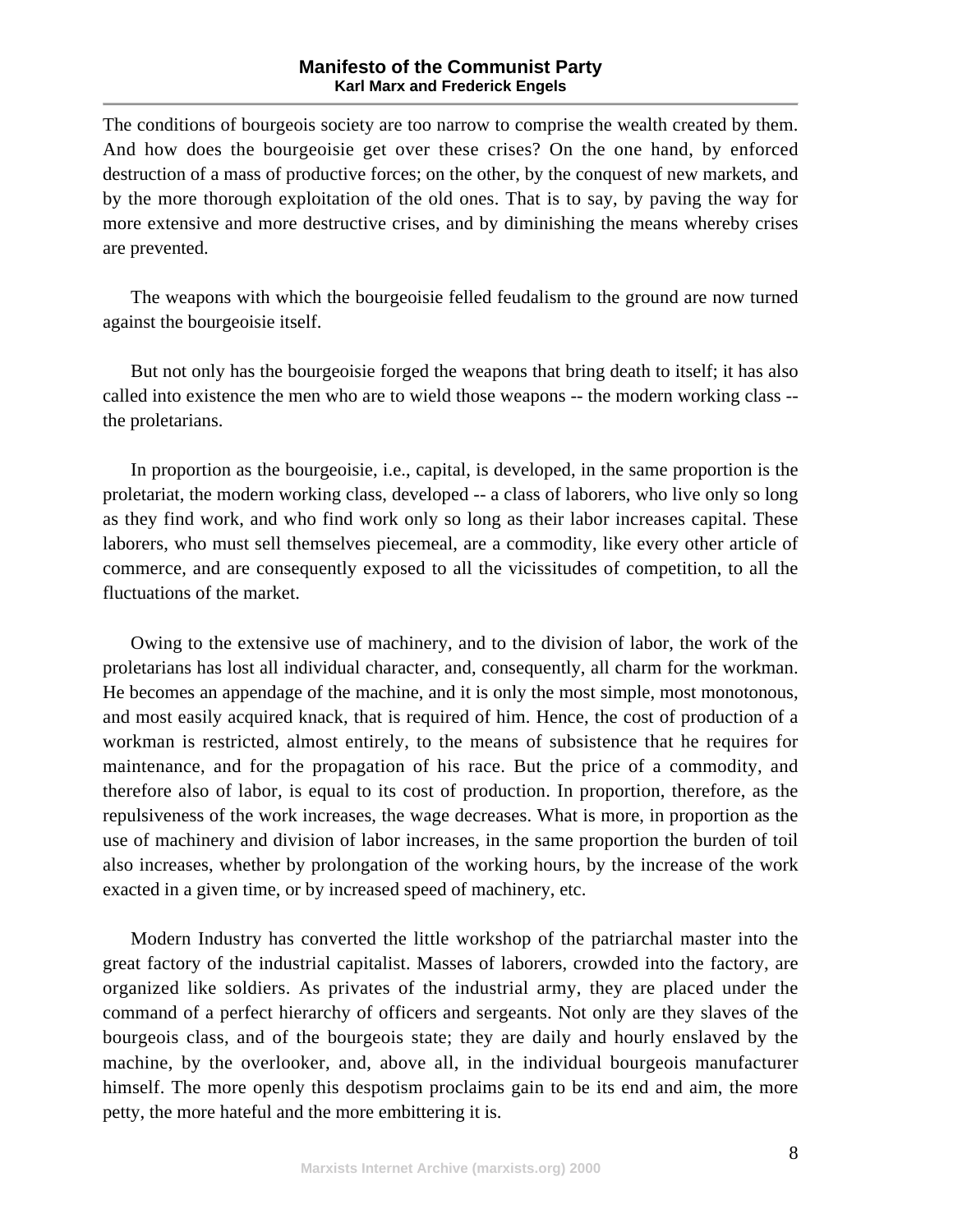The less the skill and exertion of strength implied in manual labor, in other words, the more modern industry becomes developed, the more is the labor of men superseded by that of women. Differences of age and sex have no longer any distinctive social validity for the working class. All are instruments of labor, more or less expensive to use, according to their age and sex.

No sooner is the exploitation of the laborer by the manufacturer, so far at an end, that he receives his wages in cash, than he is set upon by the other portion of the bourgeoisie, the landlord, the shopkeeper, the pawnbroker, etc.

The lower strata of the middle class -- the small tradespeople, shopkeepers, and retired tradesmen generally, the handicraftsmen and peasants -- all these sink gradually into the proletariat, partly because their diminutive capital does not suffice for the scale on which Modern Industry is carried on, and is swamped in the competition with the large capitalists, partly because their specialized skill is rendered worthless by new methods of production. Thus, the proletariat is recruited from all classes of the population.

The proletariat goes through various stages of development. With its birth begins its struggle with the bourgeoisie. At first, the contest is carried on by individual laborers, then by the work of people of a factory, then by the operative of one trade, in one locality, against the individual bourgeois who directly exploits them. They direct their attacks not against the bourgeois condition of production, but against the instruments of production themselves; they destroy imported wares that compete with their labor, they smash to pieces machinery, they set factories ablaze, they seek to restore by force the vanished status of the workman of the Middle Ages.

At this stage, the laborers still form an incoherent mass scattered over the whole country, and broken up by their mutual competition. If anywhere they unite to form more compact bodies, this is not yet the consequence of their own active union, but of the union of the bourgeoisie, which class, in order to attain its own political ends, is compelled to set the whole proletariat in motion, and is moreover yet, for a time, able to do so. At this stage, therefore, the proletarians do not fight their enemies, but the enemies of their enemies, the remnants of absolute monarchy, the landowners, the non-industrial bourgeois, the petty bourgeois. Thus, the whole historical movement is concentrated in the hands of the bourgeoisie; every victory so obtained is a victory for the bourgeoisie.

But with the development of industry, the proletariat not only increases in number; it becomes concentrated in greater masses, its strength grows, and it feels that strength more. The various interests and conditions of life within the ranks of the proletariat are more and more equalized, in proportion as machinery obliterates all distinctions of labor, and nearly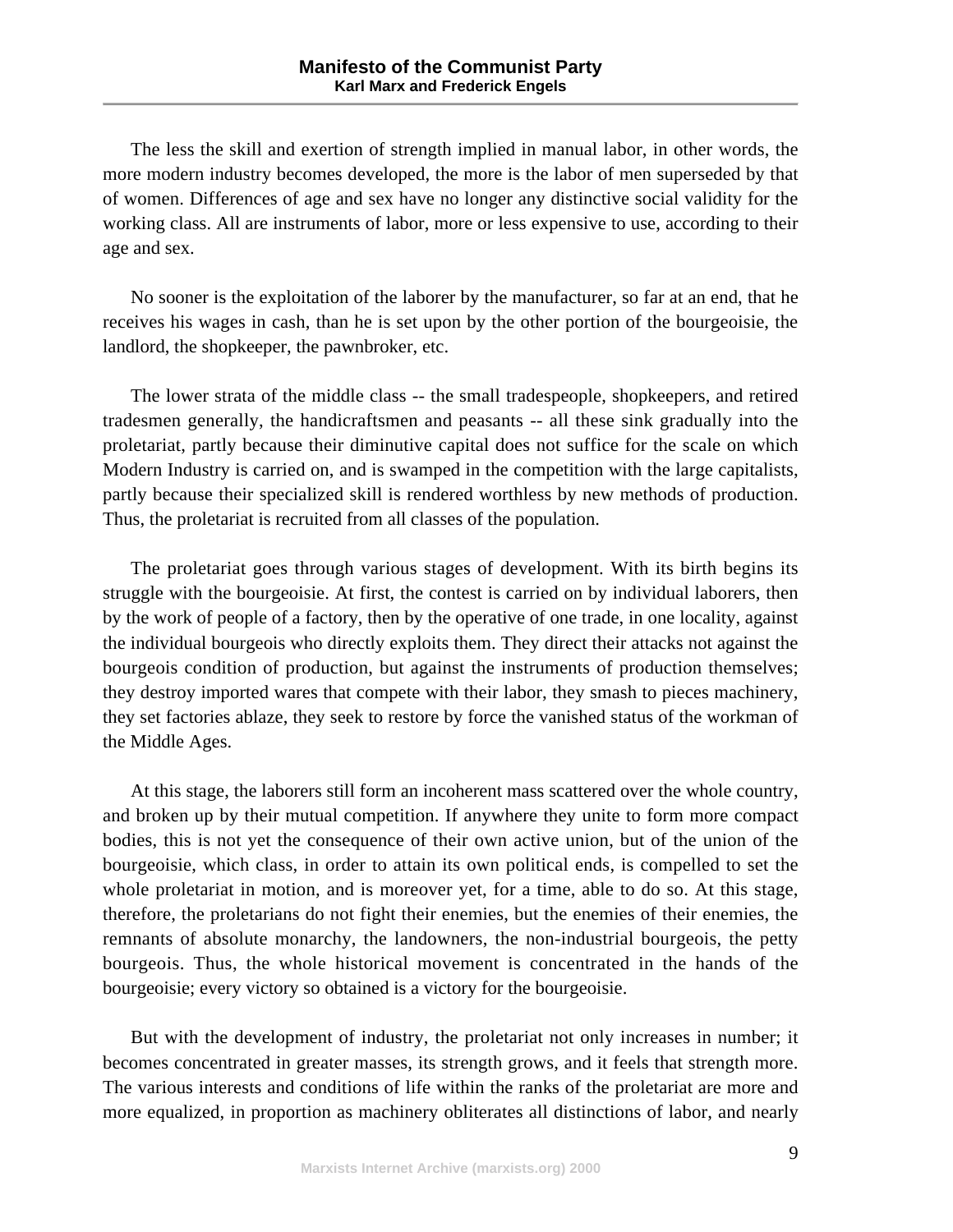everywhere reduces wages to the same low level. The growing competition among the bourgeois, and the resulting commercial crises, make the wages of the workers ever more fluctuating. The increasing improvement of machinery, ever more rapidly developing, makes their livelihood more and more precarious; the collisions between individual workmen and individual bourgeois take more and more the character of collisions between two classes. Thereupon, the workers begin to form combinations (trade unions) against the bourgeois; they club together in order to keep up the rate of wages; they found permanent associations in order to make provision beforehand for these occasional revolts. Here and there, the contest breaks out into riots.

Now and then the workers are victorious, but only for a time. The real fruit of their battles lie not in the immediate result, but in the ever expanding union of the workers. This union is helped on by the improved means of communication that are created by Modern Industry, and that place the workers of different localities in contact with one another. It was just this contact that was needed to centralize the numerous local struggles, all of the same character, into one national struggle between classes. But every class struggle is a political struggle. And that union, to attain which the burghers of the Middle Ages, with their miserable highways, required centuries, the modern proletarian, thanks to railways, achieve in a few years.

This organization of the proletarians into a class, and, consequently, into a political party, is continually being upset again by the competition between the workers themselves. But it ever rises up again, stronger, firmer, mightier. It compels legislative recognition of particular interests of the workers, by taking advantage of the divisions among the bourgeoisie itself. Thus, the Ten-Hours Bill in England was carried.

Altogether, collisions between the classes of the old society further in many ways the course of development of the proletariat. The bourgeoisie finds itself involved in a constant battle. At first with the aristocracy; later on, with those portions of the bourgeoisie itself, whose interests have become antagonistic to the progress of industry; at all time with the bourgeoisie of foreign countries. In all these battles, it sees itself compelled to appeal to the proletariat, to ask for help, and thus to drag it into the political arena. The bourgeoisie itself, therefore, supplies the proletariat with its own elements of political and general education, in other words, it furnishes the proletariat with weapons for fighting the bourgeoisie.

Further, as we have already seen, entire sections of the ruling class are, by the advance of industry, precipitated into the proletariat, or are at least threatened in their conditions of existence. These also supply the proletariat with fresh elements of enlightenment and progress.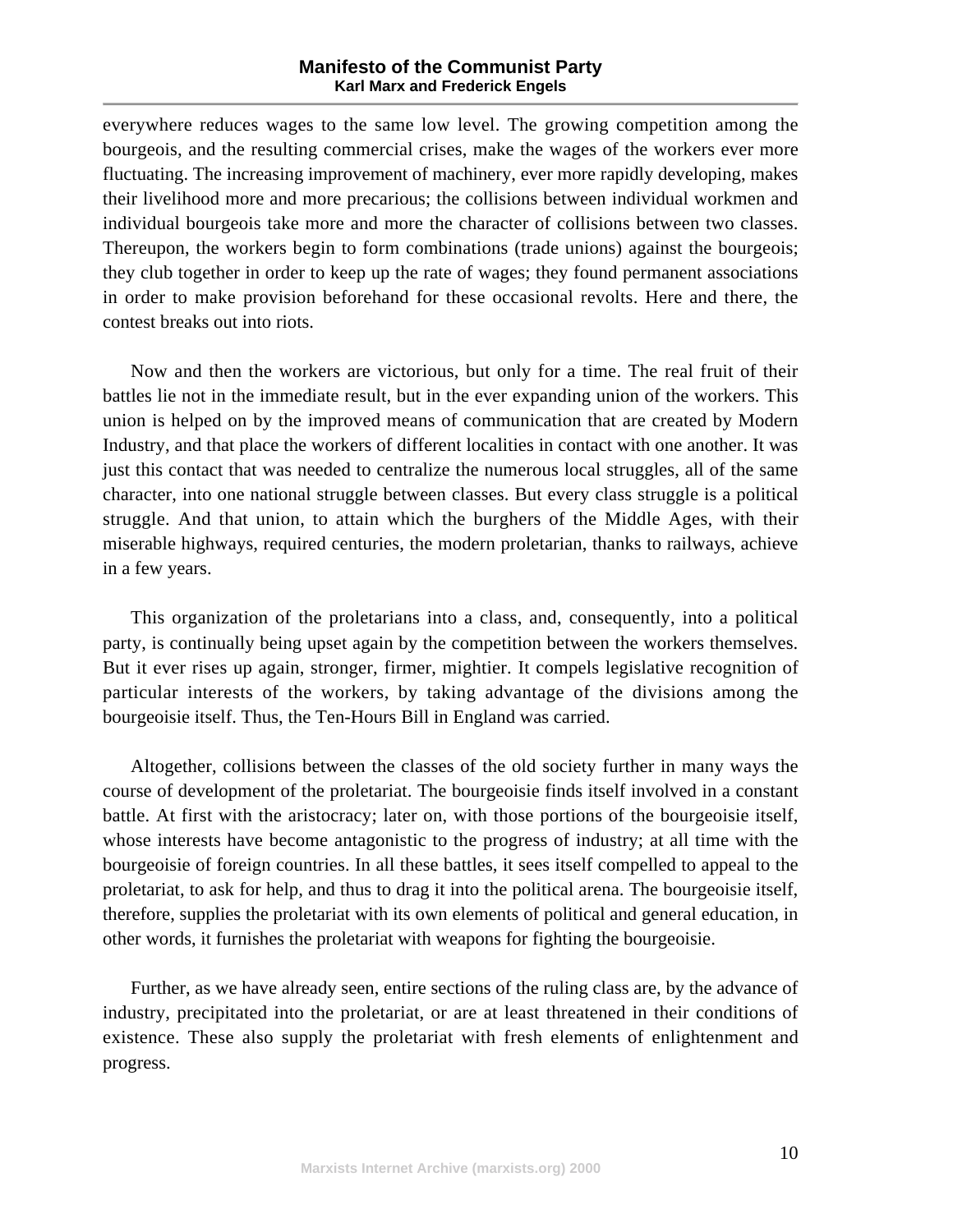Finally, in times when the class struggle nears the decisive hour, the progress of dissolution going on within the ruling class, in fact within the whole range of old society, assumes such a violent, glaring character, that a small section of the ruling class cuts itself adrift, and joins the revolutionary class, the class that holds the future in its hands. Just as, therefore, at an earlier period, a section of the nobility went over to the bourgeoisie, so now a portion of the bourgeoisie goes over to the proletariat, and in particular, a portion of the bourgeois ideologists, who have raised themselves to the level of comprehending theoretically the historical movement as a whole.

Of all the classes that stand face to face with the bourgeoisie today, the proletariat alone is a genuinely revolutionary class. The other classes decay and finally disappear in the face of Modern Industry; the proletariat is its special and essential product.

The lower middle class, the small manufacturer, the shopkeeper, the artisan, the peasant, all these fight against the bourgeoisie, to save from extinction their existence as fractions of the middle class. They are therefore not revolutionary, but conservative. Nay, more, they are reactionary, for they try to roll back the wheel of history. If, by chance, they are revolutionary, they are only so in view of their impending transfer into the proletariat; they thus defend not their present, but their future interests; they desert their own standpoint to place themselves at that of the proletariat.

The "dangerous class", the social scum, that passively rotting mass thrown off by the lowest layers of the old society, may, here and there, be swept into the movement by a proletarian revolution; its conditions of life, however, prepare it far more for the part of a bribed tool of reactionary intrigue.

In the condition of the proletariat, those of old society at large are already virtually swamped. The proletarian is without property; his relation to his wife and children has no longer anything in common with the bourgeois family relations; modern industry labor, modern subjection to capital, the same in England as in France, in America as in Germany, has stripped him of every trace of national character. Law, morality, religion, are to him so many bourgeois prejudices, behind which lurk in ambush just as many bourgeois interests.

All the preceding classes that got the upper hand sought to fortify their already acquired status by subjecting society at large to their conditions of appropriation. The proletarians cannot become masters of the productive forces of society, except by abolishing their own previous mode of appropriation, and thereby also every other previous mode of appropriation. They have nothing of their own to secure and to fortify; their mission is to destroy all previous securities for, and insurances of, individual property.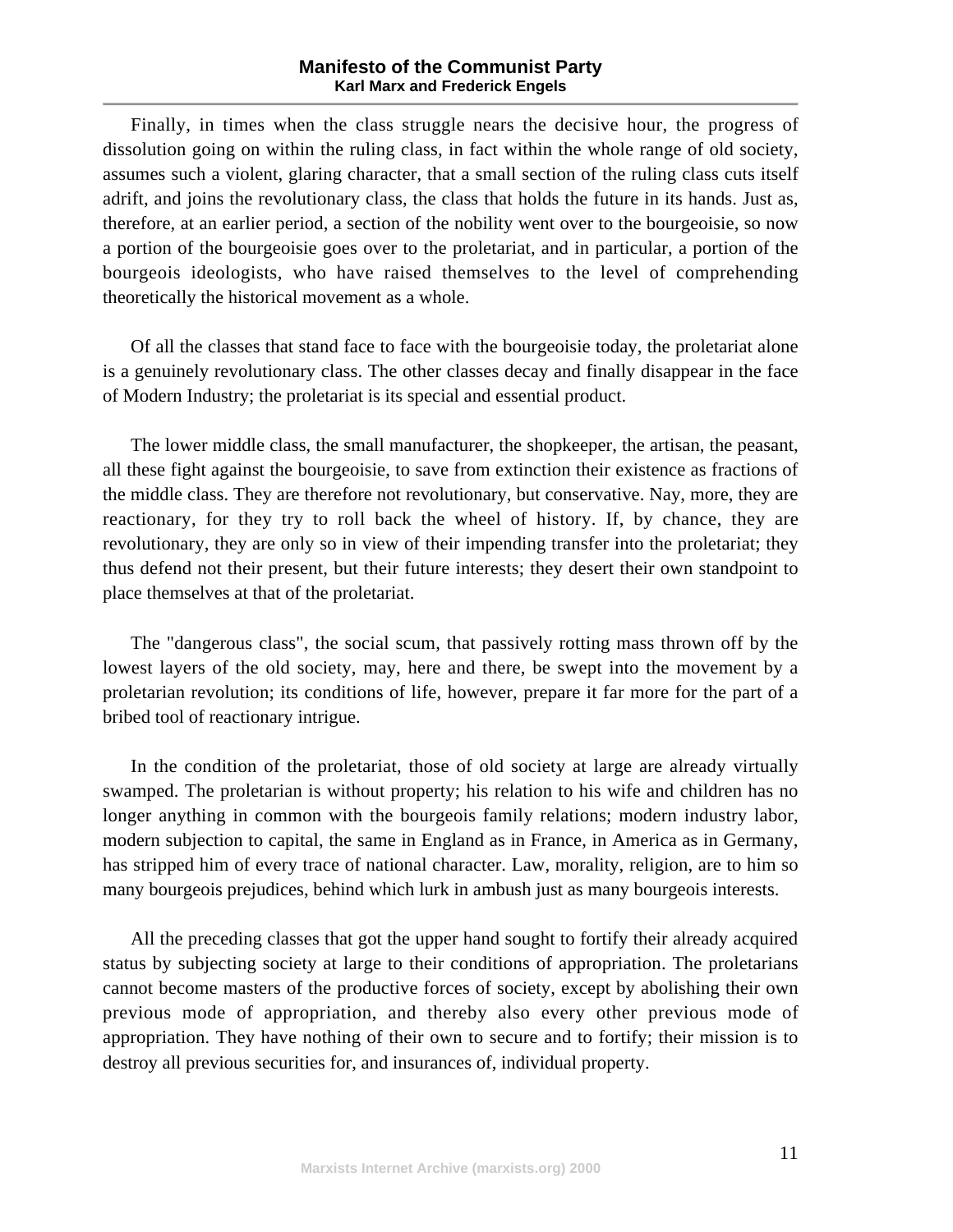All previous historical movements were movements of minorities, or in the interest of minorities. The proletarian movement is the self-conscious, independent movement of the immense majority, in the interest of the immense majority. The proletariat, the lowest stratum of our present society, cannot stir, cannot raise itself up, without the whole super incumbent strata of official society being sprung into the air.

Though not in substance, yet in form, the struggle of the proletariat with the bourgeoisie is at first a national struggle. The proletariat of each country must, of course, first of all settle matters with its own bourgeoisie.

In depicting the most general phases of the development of the proletariat, we traced the more or less veiled civil war, raging within existing society, up to the point where that war breaks out into open revolution, and where the violent overthrow of the bourgeoisie lays the foundation for the sway of the proletariat.

Hitherto, every form of society has been based, as we have already seen, on the antagonism of oppressing and oppressed classes. But in order to oppress a class, certain conditions must be assured to it under which it can, at least, continue its slavish existence. The serf, in the period of serfdom, raised himself to membership in the commune, just as the petty bourgeois, under the yoke of the feudal absolutism, managed to develop into a bourgeois. The modern laborer, on the contrary, instead of rising with the process of industry, sinks deeper and deeper below the conditions of existence of his own class. He becomes a pauper, and pauperism develops more rapidly than population and wealth. And here it becomes evident that the bourgeoisie is unfit any longer to be the ruling class in society, and to impose its conditions of existence upon society as an overriding law. It is unfit to rule because it is incompetent to assure an existence to its slave within his slavery, because it cannot help letting him sink into such a state, that it has to feed him, instead of being fed by him. Society can no longer live under this bourgeoisie, in other words, its existence is no longer compatible with society.

The essential conditions for the existence and for the sway of the bourgeois class is the formation and augmentation of capital; the condition for capital is wage labor. Wage labor rests exclusively on competition between the laborers. The advance of industry, whose involuntary promoter is the bourgeoisie, replaces the isolation of the laborers, due to competition, by the revolutionary combination, due to association. The development of Modern Industry, therefore, cuts from under its feet the very foundation on which the bourgeoisie produces and appropriates products. What the bourgeoisie therefore produces, above all, are its own grave-diggers. Its fall and the victory of the proletariat are equally inevitable.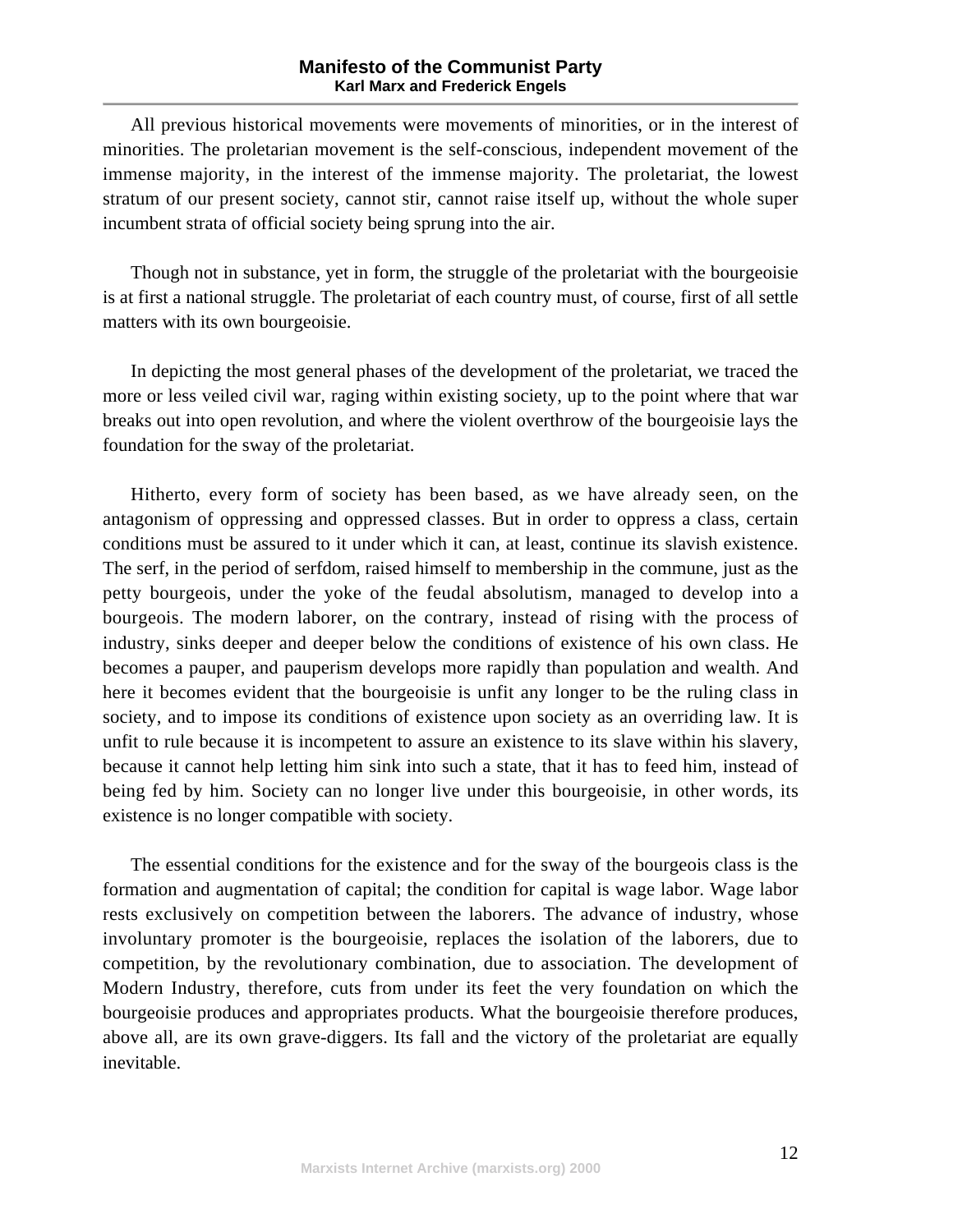## **Proletarians and Communists**

In what relation do the Communists stand to the proletarians as a whole? The Communists do not form a separate party opposed to the other working-class parties.

They have no interests separate and apart from those of the proletariat as a whole.

They do not set up any sectarian principles of their own, by which to shape and mold the proletarian movement.

The Communists are distinguished from the other working-class parties by this only:

(1) In the national struggles of the proletarians of the different countries, they point out and bring to the front the common interests of the entire proletariat, independently of all nationality.

(2) In the various stages of development which the struggle of the working class against the bourgeoisie has to pass through, they always and everywhere represent the interests of the movement as a whole.

The Communists, therefore, are on the one hand practically, the most advanced and resolute section of the working-class parties of every country, that section which pushes forward all others; on the other hand, theoretically, they have over the great mass of the proletariat the advantage of clearly understanding the lines of march, the conditions, and the ultimate general results of the proletarian movement.

The immediate aim of the Communists is the same as that of all other proletarian parties: Formation of the proletariat into a class, overthrow of the bourgeois supremacy, conquest of political power by the proletariat.

The theoretical conclusions of the Communists are in no way based on ideas or principles that have been invented, or discovered, by this or that would-be universal reformer.

They merely express, in general terms, actual relations springing from an existing class struggle, from a historical movement going on under our very eyes. The abolition of existing property relations is not at all a distinctive feature of communism.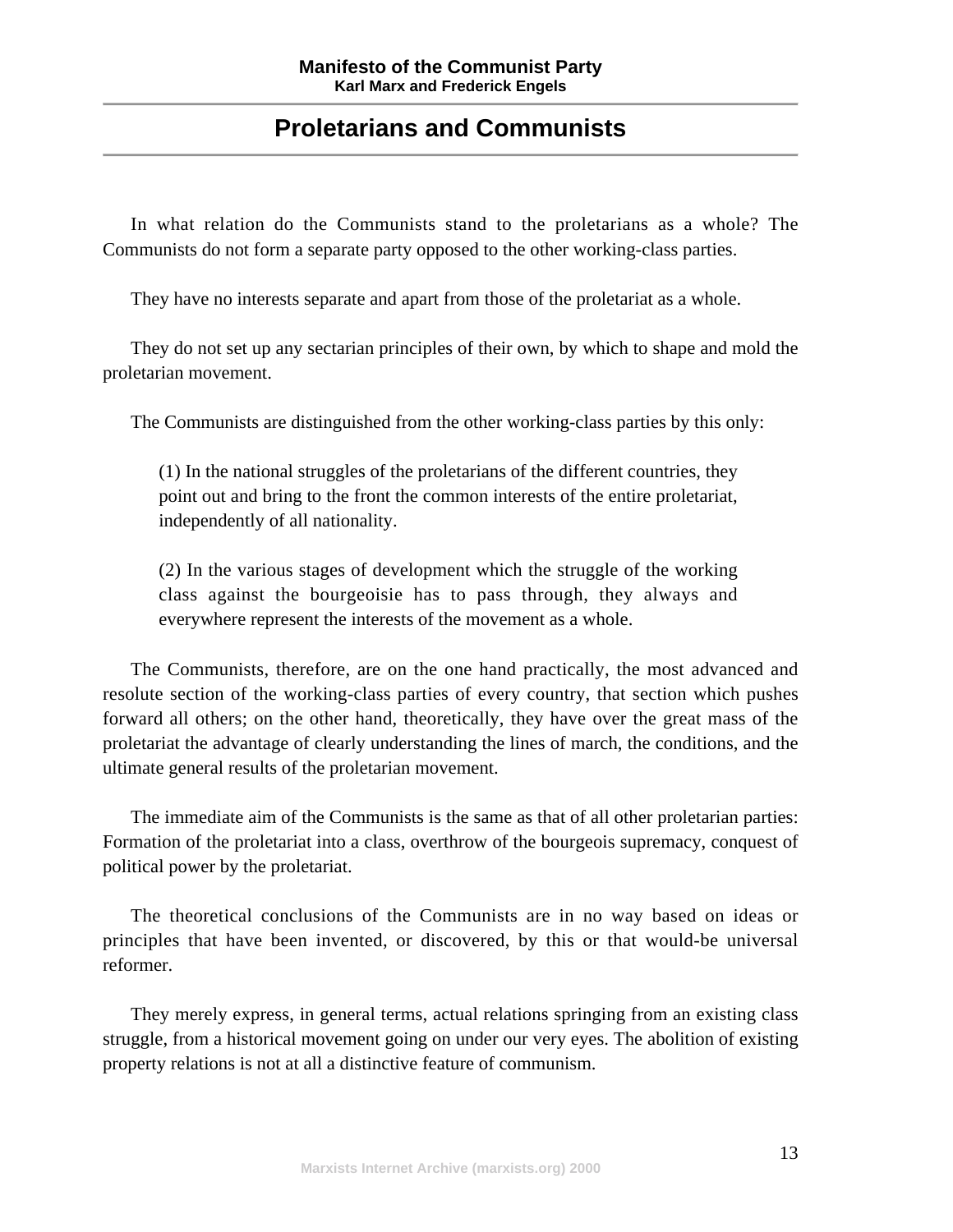All property relations in the past have continually been subject to historical change consequent upon the change in historical conditions.

The French Revolution, for example, abolished feudal property in favor of bourgeois property.

The distinguishing feature of communism is not the abolition of property generally, but the abolition of bourgeois property. But modern bourgeois private property is the final and most complete expression of the system of producing and appropriating products that is based on class antagonisms, on the exploitation of the many by the few.

In this sense, the theory of the Communists may be summed up in the single sentence: Abolition of private property.

We Communists have been reproached with the desire of abolishing the right of personally acquiring property as the fruit of a man's own labor, which property is alleged to be the groundwork of all personal freedom, activity and independence.

Hard-won, self-acquired, self-earned property! Do you mean the property of petty artisan and of the small peasant, a form of property that preceded the bourgeois form? There is no need to abolish that; the development of industry has to a great extent already destroyed it, and is still destroying it daily.

Or do you mean the modern bourgeois private property?

But does wage labor create any property for the laborer? Not a bit. It creates capital, i.e., that kind of property which exploits wage labor, and which cannot increase except upon conditions of begetting a new supply of wage labor for fresh exploitation. Property, in its present form, is based on the antagonism of capital and wage labor. Let us examine both sides of this antagonism.

To be a capitalist, is to have not only a purely personal, but a social status in production. Capital is a collective product, and only by the united action of many members, nay, in the last resort, only by the united action of all members of society, can it be set in motion.

Capital is therefore not only personal; it is a social power.

When, therefore, capital is converted into common property, into the property of all members of society, personal property is not thereby transformed into social property. It is only the social character of the property that is changed. It loses its class character.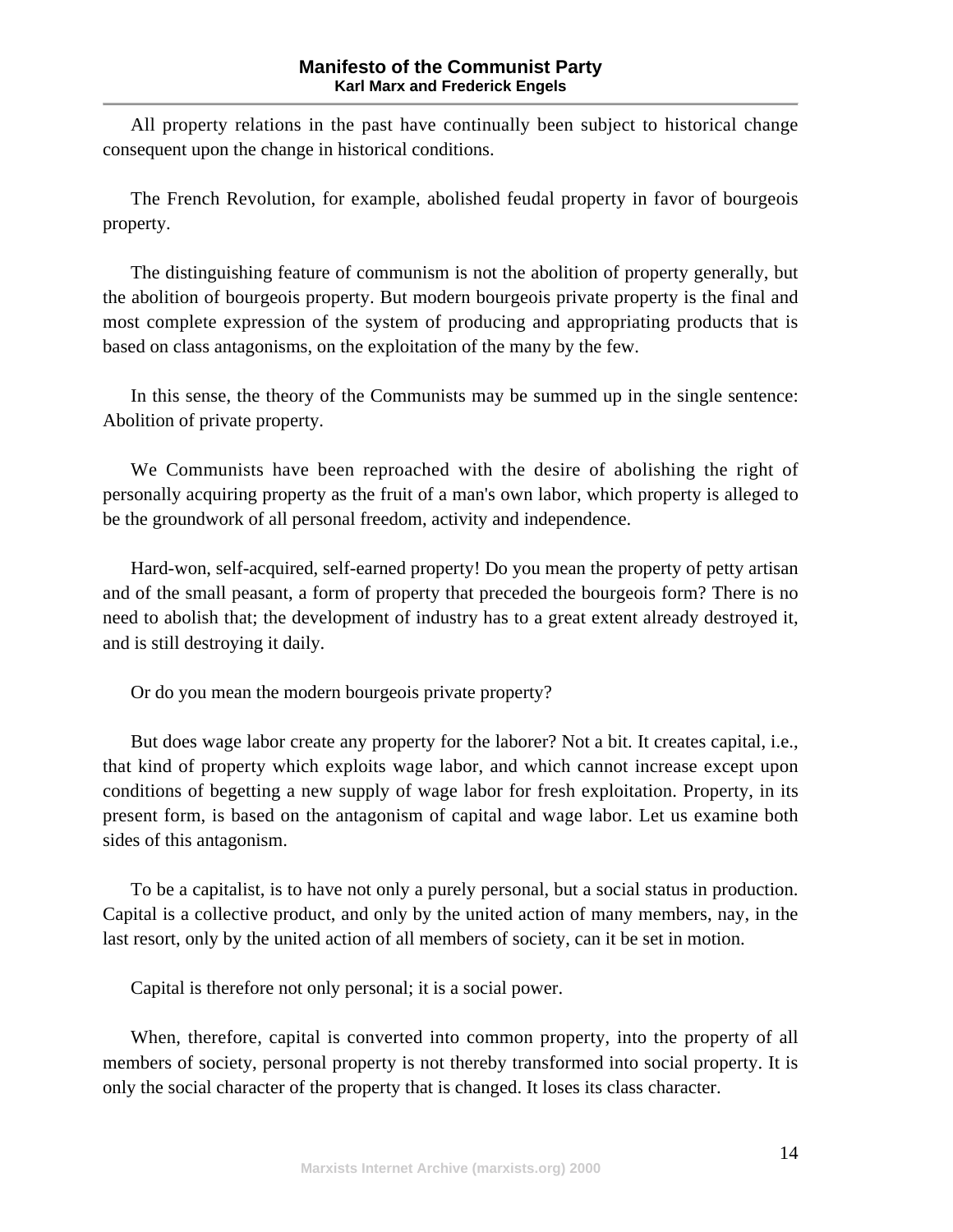Let us now take wage labor.

The average price of wage labor is the minimum wage, i.e., that quantum of the means of subsistence which is absolutely requisite to keep the laborer in bare existence as a laborer. What, therefore, the wage laborer appropriates by means of his labor merely suffices to prolong and reproduce a bare existence. We by no means intend to abolish this personal appropriation of the products of labor, an appropriation that is made for the maintenance and reproduction of human life, and that leaves no surplus wherewith to command the labor of others. All that we want to do away with is the miserable character of this appropriation, under which the laborer lives merely to increase capital, and is allowed to live only in so far as the interest of the ruling class requires it.

In bourgeois society, living labor is but a means to increase accumulated labor. In communist society, accumulated labor is but a means to widen, to enrich, to promote the existence of the laborer.

In bourgeois society, therefore, the past dominates the present; in communist society, the present dominates the past. In bourgeois society, capital is independent and has individuality, while the living person is dependent and has no individuality.

And the abolition of this state of things is called by the bourgeois, abolition of individuality and freedom! And rightly so. The abolition of bourgeois individuality, bourgeois independence, and bourgeois freedom is undoubtedly aimed at.

By freedom is meant, under the present bourgeois conditions of production, free trade, free selling and buying.

But if selling and buying disappears, free selling and buying disappears also. This talk about free selling and buying, and all the other "brave words" of our bourgeois about freedom in general, have a meaning, if any, only in contrast with restricted selling and buying, with the fettered traders of the Middle Ages, but have no meaning when opposed to the communist abolition of buying and selling, or the bourgeois conditions of production, and of the bourgeoisie itself.

You are horrified at our intending to do away with private property. But in your existing society, private property is already done away with for nine-tenths of the population; its existence for the few is solely due to its non-existence in the hands of those nine-tenths. You reproach us, therefore, with intending to do away with a form of property, the necessary condition for whose existence is the non-existence of any property for the immense majority of society.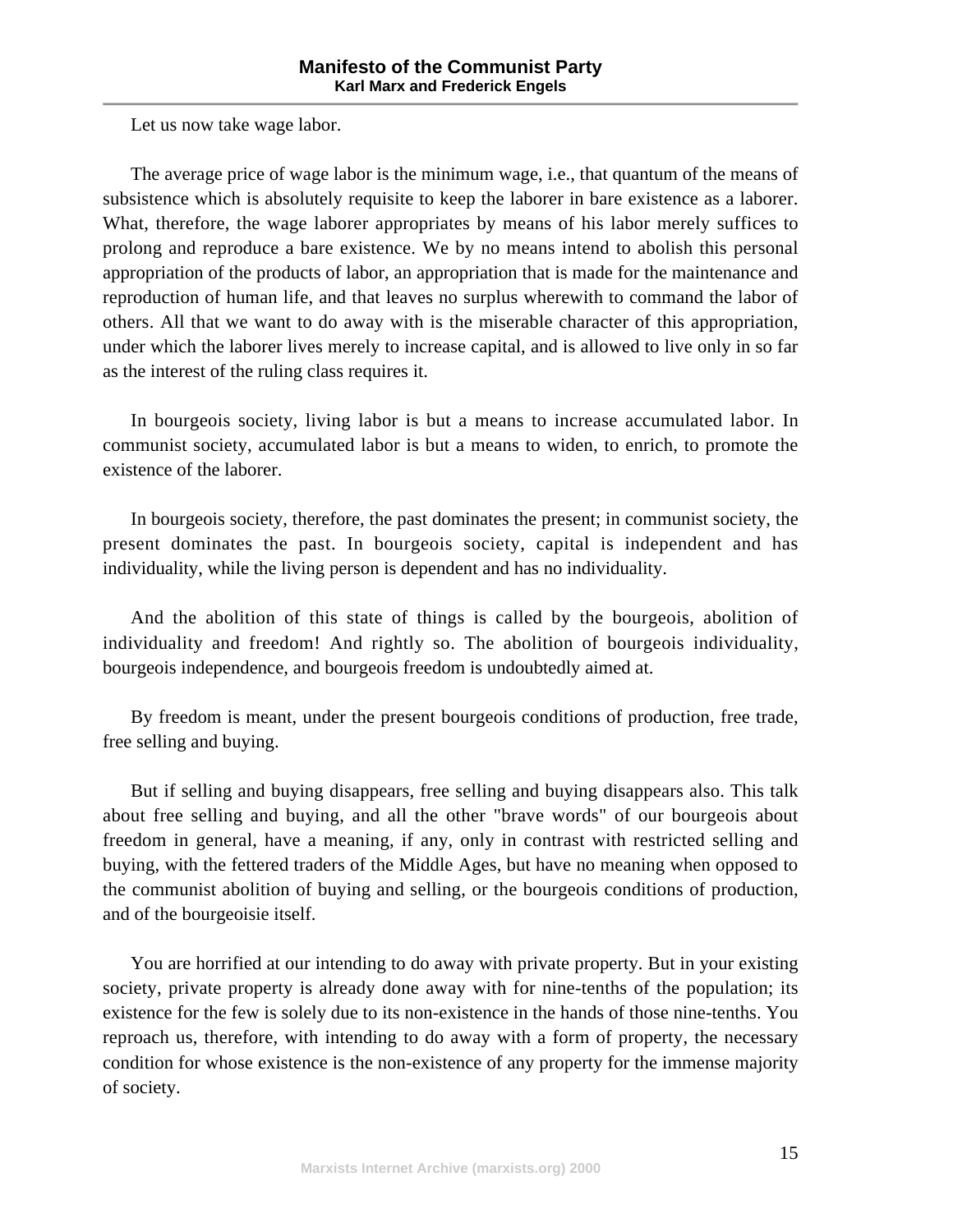In one word, you reproach us with intending to do away with your property. Precisely so; that is just what we intend.

From the moment when labor can no longer be converted into capital, money, or rent, into a social power capable of being monopolized, i.e., from the moment when individual property can no longer be transformed into bourgeois property, into capital, from that moment, you say, individuality vanishes.

You must, therefore, confess that by "individual" you mean no other person than the bourgeois, than the middle-class owner of property. This person must, indeed, be swept out of the way, and made impossible.

Communism deprives no man of the power to appropriate the products of society; all that it does is to deprive him of the power to subjugate the labor of others by means of such appropriations.

It has been objected that upon the abolition of private property, all work will cease, and universal laziness will overtake us.

According to this, bourgeois society ought long ago to have gone to the dogs through sheer idleness; for those who acquire anything, do not work. The whole of this objection is but another expression of the tautology: There can no longer be any wage labor when there is no longer any capital.

All objections urged against the communistic mode of producing and appropriating material products, have, in the same way, been urged against the communistic mode of producing and appropriating intellectual products. Just as to the bourgeois, the disappearance of class property is the disappearance of production itself, so the disappearance of class culture is to him identical with the disappearance of all culture.

That culture, the loss of which he laments, is, for the enormous majority, a mere training to act as a machine.

But don't wrangle with us so long as you apply, to our intended abolition of bourgeois property, the standard of your bourgeois notions of freedom, culture, law, etc. Your very ideas are but the outgrowth of the conditions of your bourgeois production and bourgeois property, just as your jurisprudence is but the will of your class made into a law for all, a will whose essential character and direction are determined by the economical conditions of existence of your class.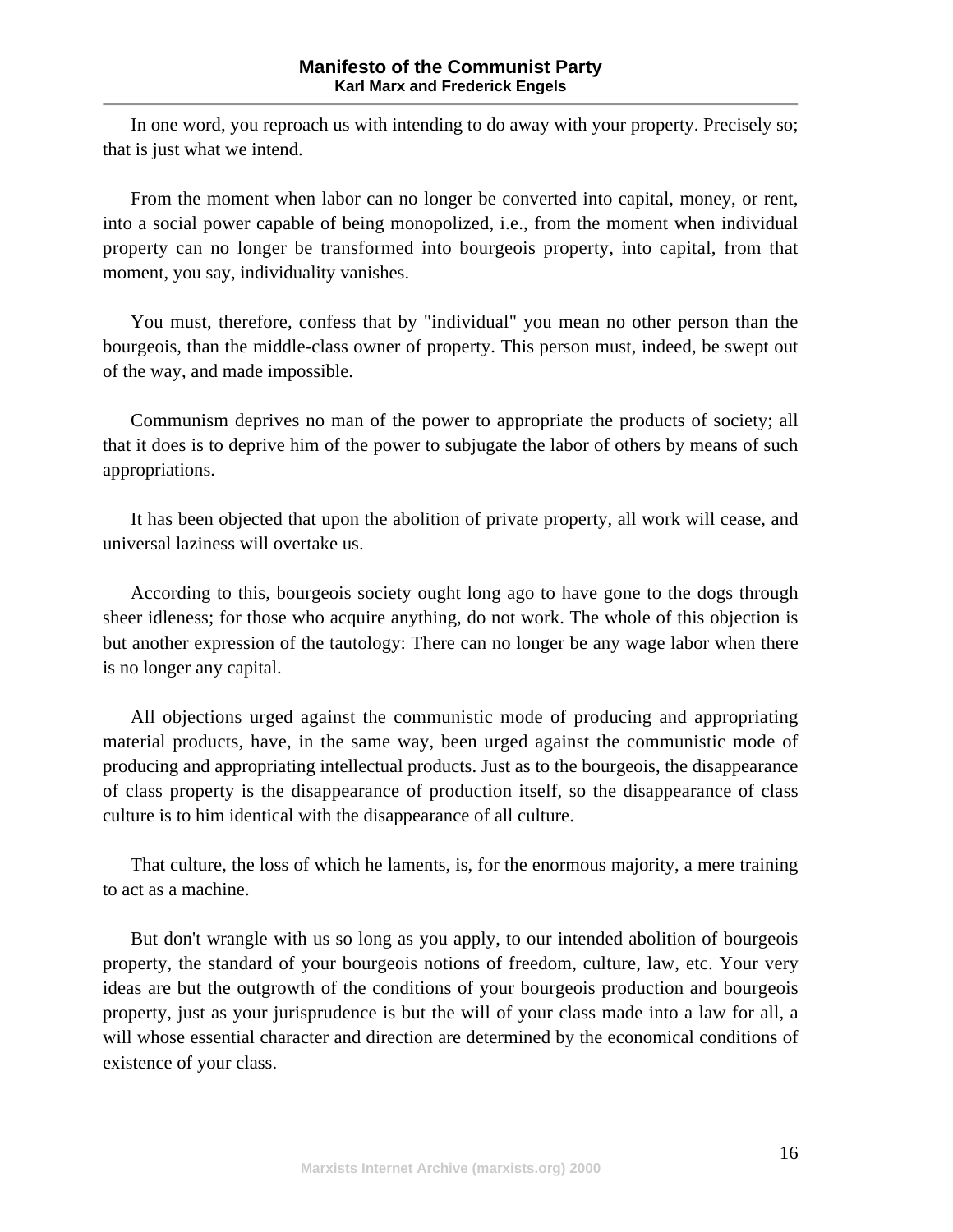The selfish misconception that induces you to transform into eternal laws of nature and of reason the social forms stringing from your present mode of production and form of property -- historical relations that rise and disappear in the progress of production -- this misconception you share with every ruling class that has preceded you. What you see clearly in the case of ancient property, what you admit in the case of feudal property, you are of course forbidden to admit in the case of your own bourgeois form of property.

Abolition of the family! Even the most radical flare up at this infamous proposal of the **Communists** 

On what foundation is the present family, the bourgeois family, based? On capital, on private gain. In its completely developed form, this family exists only among the bourgeoisie. But this state of things finds its complement in the practical absence of the family among proletarians, and in public prostitution.

The bourgeois family will vanish as a matter of course when its complement vanishes, and both will vanish with the vanishing of capital.

Do you charge us with wanting to stop the exploitation of children by their parents? To this crime we plead guilty.

But, you say, we destroy the most hallowed of relations, when we replace home education by social.

And your education! Is not that also social, and determined by the social conditions under which you educate, by the intervention direct or indirect, of society, by means of schools, etc.? The Communists have not intended the intervention of society in education; they do but seek to alter the character of that intervention, and to rescue education from the influence of the ruling class.

The bourgeois claptrap about the family and education, about the hallowed correlation of parents and child, becomes all the more disgusting, the more, by the action of Modern Industry, all the family ties among the proletarians are torn asunder, and their children transformed into simple articles of commerce and instruments of labor.

But you Communists would introduce community of women, screams the bourgeoisie in chorus.

The bourgeois sees his wife a mere instrument of production. He hears that the instruments of production are to be exploited in common, and, naturally, can come to no other conclusion that the lot of being common to all will likewise fall to the women.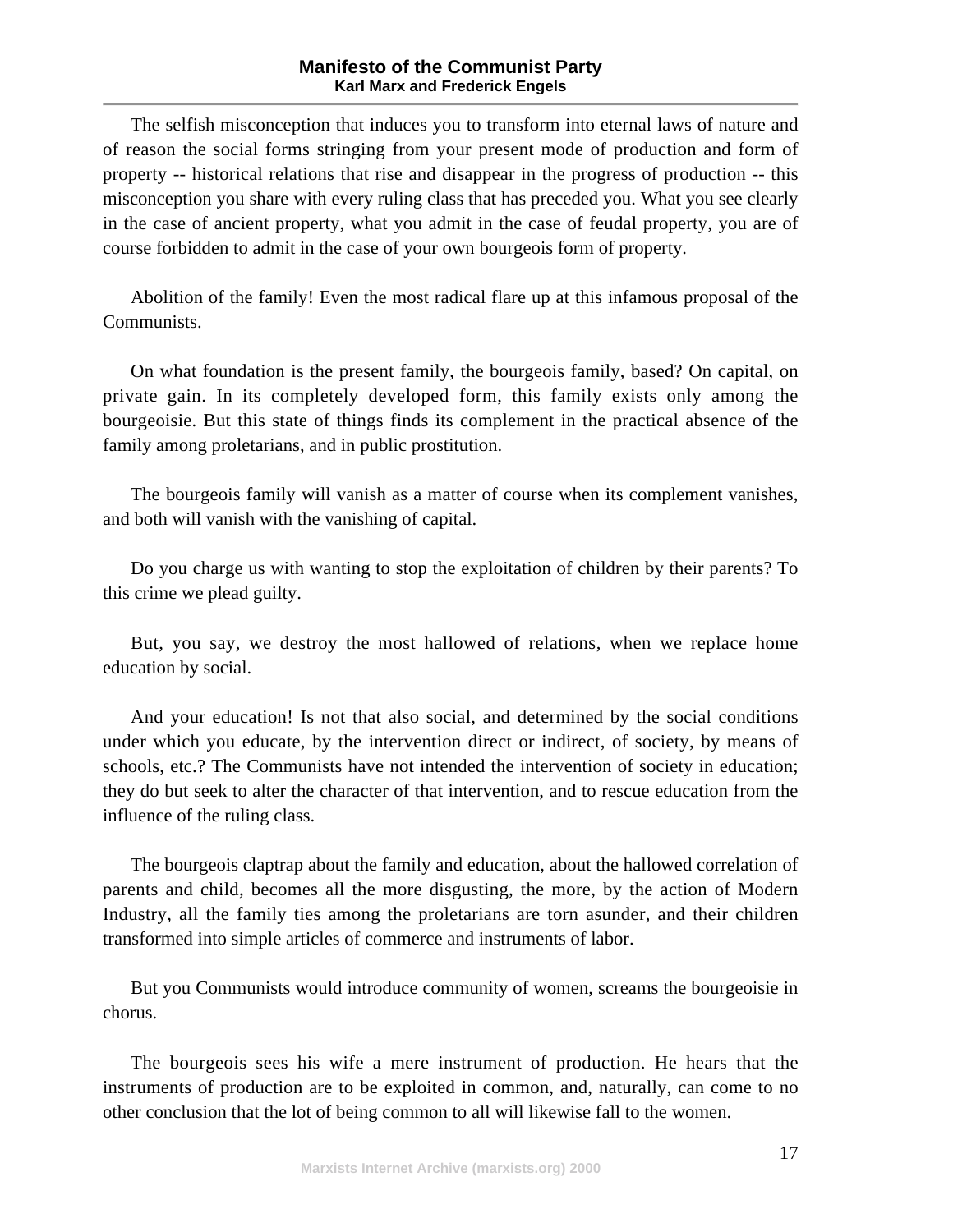He has not even a suspicion that the real point aimed at is to do away with the status of women as mere instruments of production.

For the rest, nothing is more ridiculous than the virtuous indignation of our bourgeois at the community of women which, they pretend, is to be openly and officially established by the Communists. The Communists have no need to introduce free love; it has existed almost from time immemorial.

Our bourgeois, not content with having wives and daughters of their proletarians at their disposal, not to speak of common prostitutes, take the greatest pleasure in seducing each other's wives.

Bourgeois marriage is, in reality, a system of wives in common and thus, at the most, what the Communists might possibly be reproached with is that they desire to introduce, in substitution for a hypocritically concealed, an openly legalized system of free love. For the rest, it is self-evident that the abolition of the present system of production must bring with it the abolition of free love springing from that system, i.e., of prostitution both public and private.

The Communists are further reproached with desiring to abolish countries and nationality.

The working men have no country. We cannot take from them what they have not got. Since the proletariat must first of all acquire political supremacy, must rise to be the leading class of the nation, must constitute itself the nation, it is, so far, itself national, though not in the bourgeois sense of the word.

National differences and antagonism between peoples are daily more and more vanishing, owing to the development of the bourgeoisie, to freedom of commerce, to the world market, to uniformity in the mode of production and in the conditions of life corresponding thereto.

The supremacy of the proletariat will cause them to vanish still faster. United action of the leading civilized countries at least is one of the first conditions for the emancipation of the proletariat.

In proportion as the exploitation of one individual by another will also be put an end to, the exploitation of one nation by another will also be put an end to. In proportion as the antagonism between classes within the nation vanishes, the hostility of one nation to another will come to an end.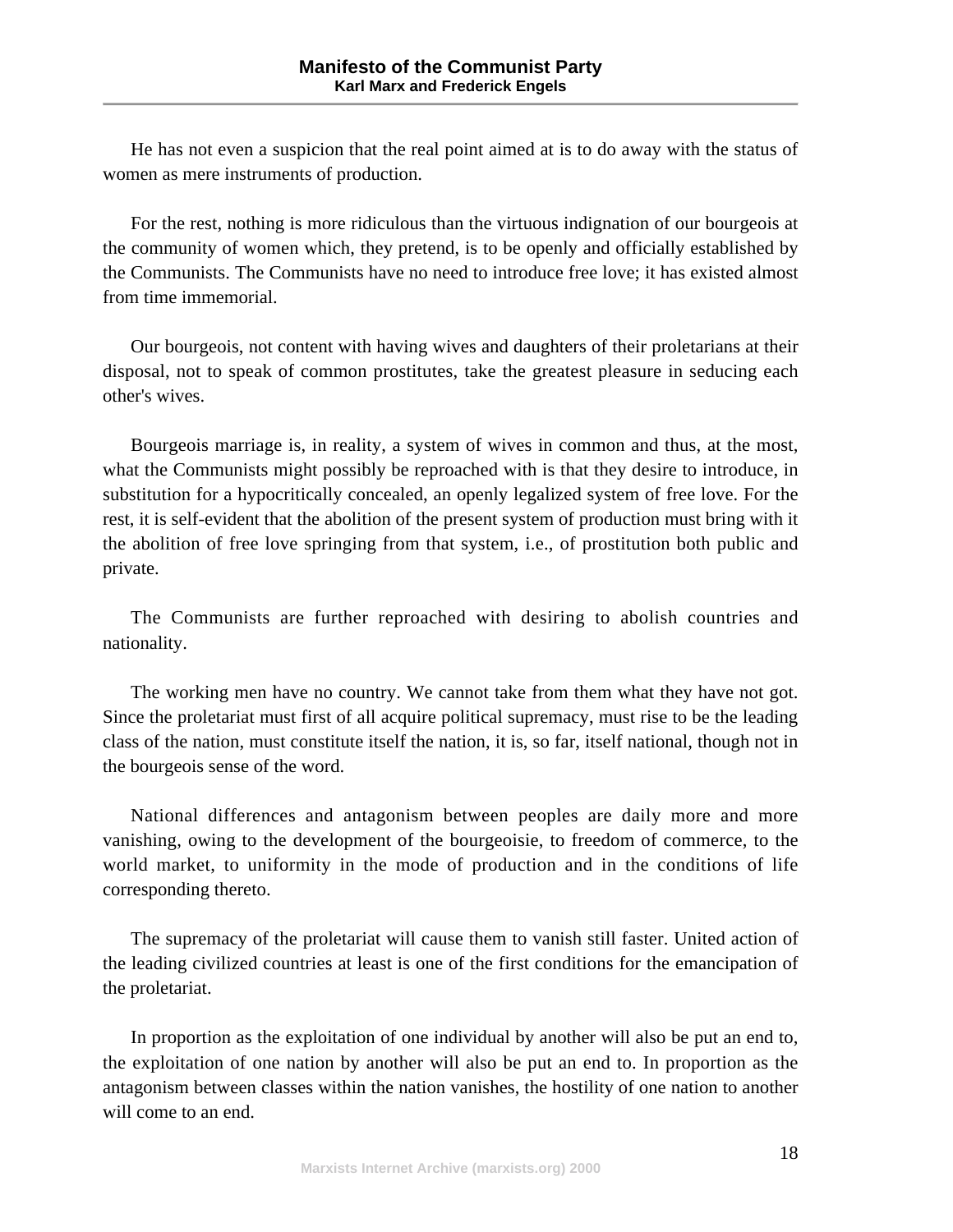The charges against communism made from a religious, a philosophical and, generally, from an ideological standpoint, are not deserving of serious examination.

Does it require deep intuition to comprehend that man's ideas, views, and conception, in one word, man's consciousness, changes with every change in the conditions of his material existence, in his social relations and in his social life?

What else does the history of ideas prove, than that intellectual production changes its character in proportion as material production is changed? The ruling ideas of each age have ever been the ideas of its ruling class.

When people speak of the ideas that revolutionize society, they do but express that fact that within the old society the elements of a new one have been created, and that the dissolution of the old ideas keeps even pace with the dissolution of the old conditions of existence.

When the ancient world was in its last throes, the ancient religions were overcome by Christianity. When Christian ideas succumbed in the eighteenth century to rationalist ideas, feudal society fought its death battle with the then revolutionary bourgeoisie. The ideas of religious liberty and freedom of conscience merely gave expression to the sway of free competition within the domain of knowledge.

"Undoubtedly," it will be said, "religious, moral, philosophical, and juridicial ideas have been modified in the course of historical development. But religion, morality, philosophy, political science, and law, constantly survived this change."

"There are, besides, eternal truths, such as Freedom, Justice, etc., that are common to all states of society. But communism abolishes eternal truths, it abolishes all religion, and all morality, instead of constituting them on a new basis; it therefore acts in contradiction to all past historical experience."

What does this accusation reduce itself to? The history of all past society has consisted in the development of class antagonisms, antagonisms that assumed different forms at different epochs.

But whatever form they may have taken, one fact is common to all past ages, viz., the exploitation of one part of society by the other. No wonder, then, that the social consciousness of past ages, despite all the multiplicity and variety it displays, moves within certain common forms, or general ideas, which cannot completely vanish except with the total disappearance of class antagonisms.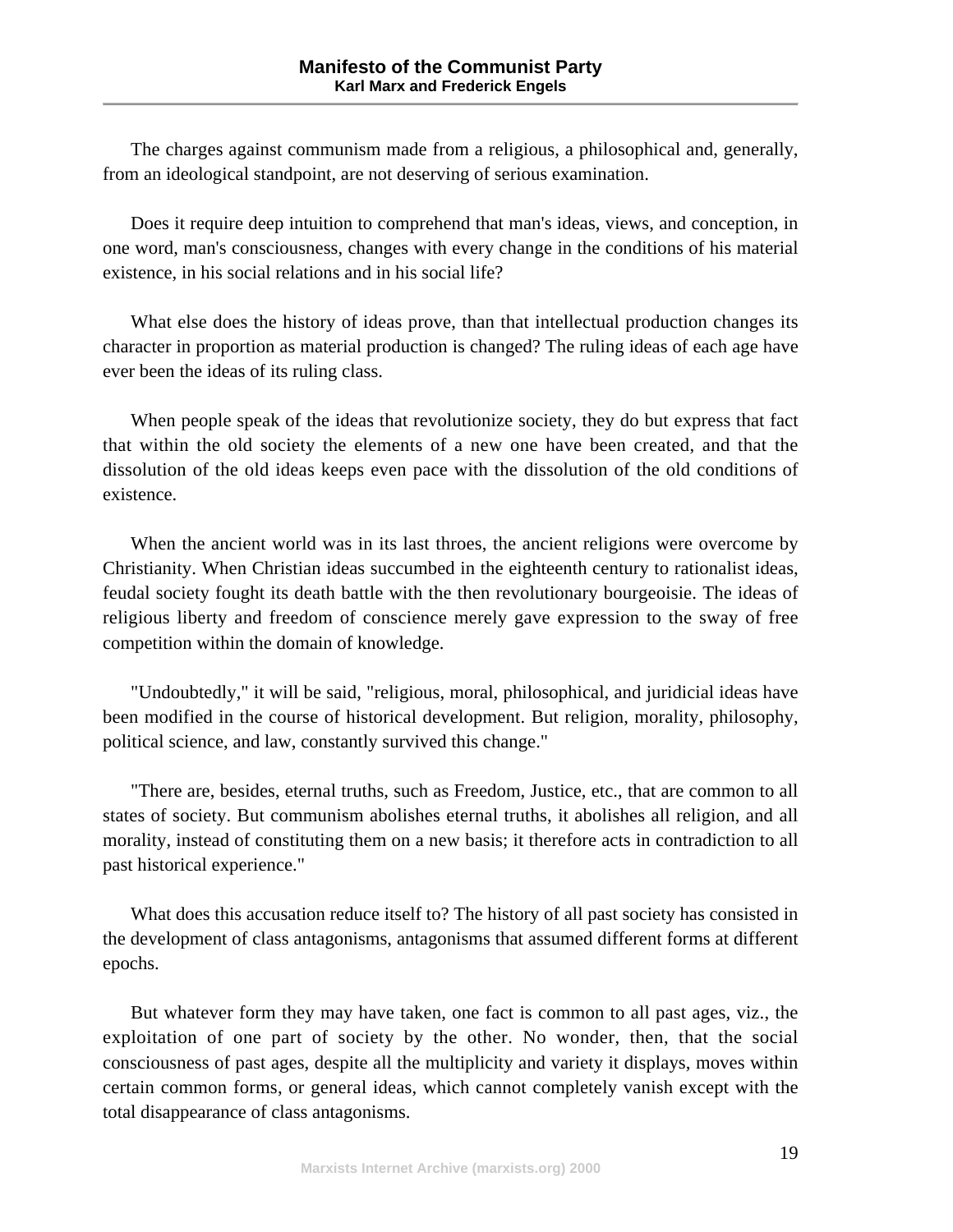The communist revolution is the most radical rupture with traditional relations; no wonder that its development involved the most radical rupture with traditional ideas.

But let us have done with the bourgeois objections to communism.

We have seen above that the first step in the revolution by the working class is to raise the proletariat to the position of ruling class to win the battle of democracy.

The proletariat will use its political supremacy to wrest, by degree, all capital from the bourgeoisie, to centralize all instruments of production in the hands of the state, i.e., of the proletariat organized as the ruling class; and to increase the total productive forces as rapidly as possible.

Of course, in the beginning, this cannot be effected except by means of despotic inroads on the rights of property, and on the conditions of bourgeois production; by means of measures, therefore, which appear economically insufficient and untenable, but which, in the course of the movement, outstrip themselves, necessitate further inroads upon the old social order, and are unavoidable as a means of entirely revolutionizing the mode of production.

These measures will, of course, be different in different countries.

Nevertheless, in most advanced countries, the following will be pretty generally applicable.

1. Abolition of property in land and application of all rents of land to public purposes.

2. A heavy progressive or graduated income tax.

3. Abolition of all rights of inheritance.

4. Confiscation of the property of all emigrants and rebels.

5. Centralization of credit in the banks of the state, by means of a national bank with state capital and an exclusive monopoly.

6. Centralization of the means of communication and transport in the hands of the state.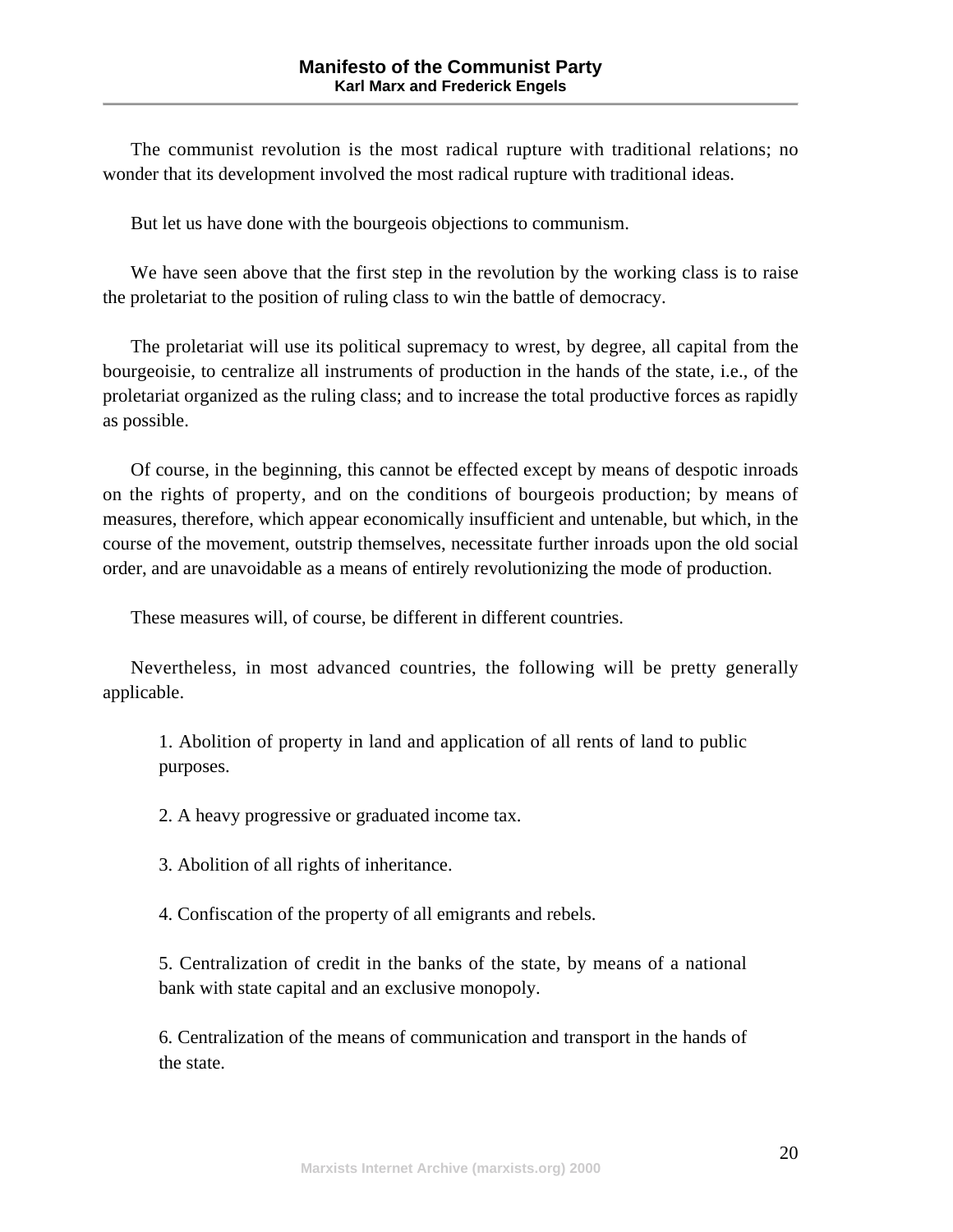7. Extension of factories and instruments of production owned by the state; the bringing into cultivation of waste lands, and the improvement of the soil generally in accordance with a common plan.

8. Equal obligation of all to work. Establishment of industrial armies, especially for agriculture.

9. Combination of agriculture with manufacturing industries; gradual abolition of all the distinction between town and country by a more equable distribution of the populace over the country.

10. Free education for all children in public schools. Abolition of children's factory labor in its present form. Combination of education with industrial production, etc.

When, in the course of development, class distinctions have disappeared, and all production has been concentrated in the hands of a vast association of the whole nation, the public power will lose its political character. Political power, properly so called, is merely the organized power of one class for oppressing another. If the proletariat during its contest with the bourgeoisie is compelled, by the force of circumstances, to organize itself as a class; if, by means of a revolution, it makes itself the ruling class, and, as such, sweeps away by force the old conditions of production, then it will, along with these conditions, have swept away the conditions for the existence of class antagonisms and of classes generally, and will thereby have abolished its own supremacy as a class.

In place of the old bourgeois society, with its classes and class antagonisms, we shall have an association in which the free development of each is the condition for the free development of all.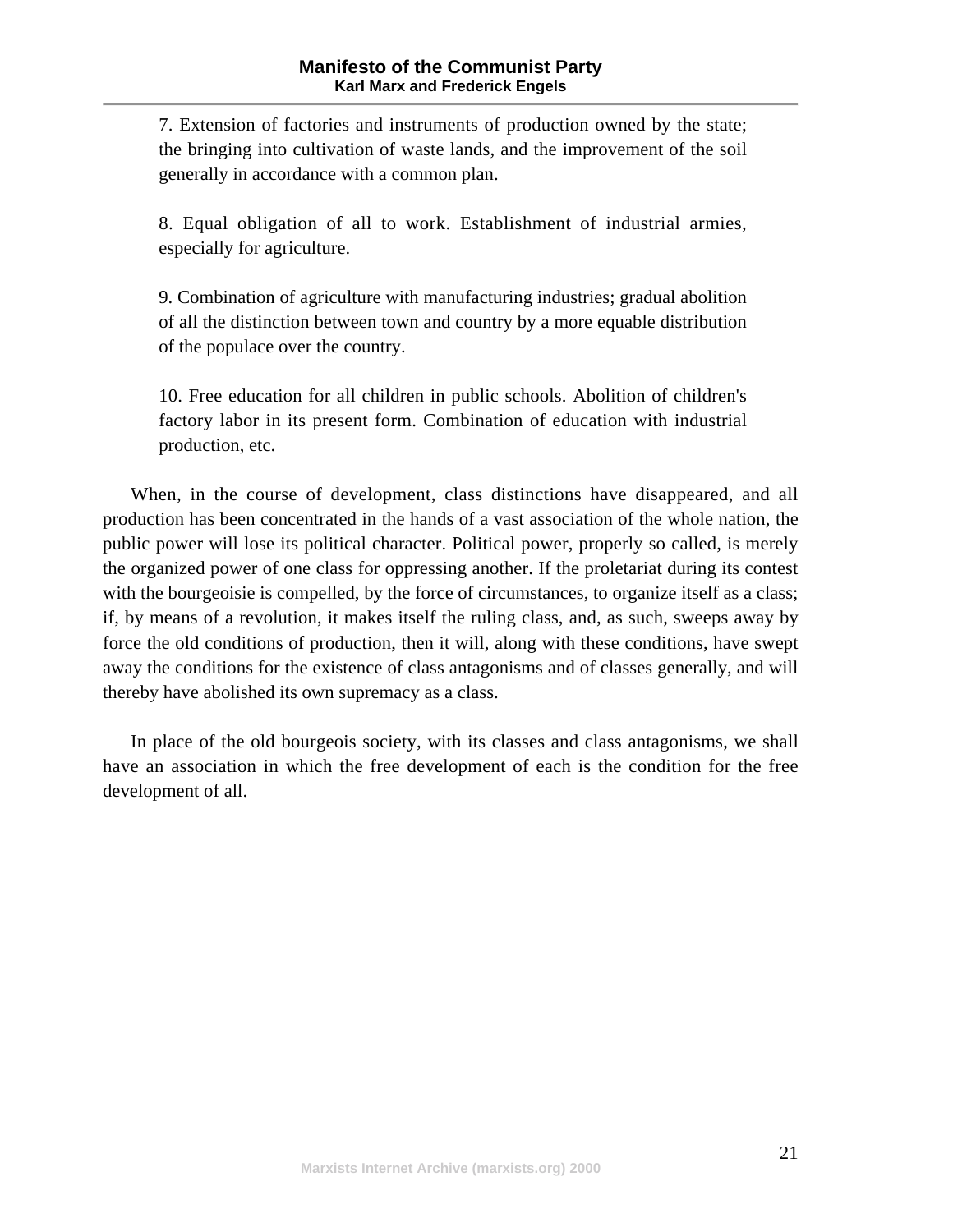## **Socialist and Communist Literature**

## **1. Reactionary Socialism**

#### **A. Feudal Socialism**

Owing to their historical position, it became the vocation of the aristocracies of France and England to write pamphlets against modern bourgeois society. In the French Revolution of July 1830, and in the English reform agitation, these aristocracies again succumbed to the hateful upstart. Thenceforth, a serious political struggle was altogether out of the question. A literary battle alone remained possible. But even in the domain of literature, the old cries of the restoration period had become impossible.<sup>5</sup>

In order to arouse sympathy, the aristocracy was obliged to lose sight, apparently, of its own interests, and to formulate its indictment against the bourgeoisie in the interest of the exploited working class alone. Thus, the aristocracy took their revenge by singing lampoons on their new masters and whispering in his ears sinister prophesies of coming catastrophe.

In this way arose feudal socialism: half lamentation, half lampoon; half an echo of the past, half menace of the future; at times, by its bitter, witty and incisive criticism, striking the bourgeoisie to the very heart's core, but always ludicrous in its effect, through total incapacity to comprehend the march of modern history.

The aristocracy, in order to rally the people to them, waved the proletarian alms-bag in front for a banner. But the people, so often as it joined them, saw on their hindquarters the old feudal coats of arms, and deserted with loud and irreverent laughter.

One section of the French Legitimists and "Young England" exhibited this spectacle.

In pointing out that their mode of exploitation was different to that of the bourgeoisie, the feudalists forget that they exploited under circumstances and conditions that were quite different and that are now antiquated. In showing that, under their rule, the modern proletariat never existed, they forget that the modern bourgeoisie is the necessary offspring of their own form of society.

For the rest, so little do they conceal the reactionary character of their criticism that their chief accusation against the bourgeois amounts to this: that under the bourgeois regime a

 5 Not the English Restoration (1660-1689), but the French Restoration (1814-1830). [Engels, 1888 German edition]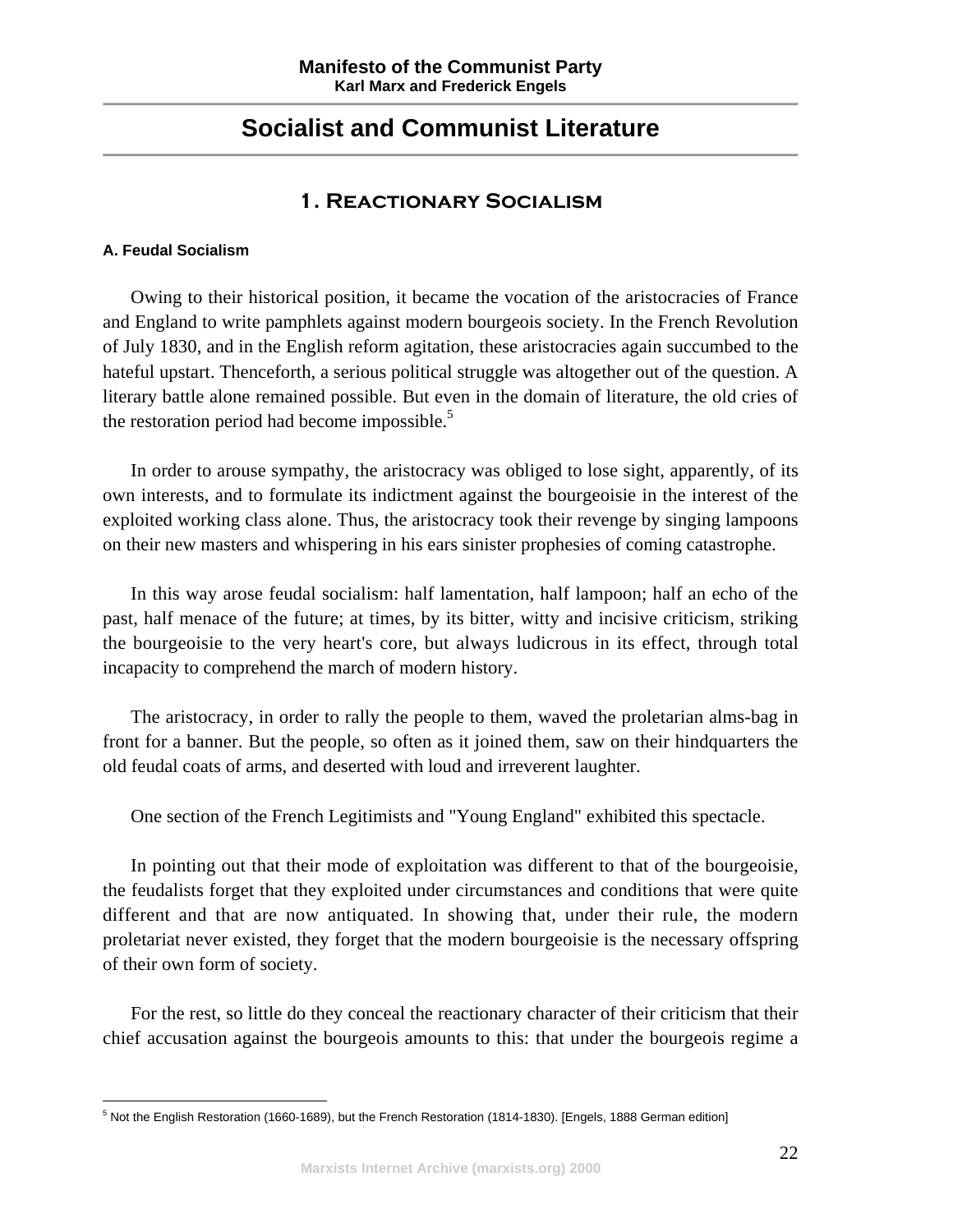class is being developed which is destined to cut up, root and branch, the old order of society.

What they upbraid the bourgeoisie with is not so much that it creates a proletariat as that it creates a revolutionary proletariat.

In political practice, therefore, they join in all corrective measures against the working class; and in ordinary life, despite their high-falutin phrases, they stoop to pick up the golden apples dropped from the tree of industry, and to barter truth, love, and honour, for traffic in wool, beetroot-sugar, and potato spirits.<sup>6</sup>

As the parson has ever gone hand in hand with the landlord, so has clerical socialism with feudal socialism.

Nothing is easier than to give Christian asceticism a socialist tinge. Has not Christianity declaimed against private property, against marriage, against the state? Has it not preached in the place of these, charity and poverty, celibacy and mortification of the flesh, monastic life and Mother Church? Christian socialism is but the holy water with which the priest consecrates the heart-burnings of the aristocrat.

#### **B. Petty-Bourgeois Socialism**

 $\overline{a}$ 

The feudal aristocracy was not the only class that was ruined by the bourgeoisie, not the only class whose conditions of existence pined and perished in the atmosphere of modern bourgeois society. The medieval burgesses and the small peasant proprietors were the precursors of the modern bourgeoisie. In those countries which are but little developed, industrially and commercially, these two classes still vegetate side by side with the rising bourgeoisie.

In countries where modern civilization has become fully developed, a new class of petty bourgeois has been formed, fluctuating between proletariat and bourgeoisie, and ever renewing itself a supplementary part of bourgeois society. The individual members of this class, however, as being constantly hurled down into the proletariat by the action of competition, and, as Modern Industry develops, they even see the moment approaching when they will completely disappear as an independent section of modern society, to be replaced in manufactures, agriculture and commerce, by overlookers, bailiffs and shopmen.

<sup>&</sup>lt;sup>6</sup> This applies chiefly to Germany, where the landed aristocracy and squirearchy have large portions of their estates cultivated for their own account by stewards, and are, moreover, extensive beetroot-sugar manufacturers and distillers of potato spirits. The wealthier british aristocracy are, as yet, rather above that; but they, too, know how to make up for declining rents by lending their names to floaters or more or less shady joint-stock companies. [Engels, 1888 German edition]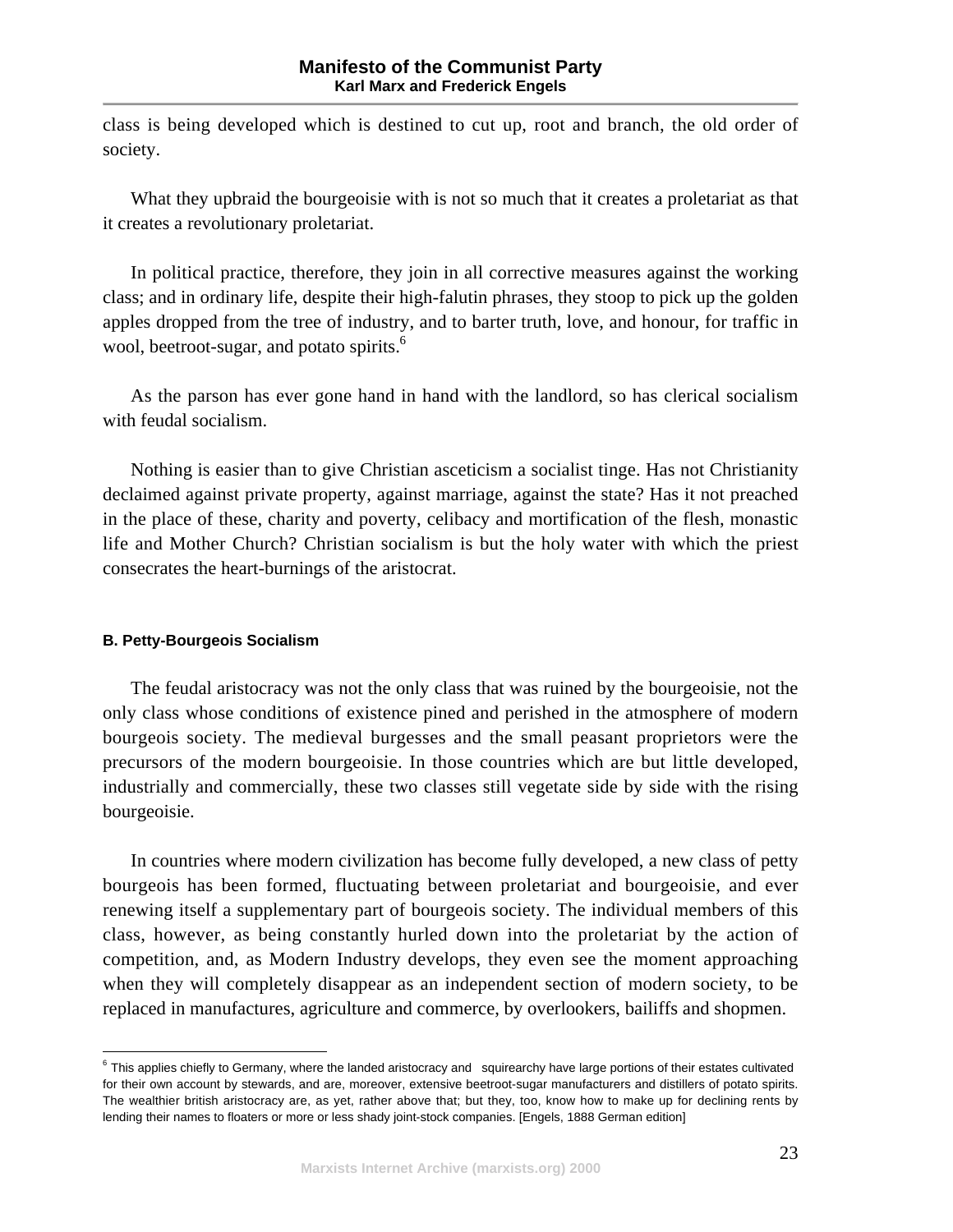In countries like France, where the peasants constitute far more than half of the population, it was natural that writers who sided with the proletariat against the bourgeoisie should use, in their criticism of the bourgeois régime, the standard of the peasant and petty bourgeois, and from the standpoint of these intermediate classes, should take up the cudgels for the working class. Thus arose petty-bourgeois socialism. Sismondi was the head of this school, not only in France but also in England.

This school of socialism dissected with great acuteness the contradictions in the conditions of modern production. It laid bare the hypocritical apologies of economists. It proved, incontrovertibly, the disastrous effects of machinery and division of labor; the concentration of capital and land in a few hands; overproduction and crises; it pointed out the inevitable ruin of the petty bourgeois and peasant, the misery of the proletariat, the anarchy in production, the crying inequalities in the distribution of wealth, the industrial war of extermination between nations, the dissolution of old moral bonds, of the old family relations, of the old nationalities.

In it positive aims, however, this form of socialism aspires either to restoring the old means of production and of exchange, and with them the old property relations, and the old society, or to cramping the modern means of production and of exchange within the framework of the old property relations that have been, and were bound to be, exploded by those means. In either case, it is both reactionary and Utopian.

Its last words are: corporate guilds for manufacture; patriarchal relations in agriculture.

Ultimately, when stubborn historical facts had dispersed all intoxicating effects of selfdeception, this form of socialism ended in a miserable hangover.

#### **C. German or "True" Socialism**

The socialist and communist literature of France, a literature that originated under the pressure of a bourgeoisie in power, and that was the expressions of the struggle against this power, was introduced into Germany at a time when the bourgeoisie in that country had just begun its contest with feudal absolutism.

German philosophers, would-be philosophers, and beaux esprits (men of letters), eagerly seized on this literature, only forgetting that when these writings immigrated from France into Germany, French social conditions had not immigrated along with them. In contact with German social conditions, this French literature lost all its immediate practical significance and assumed a purely literary aspect. Thus, to the German philosophers of the eighteenth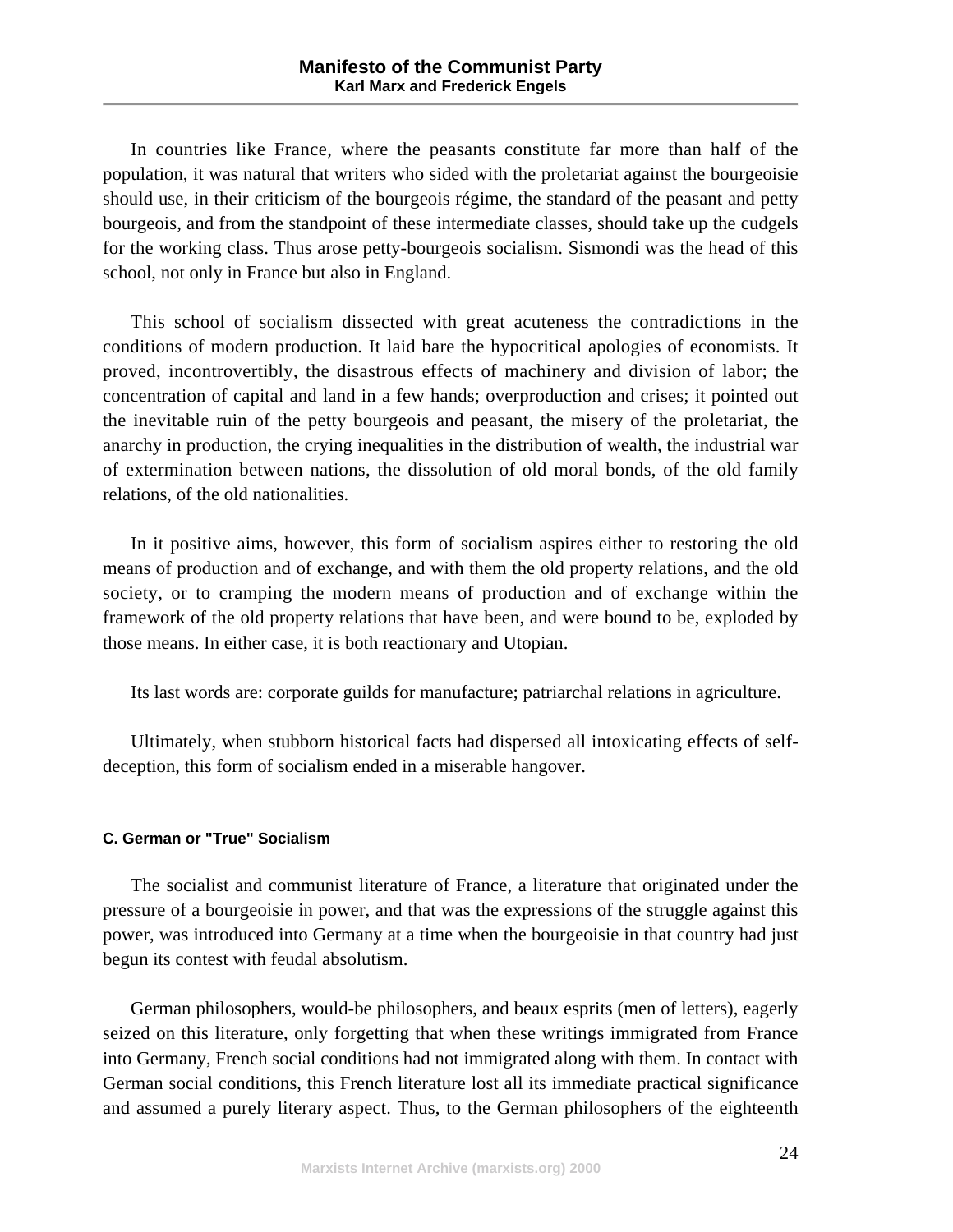century, the demands of the first French Revolution were nothing more than the demands of "Practical Reason" in general, and the utterance of the will of the revolutionary French bourgeoisie signified, in their eyes, the laws of pure will, of will as it was bound to be, of true human will generally.

The work of the German literati consisted solely in bringing the new French ideas into harmony with their ancient philosophical conscience, or rather, in annexing the French ideas without deserting their own philosophic point of view.

This annexation took place in the same way in which a foreign language is appropriated, namely, by translation.

It is well known how the monks wrote silly lives of Catholic saints over the manuscripts on which the classical works of ancient heathendom had been written. The German literati reversed this process with the profane French literature. They wrote their philosophical nonsense beneath the French original. For instance, beneath the French criticism of the economic functions of money, they wrote "alienation of humanity", and beneath the French criticism of the bourgeois state they wrote "dethronement of the category of the general", and so forth.

The introduction of these philosophical phrases at the back of the French historical criticisms, they dubbed "Philosophy of Action", "True Socialism", "German Science of Socialism", "Philosophical Foundation of Socialism", and so on.

The French socialist and communist literature was thus completely emasculated. And, since it ceased, in the hands of the German, to express the struggle of one class with the other, he felt conscious of having overcome "French one-sidedness" and of representing, not true requirements, but the requirements of truth; not the interests of the proletariat, but the interests of human nature, of man in general, who belongs to no class, has no reality, who exists only in the misty realm of philosophical fantasy.

This German socialism, which took its schoolboy task so seriously and solemnly, and extolled its poor stock-in-trade in such a mountebank fashion, meanwhile gradually lost its pedantic innocence.

The fight of the Germans, and especially of the Prussian bourgeoisie, against feudal aristocracy and absolute monarchy, in other words, the liberal movement, became more earnest.

By this, the long-wished for opportunity was offered to "True" Socialism of confronting the political movement with the socialistic demands, of hurling the traditional anathemas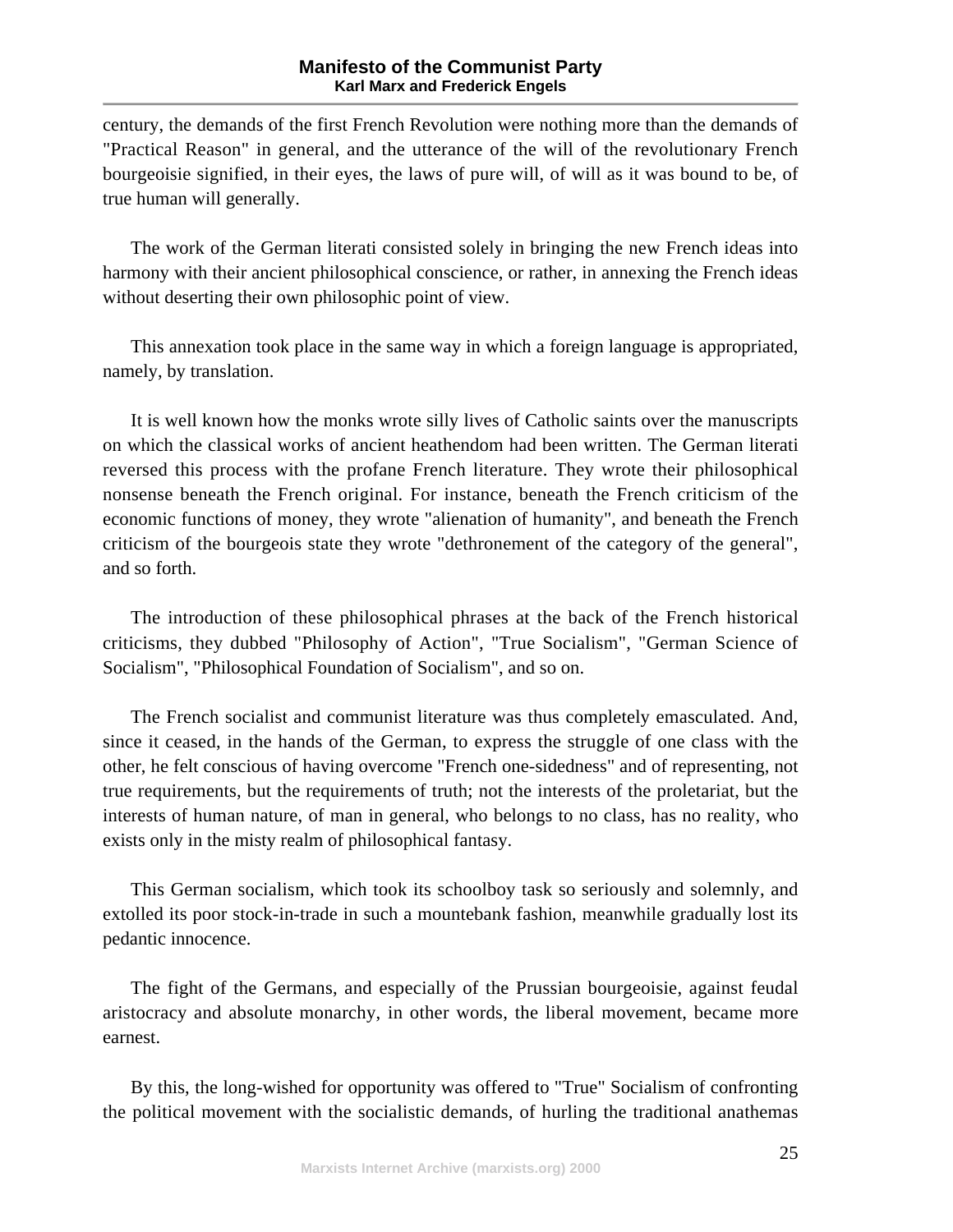against liberalism, against representative government, against bourgeois competition, bourgeois freedom of the press, bourgeois legislation, bourgeois liberty and equality, and of preaching to the masses that they had nothing to gain, and everything to lose, by this bourgeois movement. German socialism forgot, in the nick of time, that the French criticism, whose silly echo it was, presupposed the existence of modern bourgeois society, with its corresponding economic conditions of existence, and the political constitution adapted thereto, the very things those attainment was the object of the pending struggle in Germany.

To the absolute governments, with their following of parsons, professors, country squires, and officials, it served as a welcome scarecrow against the threatening bourgeoisie.

It was a sweet finish, after the bitter pills of flogging and bullets, with which these same governments, just at that time, dosed the German working-class risings.

While this "True" Socialism thus served the government as a weapon for fighting the German bourgeoisie, it, at the same time, directly represented a reactionary interest, the interest of German philistines. In Germany, the petty-bourgeois class, a relic of the sixteenth century, and since then constantly cropping up again under the various forms, is the real social basis of the existing state of things.

To preserve this class is to preserve the existing state of things in Germany. The industrial and political supremacy of the bourgeoisie threatens it with certain destruction - on the one hand, from the concentration of capital; on the other, from the rise of a revolutionary proletariat. "True" Socialism appeared to kill these two birds with one stone. It spread like an epidemic.

The robe of speculative cobwebs, embroidered with flowers of rhetoric, steeped in the dew of sickly sentiment, this transcendental robe in which the German Socialists wrapped their sorry "eternal truths", all skin and bone, served to wonderfully increase the sale of their goods amongst such a public. And on its part German socialism recognized, more and more, its own calling as the bombastic representative of the petty-bourgeois philistine.

It proclaimed the German nation to be the model nation, and the German petty philistine to be the typical man. To every villainous meanness of this model man, it gave a hidden, higher, socialistic interpretation, the exact contrary of its real character. It went to the extreme length of directly opposing the "brutally destructive" tendency of communism, and of proclaiming its supreme and impartial contempt of all class struggles. With very few exceptions, all the so-called socialist and communist publications that now (1847) circulate in Germany belong to the domain of this foul and enervating literature.<sup>7</sup>

The revolutionary storm of 1848 swept away this whole shabby tendency and cured its protagonists of the desire to dabble in socialism. The chief representative and classical type of this tendency is Mr Karl Gruen. [Engels, 1888 German edition]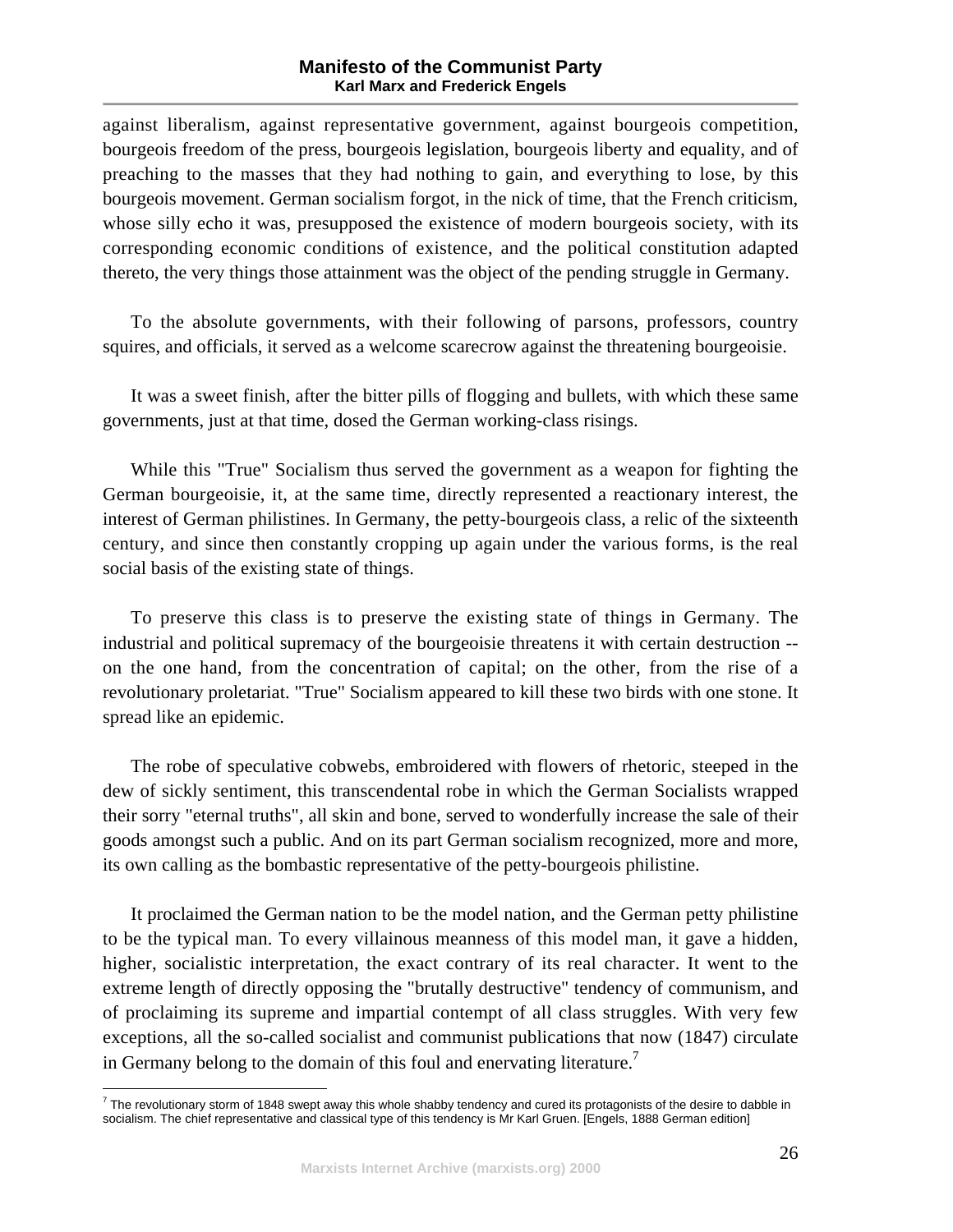## **2. Conservative or Bourgeois Socialism**

A part of the bourgeoisie is desirous of redressing social grievances in order to secure the continued existence of bourgeois society.

To this section belong economists, philanthropists, humanitarians, improvers of the condition of the working class, organizers of charity, members of societies for the prevention of cruelty to animals, temperance fanatics, hole-and-corner reformers of every imaginable kind. This form of socialism has, moreover, been worked out into complete systems.

We may cite Proudhon's Philosophy of Poverty as an example of this form.

The socialistic bourgeois want all the advantages of modern social conditions without the struggles and dangers necessarily resulting therefrom. They desire the existing state of society, minus its revolutionary and disintegrating elements. They wish for a bourgeoisie without a proletariat. The bourgeoisie naturally conceives the world in which it is supreme to be the best; and bourgeois socialism develops this comfortable conception into various more or less complete systems. In requiring the proletariat to carry out such a system, and thereby to march straightaway into the social New Jerusalem, it but requires in reality that the proletariat should remain within the bounds of existing society, but should cast away all its hateful ideas concerning the bourgeoisie.

A second, and more practical, but less systematic, form of this socialism sought to depreciate every revolutionary movement in the eyes of the working class by showing that no mere political reform, but only a change in the material conditions of existence, in economical relations, could be of any advantage to them. By changes in the material conditions of existence, this form of socialism, however, by no means understands abolition of the bourgeois relations of production, an abolition that can be affected only by a revolution, but administrative reforms, based on the continued existence of these relations; reforms, therefore, that in no respect affect the relations between capital and labor, but, at the best, lessen the cost, and simplify the administrative work of bourgeois government.

Bourgeois socialism attains adequate expression when, and only when, it becomes a mere figure of speech.

Free trade: for the benefit of the working class. Protective duties: for the benefit of the working class. Prison reform: for the benefit of the working class. This is the last word and the only seriously meant word of bourgeois socialism.

It is summed up in the phrase: the bourgeois is a bourgeois -- for the benefit of the working class.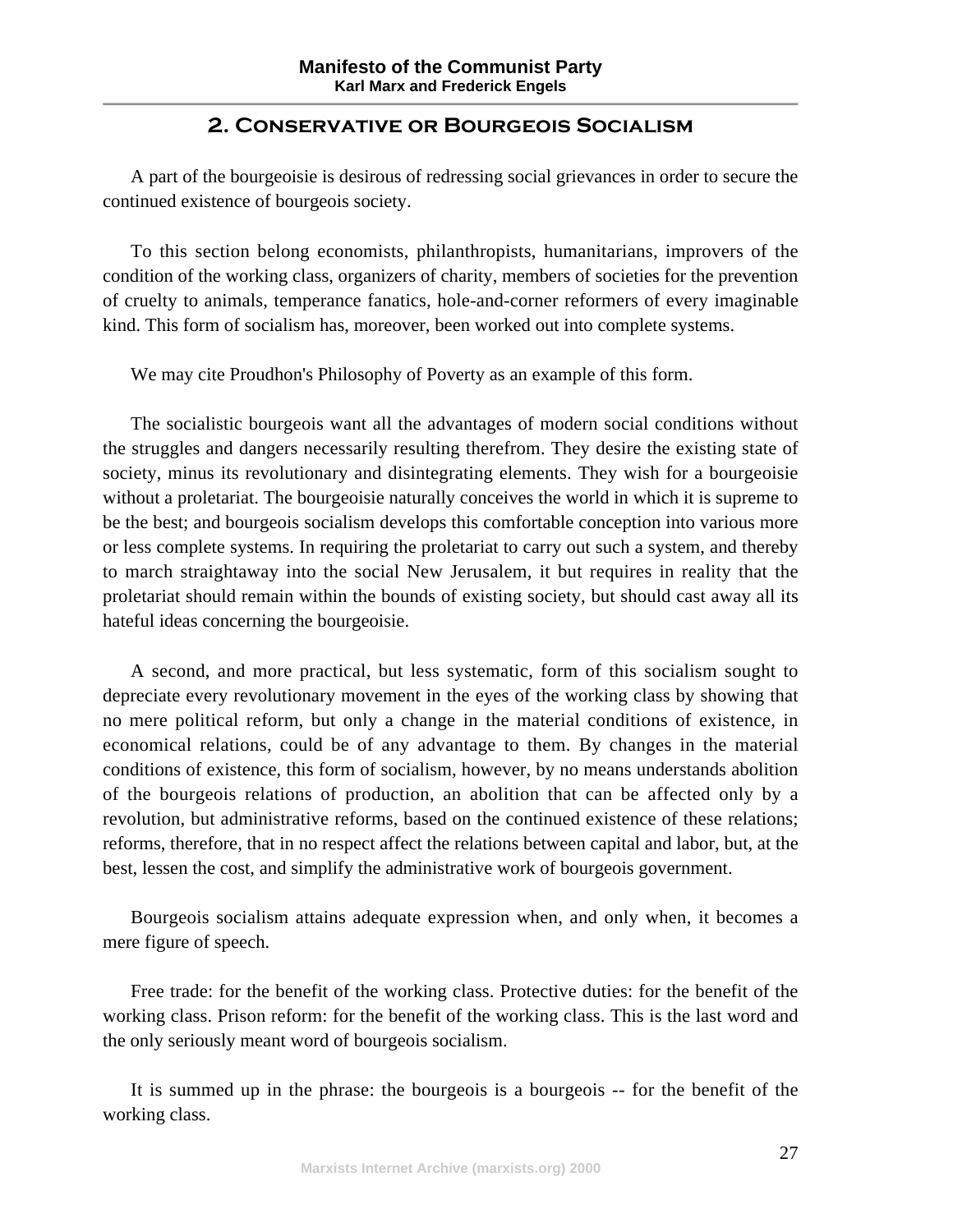## **3. Critical-Utopian Socialism and Communism**

We do not here refer to that literature which, in every great modern revolution, has always given voice to the demands of the proletariat, such as the writings of Babeuf and others.

The first direct attempts of the proletariat to attain its own ends, made in times of universal excitement, when feudal society was being overthrown, necessarily failed, owing to the then undeveloped state of the proletariat, as well as to the absence of the economic conditions for its emancipation, conditions that had yet to be produced, and could be produced by the impending bourgeois epoch alone. The revolutionary literature that accompanied these first movements of the proletariat had necessarily a reactionary character. It inculcated universal asceticism and social levelling in its crudest form.

The socialist and communist systems, properly so called, those of Saint-Simon, Fourier, Owen, and others, spring into existence in the early undeveloped period, described above, of the struggle between proletariat and bourgeoisie (see Section 1. Bourgeois and Proletarians).

The founders of these systems see, indeed, the class antagonisms, as well as the action of the decomposing elements in the prevailing form of society. But the proletariat, as yet in its infancy, offers to them the spectacle of a class without any historical initiative or any independent political movement.

Since the development of class antagonism keeps even pace with the development of industry, the economic situation, as they find it, does not as yet offer to them the material conditions for the emancipation of the proletariat. They therefore search after a new social science, after new social laws, that are to create these conditions.

Historical action is to yield to their personal inventive action; historically created conditions of emancipation to fantastic ones; and the gradual, spontaneous class organization of the proletariat to an organization of society especially contrived by these inventors. Future history resolves itself, in their eyes, into the propaganda and the practical carrying out of their social plans.

In the formation of their plans, they are conscious of caring chiefly for the interests of the working class, as being the most suffering class. Only from the point of view of being the most suffering class does the proletariat exist for them.

The undeveloped state of the class struggle, as well as their own surroundings, causes Socialists of this kind to consider themselves far superior to all class antagonisms. They want to improve the condition of every member of society, even that of the most favored.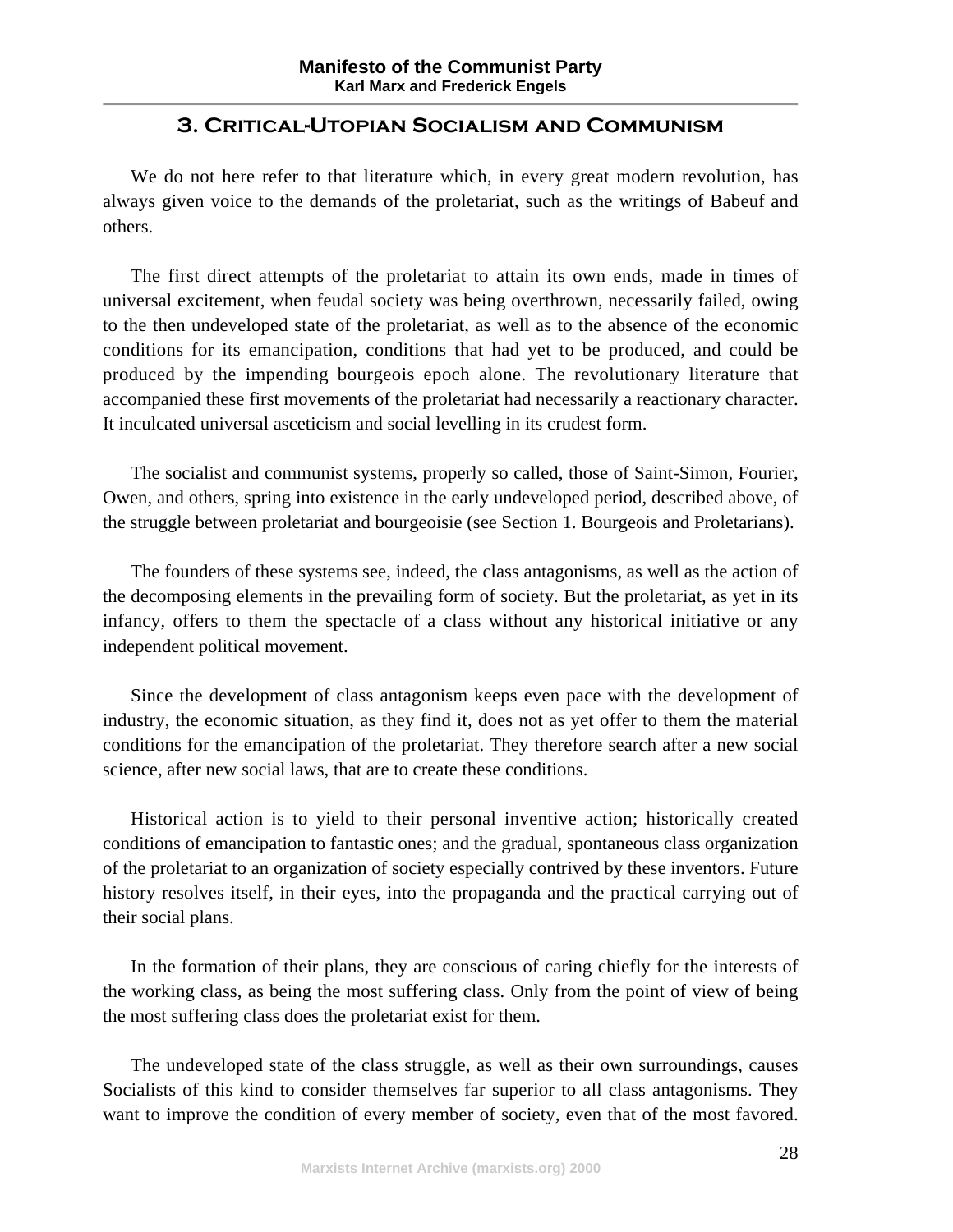Hence, they habitually appeal to society at large, without the distinction of class; nay, by preference, to the ruling class. For how can people when once they understand their system, fail to see in it the best possible plan of the best possible state of society?

Hence, they reject all political, and especially all revolutionary action; they wish to attain their ends by peaceful means, necessarily doomed to failure, and by the force of example, to pave the way for the new social gospel.

Such fantastic pictures of future society, painted at a time when the proletariat is still in a very undeveloped state and has but a fantastic conception of its own position, correspond with the first instinctive yearnings of that class for a general reconstruction of society.

But these socialist and communist publications contain also a critical element. They attack every principle of existing society. Hence, they are full of the most valuable materials for the enlightenment of the working class. The practical measures proposed in them -- such as the abolition of the distinction between town and country, of the family, of the carrying on of industries for the account of private individuals, and of the wage system, the proclamation of social harmony, the conversion of the function of the state into a more superintendence of production -- all these proposals point solely to the disappearance of class antagonisms which were, at that time, only just cropping up, and which, in these publications, are recognized in their earliest indistinct and undefined forms only. These proposals, therefore, are of a purely utopian character.

The significance of critical-utopian socialism and communism bears an inverse relation to historical development. In proportion as the modern class struggle develops and takes definite shape, this fantastic standing apart from the contest, these fantastic attacks on it, lose all practical value and all theoretical justifications. Therefore, although the originators of these systems were, in many respects, revolutionary, their disciples have, in every case, formed mere reactionary sects. They hold fast by the original views of their masters, in opposition to the progressive historical development of the proletariat. They, therefore, endeavour, and that consistently, to deaden the class struggle and to reconcile the class antagonisms. They still dream of experimental realization of their social utopias, of founding isolated phalansteres, of establishing "Home Colonies", or setting up a "Little Icaria"<sup>8</sup>-pocket editions of the New Jerusalem -- and to realise all these castles in the air, they are compelled to appeal to the feelings and purses of the bourgeois. By degrees, they sink into the category of the reactionary conservative socialists depicted above, differing from these

 $\overline{a}$ 

<sup>&</sup>lt;sup>8</sup> Phalanstéres were Socialist colonies on the plan of Charles Fourier; Icaria was the name given by Cabet to his Utopia and, later on, to his American Communist colony. [Engels, 1888 English Edition]

 <sup>&</sup>quot;Home Colonies" were what Owen called his Communist model societies. Phalanstéres was the anem of the public palaces planned by Fourier. Icaria was the name given to the Utopian land of fancy, whose Communist instituions Cabet portrayed. [Engels, 1890 German Edition]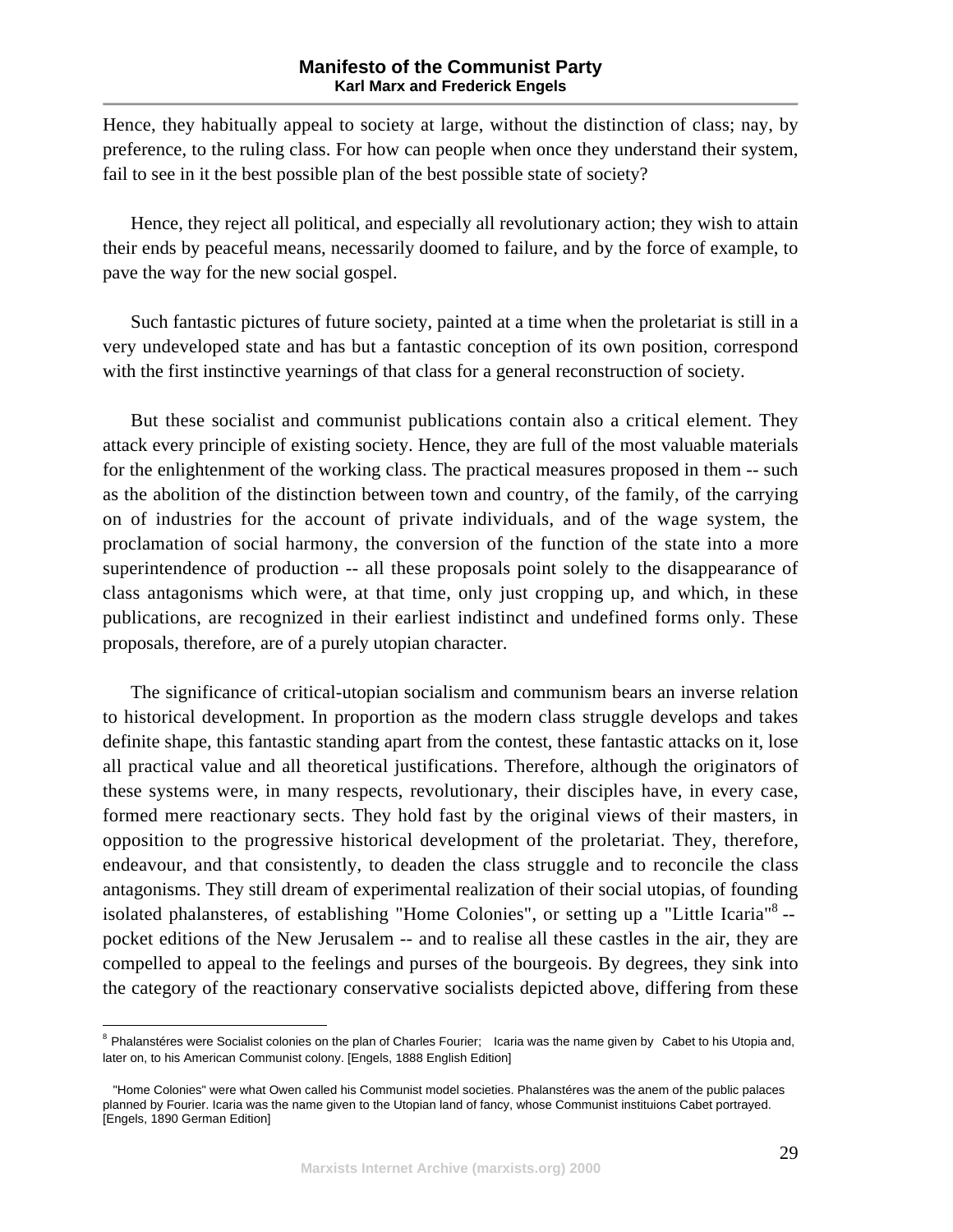only by more systematic pedantry, and by their fanatical and superstitious belief in the miraculous effects of their social science.

They, therefore, violently oppose all political action on the part of the working class; such action, according to them, can only result from blind unbelief in the new gospel.

The Owenites in England, and the Fourierists in France, respectively, oppose the Chartists and the Réformistes.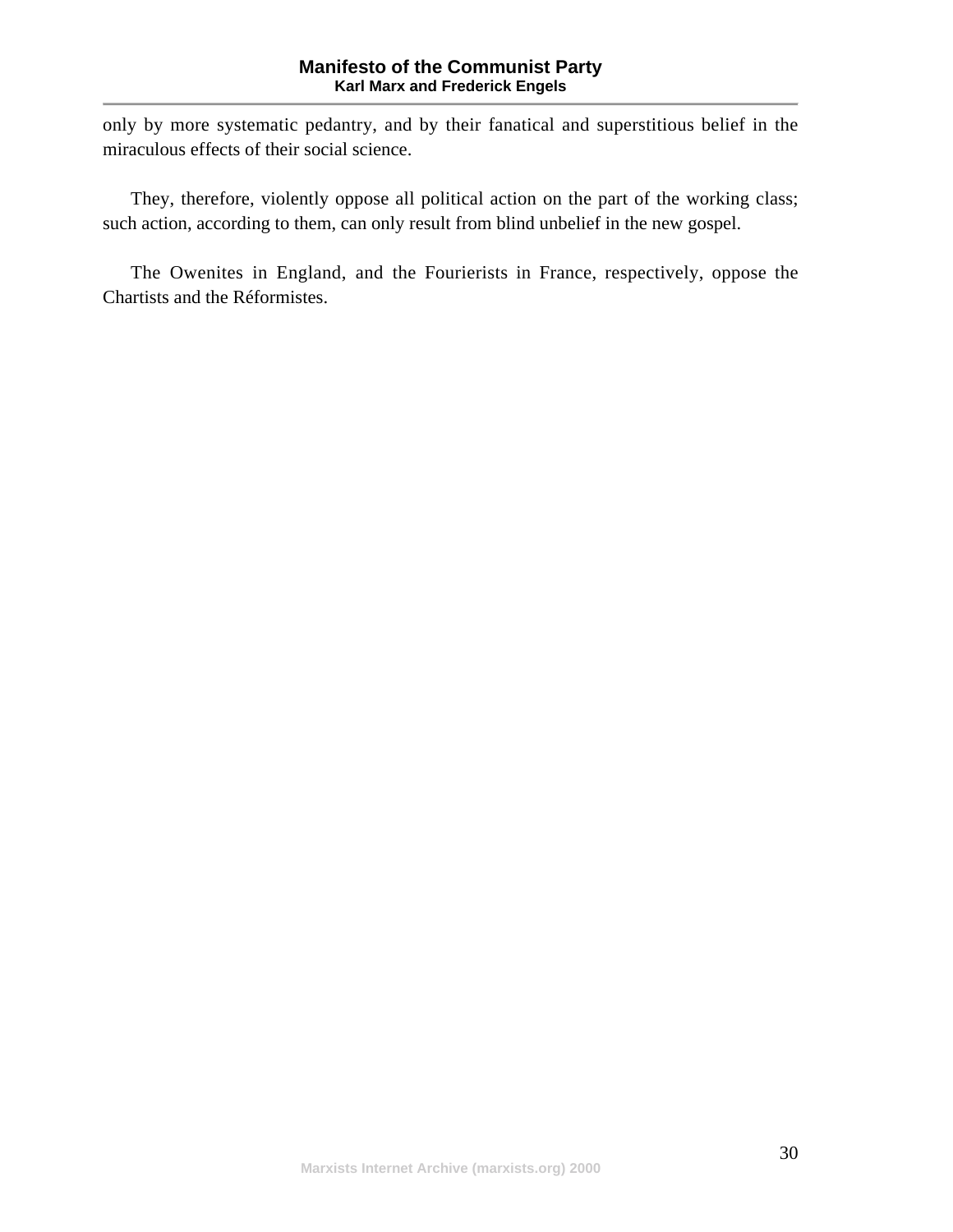# **Position of the Communists in Relation to the Various Existing Opposition Parties**

Section II has made clear the relations of the Communists to the existing working-class parties, such as the Chartists in England and the Agrarian Reformers in America.

The Communists fight for the attainment of the immediate aims, for the enforcement of the momentary interests of the working class; but in the movement of the present, they also represent and take care of the future of that movement. In France, the Communists ally with the Social Democrats<sup>9</sup> against the conservative and radical bourgeoisie, reserving, however, the right to take up a critical position in regard to phases and illusions traditionally handed down from the great Revolution.

In Switzerland, they support the Radicals, without losing sight of the fact that this party consists of antagonistic elements, partly of Democratic Socialists, in the French sense, partly of radical bourgeois.

In Poland, they support the party that insists on an agrarian revolution as the prime condition for national emancipation, that party which fomented the insurrection of Krakow in 1846.

In Germany, they fight with the bourgeoisie whenever it acts in a revolutionary way, against the absolute monarchy, the feudal squirearchy, and the petty-bourgeoisie.

But they never cease, for a single instant, to instill into the working class the clearest possible recognition of the hostile antagonism between bourgeoisie and proletariat, in order that the German workers may straightway use, as so many weapons against the bourgeoisie, the social and political conditions that the bourgeoisie must necessarily introduce along with its supremacy, and in order that, after the fall of the reactionary classes in Germany, the fight against the bourgeoisie itself may immediately begin.

The Communists turn their attention chiefly to Germany, because that country is on the eve of a bourgeois revolution that is bound to be carried out under more advanced conditions of European civilization and with a much more developed proletariat than that of England was in the seventeenth, and France in the eighteenth century, and because the bourgeois revolution in Germany will be but the prelude to an immediately following proletarian revolution.

 $\overline{a}$ 

 $9$  The party then represented in Parliament by Ledru-Rollin, in literature by Louis Blanc, in the daily press by the Reforme. The name of Social-Democracy signifies, with these its inventors, a section of the Democratic or Republican Party more or less tinged with socialism. [Engels, English Edition 1888]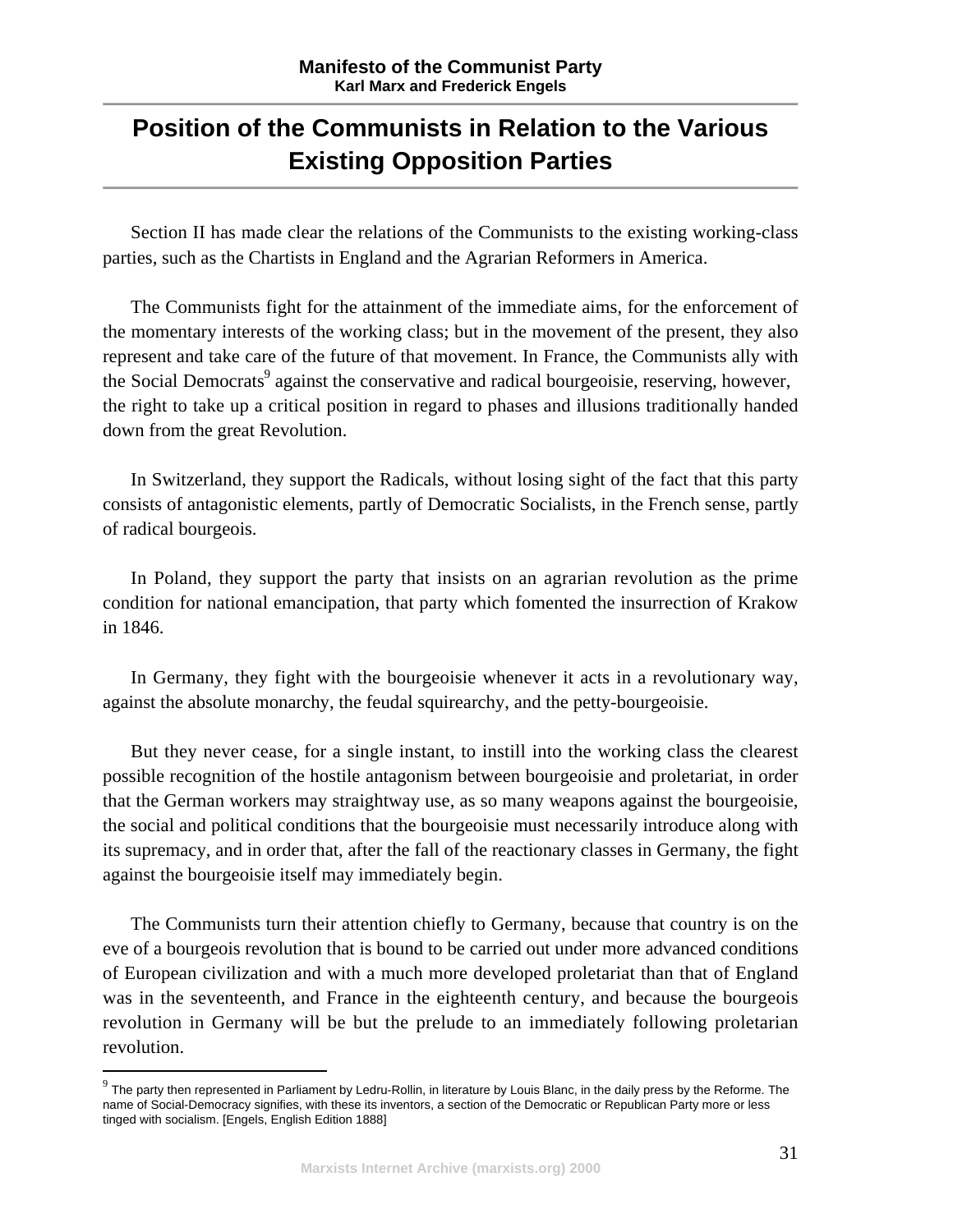In short, the Communists everywhere support every revolutionary movement against the existing social and political order of things.

In all these movements, they bring to the front, as the leading question in each, the property question, no matter what its degree of development at the time.

Finally, they labor everywhere for the union and agreement of the democratic parties of all countries.

The Communists disdain to conceal their views and aims. They openly declare that their ends can be attained only by the forcible overthrow of all existing social conditions. Let the ruling classes tremble at a communist revolution. The proletarians have nothing to lose but their chains. They have a world to win.

# **WORKERS OF ALL COUNTRIES, UNITE!**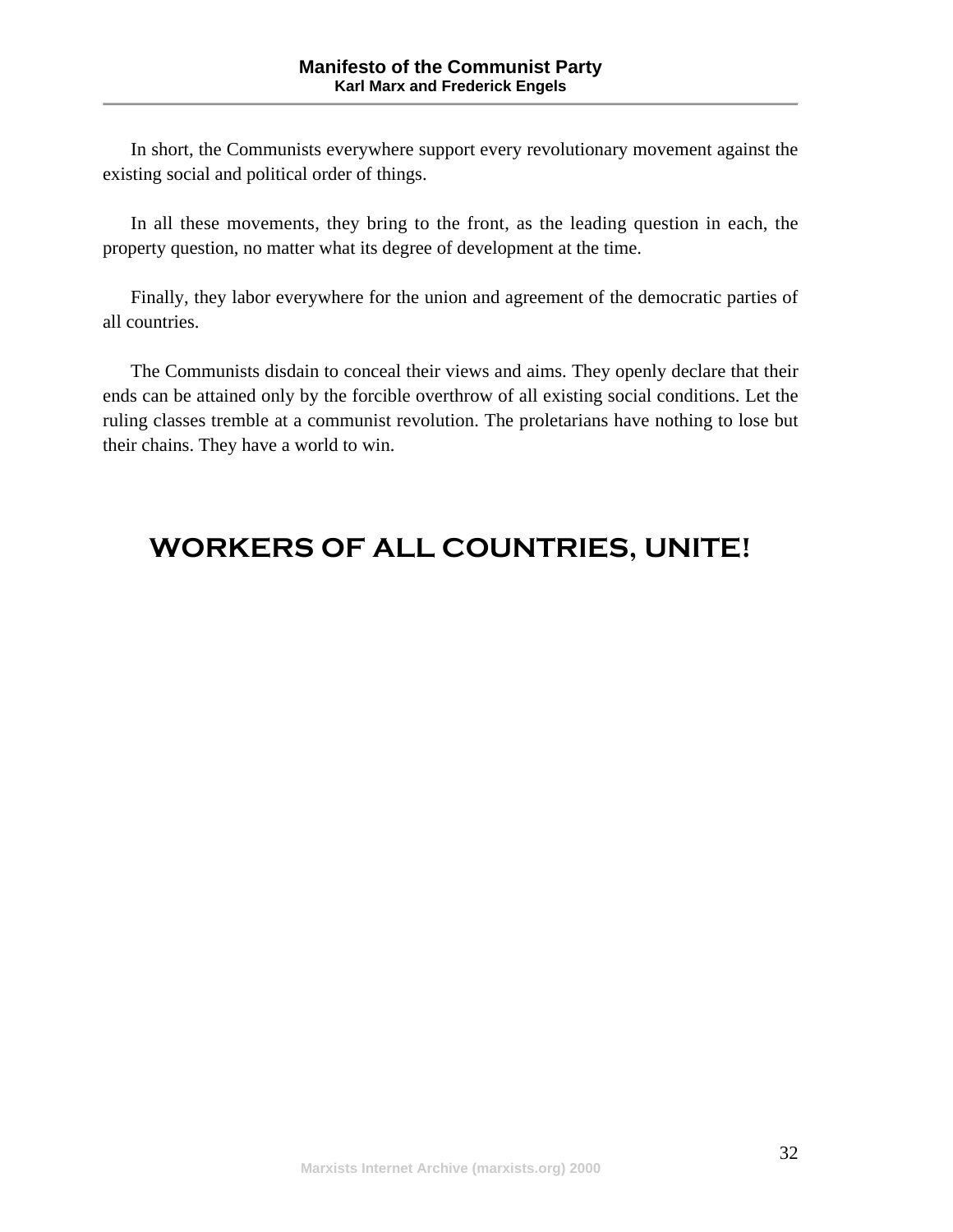## **Appendix: Prefaces to various Language Editions**

## **The 1872 German Edition**

The Communist League, an international association of workers, which could of course be only a secret one, under conditions obtaining at the time, commissioned us, the undersigned, at the Congress held in London in November 1847, to write for publication a detailed theoretical and practical programme for the Party. Such was the origin of the following Manifesto, the manuscript of which travelled to London to be printed a few weeks before the February Revolution. First published in German, it has been republished in that language in at least twelve different editions in Germany, England, and America. It was published in English for the first time in 1850 in the Red Republican, London, translated by Miss Helen Macfarlane, and in 1871 in at least three different translations in America. The french version first appeared in Paris shortly before the June insurrection of 1848, and recently in Le Socialiste of New York. A new translation is in the course of preparation. A Polish version appeared in London shortly after it was first published in Germany. A Russian translation was published in Geneva in the 'sixties. Into Danish, too, it was translated shortly after its appearance.

However much that state of things may have altered during the last twenty-five years, the general principles laid down in the Manifesto are, on the whole, as correct today as ever. Here and there, some detail might be improved. The practical application of the principles will depend, as the Manifesto itself states, everywhere and at all times, on the historical conditions for the time being existing, and, for that reason, no special stress is laid on the revolutionary measures proposed at the end of Section II. That passage would, in many respects, be very differently worded today. In view of the gigantic strides of Modern Industry since 1848, and of the accompanying improved and extended organization of the working class, in view of the practical experience gained, first in the February Revolution, and then, still more, in the Paris Commune, where the proletariat for the first time held political power for two whole months, this programme has in some details been antiquated. One thing especially was proved by the Commune, viz., that "the working class cannot simply lay hold of ready-made state machinery, and wield it for its own purposes." (See The Civil War in France: Address of the General Council of the International Working Men's Assocation, 1871, where this point is further developed.) Further, it is self-evident that the criticism of socialist literature is deficient in relation to the present time, because it comes down only to 1847; also that the remarks on the relation of the Communists to the various opposition parties (Section IV), although, in principle still correct, yet in practice are antiquated, because the political situation has been entirely changed, and the progress of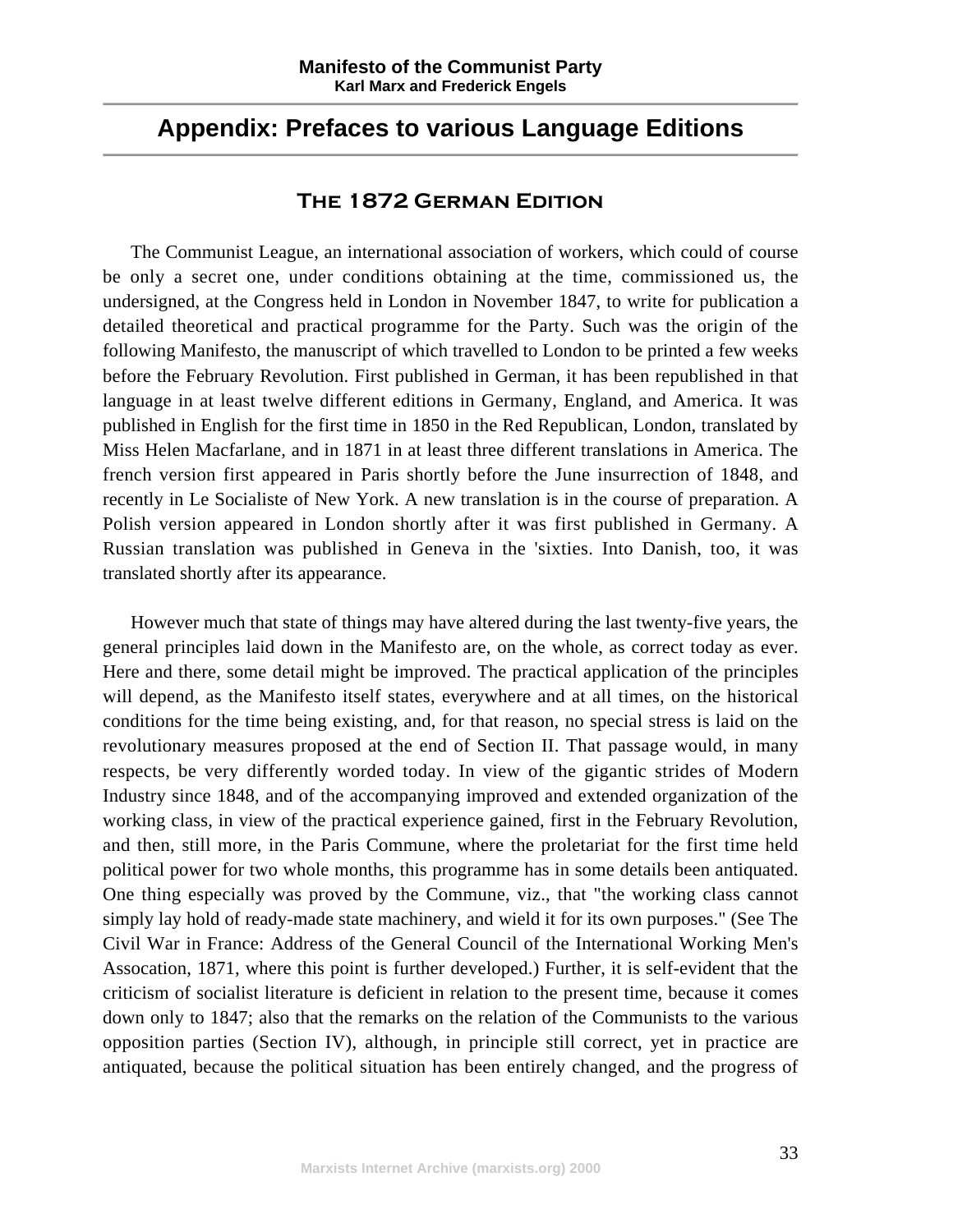history has swept from off the earth the greater portion of the political parties there enumerated.

But then, the Manifesto has become a historical document which we have no longer any right to alter. A subsequent edition may perhaps appear with an introduction bridging the gap from 1847 to the present day; but this reprint was too unexpected to leave us time for that.

*Karl Marx & Fredrick Engels*

London, June 24, 1872

## **The 1882 Russian Edition**

The first Russian edition of the Manifesto of the Communist Party, translated by Bakunin, was published early in the 'sixties by the printing office of the Kolokol. Then the West could see in it (the Russian edition of the Manifesto) only a literary curiosity. Such a view would be impossible today.

What a limited field the proletarian movement occupied at that time (December 1847) is most clearly shown by the last section: the position of the Communists in relation to the various opposition parties in various countries. Precisely Russia and the United States are missing here. It was the time when Russia constituted the last great reserve of all European reaction, when the United States absorbed the surplus proletarian forces of Europe through immigration. Both countries provided Europe with raw materials and were at the same time markets for the sale of its industrial products. Both were, therefore, in one way of another, pillars of the existing European system.

How very different today. Precisely European immigration fitted North American for a gigantic agricultural production, whose competition is shaking the very foundations of European landed property -- large and small. At the same time, it enabled the United States to exploit its tremendous industrial resources with an energy and on a scale that must shortly break the industrial monopoly of Western Europe, and especially of England, existing up to now. Both circumstances react in a revolutionary manner upon America itself. Step by step, the small and middle land ownership of the farmers, the basis of the whole political constitution, is succumbing to the competition of giant farms; at the same time, a mass industrial proletariat and a fabulous concentration of capital funds are developing for the first time in the industrial regions.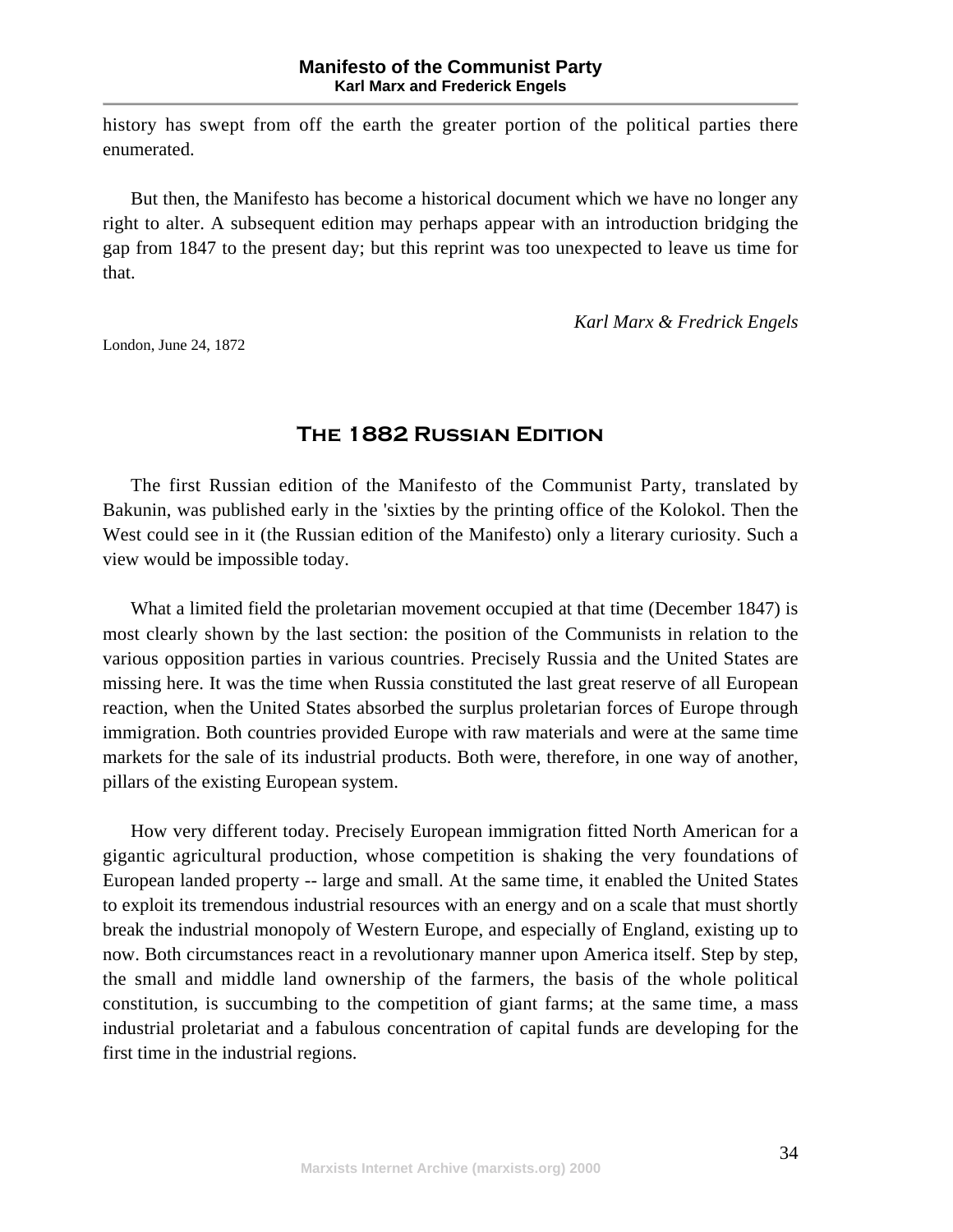And now Russia! During the Revolution of 1848-9, not only the European princes, but the European bourgeois as well, found their only salvation from the proletariat just beginning to awaken in Russian intervention. The Tsar was proclaimed the chief of European reaction. Today, he is a prisoner of war of the revolution in Gatchina, and Russia forms the vanguard of revolutionary action in Europe.

The Communist Manifesto had, as its object, the proclamation of the inevitable impending dissolution of modern bourgeois property. But in Russia we find, face-to-face with the rapidly flowering capitalist swindle and bourgeois property, just beginning to develop, more than half the land owned in common by the peasants. Now the question is: can the Russian obshchina, though greatly undermined, yet a form of primeval common ownership of land, pass directly to the higher form of Communist common ownership? Or, on the contrary, must it first pass through the same process of dissolution such as constitutes the historical evolution of the West?

The only answer to that possible today is this: If the Russian Revolution becomes the signal for a proletarian revolution in the West, so that both complement each other, the present Russian common ownership of land may serve as the starting point for a communist development.

*Karl Marx & Fredrick Engels*

January 21, 1882, London

## **The 1883 German Edition**

The preface to the present edition I must, alas, sign alone. Marx, the man to whom the whole working class class of Europe and America owes more than to any one else -- rests at Highgate Cemetary and over his grave the first grass is already growing. Since his death [March 13, 1883], there can be even less thought of revising or supplementing the Manifesto. But I consider it all the more necessary again to state the following expressly:

The basic thought running through the Manifesto -- that economic production, and the structure of society of every historical epoch necessarily arising therefrom, constitute the foundation for the political and intellectual history of that epoch; that consequently (ever since the dissolution of the primaeval communal ownership of land) all history has been a history of class struggles, of struggles between exploited and exploiting, between dominated and dominating classes at various stages of social evolution; that this struggle, however, has now reached a stage where the exploited and oppressed class (the proletariat) can no longer emancipate itself from the class which exploits and oppresses it (the bourgeoisie), without at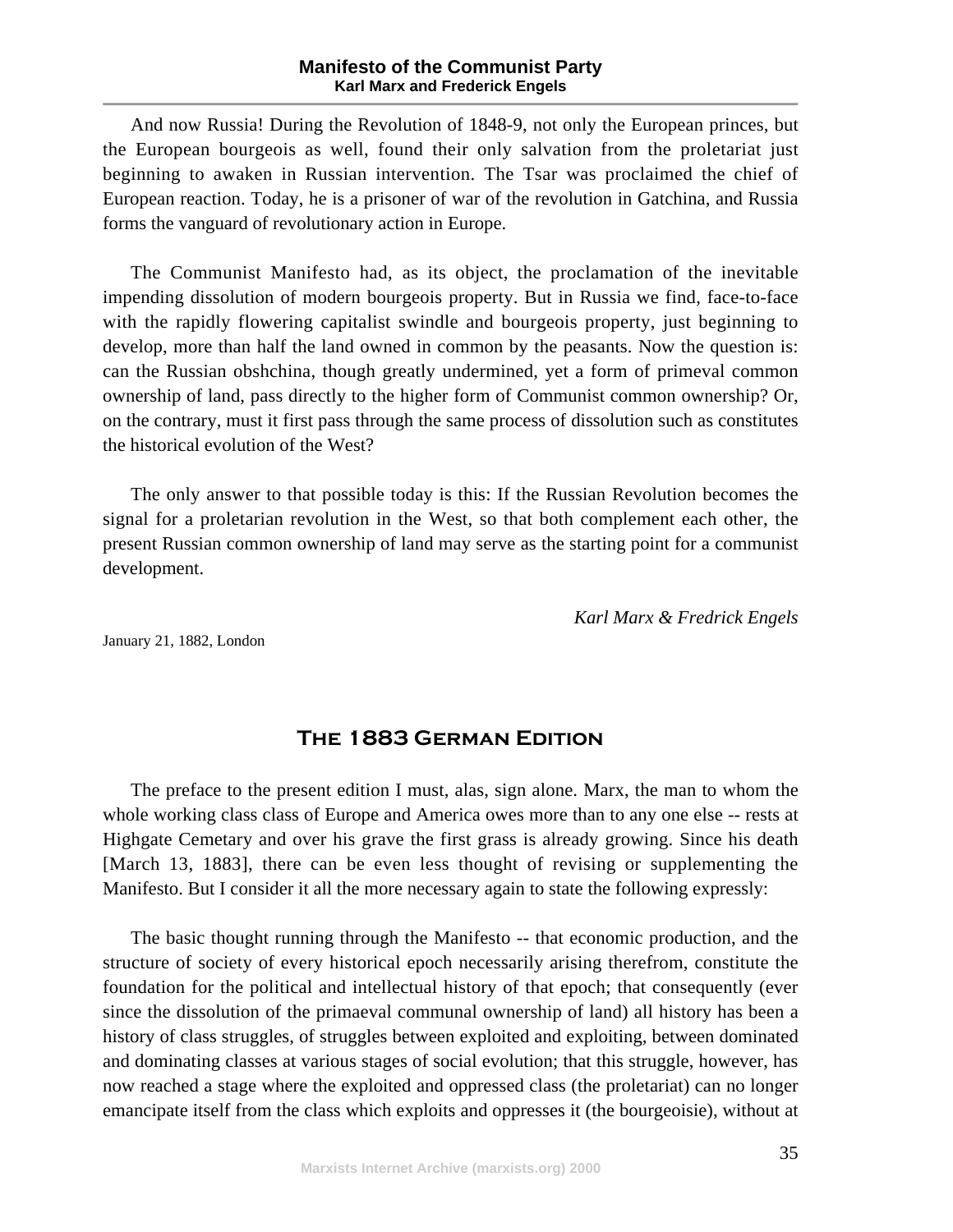the same time forever freeing the whole of society from exploitation, oppression, class struggles -- this basic thought belongs soley and exclusively to Marx.<sup>10</sup>

I have already stated this many times; but precisely now is it necessary that it also stand in front of the Manifesto itself.

*Fredrick Engels*

June 28, 1883, London

 $\overline{a}$ 

## **The 1888 English Edition**

The Manifesto was published as the platform of the Communist League, a working men's association, first exclusively German, later on international, and under the political conditions of the Continent before 1848, unavoidably a secret society. At a Congress of the League, held in November 1847, Marx and Engels were commissioned to prepare a complete theoretical and practical party programme. Drawn up in German, in January 1848, the manuscript was sent to the printer in London a few weeks before the French Revolution of February 24. A French translation was brought out in Paris shortly before the insurrection of June 1848. The first English translation, by Miss Helen Macfarlane, appeared in George Julian Harney's Red Republican, London, 1850. A Danish and a Polish edition had also been published.

The defeat of the Parisian insurrection of June 1848 -- the first great battle between proletariat and bourgeoisie -- drove again into the background, for a time, the social and political aspirations of the European working class. Thenceforth, the struggle for supremacy was, again, as it had been before the Revolution of February, solely between different sections of the propertied class; the working class was reduced to a fight for political elbowroom, and to the position of extreme wing of the middle-class Radicals. Wherever independent proletarian movements continued to show signs of life, they were ruthlessly hunted down. Thus the Prussian police hunted out the Central Board of the Communist League, then located in Cologne. The members were arrested and, after eighteen months' imprisonment, they were tried in October 1852. This selebrated "Cologne Communist Trial" lasted from October 4 till November 12; seven of the prisoners were sentenced to terms of imprisonment in a fortress, varying from three to six years. Immediately after the sentence,

<sup>&</sup>lt;sup>10</sup> "This proposition", I wrote in the preface to the English translation, "which, in my opinion, is destined to do for history what Darwin's theory has done for biology, we both of us, had been gradually approaching for some years before 1845. How far I had independently progressed towards it is best shown by my Conditions of the Working Class in England. But when I again met Marx at Brussels, in spring 1845, he had it already worked out and put it before me in terms almost as clear as those in which I have stated it here."]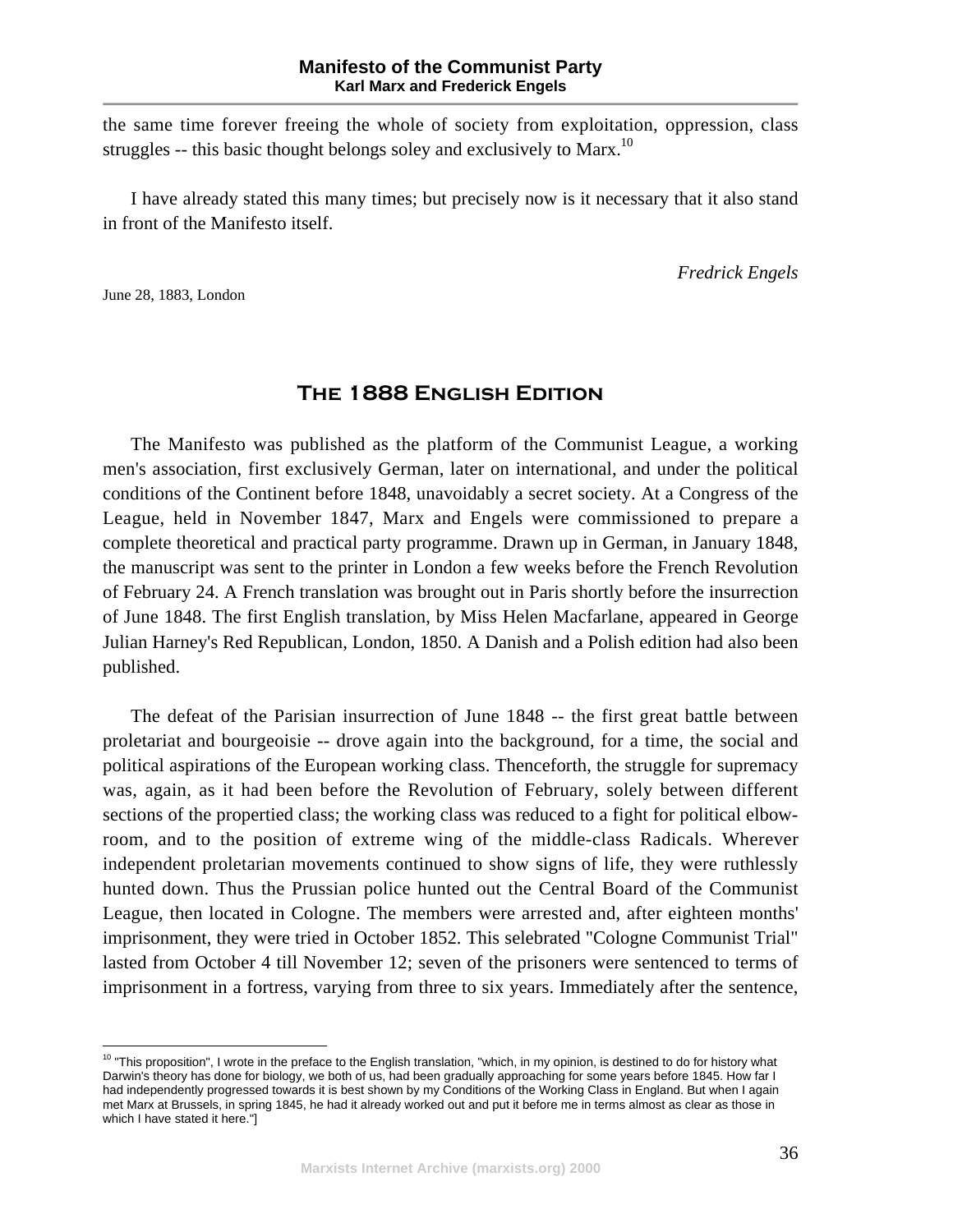the League was formlly dissolved by the remaining members. As to the Manifesto, it seemed henceforth doomed to oblivion.

When the European workers had recovered sufficient strength for another attack on the ruling classes, the International Working Men's Association sprang up. But this association, formed with the express aim of welding into one body the whole militant proletariat of Europe and America, could not at once proclaim the principles laid down in the Manifesto. The International was bound to have a programme broad enough to be acceptable to the English trade unions, to the followers of Proudhon in France, Belgium, Italy, and Spain, and to the Lassalleans in Germany.<sup>11</sup>

Marx, who drew up this programme to the satisfaction of all parties, entirely trusted to the intellectual development of the working class, which was sure to result from combined action and mutual discussion. The very events and vicissitudes in the struggle against capital, the defeats even more than the victories, could not help bringing home to men's minds the insufficiency of their various favorite nostrums, and preparing the way for a more complete insight into the true conditions for working-class emancipation. And Marx was right. The International, on its breaking in 1874, left the workers quite different men from what it found them in 1864. Proudhonism in France, Lassalleanism in Germany, were dying out, and even the conservative English trade unions, though most of them had long since severed their connection with the International, were gradually advancing towards that point at which, last year at Swansea, their president could say in their name: "Continental socialism has lost its terror for us." In fact, the principles of the Manifesto had made considerable headway among the working men of all countries.

The Manifesto itself came thus to the front again. Since 1850, the German text had been reprinted several times in Switzerland, England, and America. In 1872, it was translated into English in New York, where the translation was published in Woorhull and Claflin's Weekly. From this English version, a French one was made in Le Socialiste of New York. Since then, at least two more English translations, more or less mutilated, have been brought out in America, and one of them has been reprinted in England. The first Russian translation, made by Bakunin, was published at Herzen's Kolokol office in Geneva, about 1863; a second one, by the heroic Vera Zasulich, also in Geneva, in 1882. A new Danish edition is to be found in Socialdemokratisk Bibliothek, Copenhagen, 1885; a fresh French translation in Le Socialiste, Paris, 1886. From this latter, a Spanish version was prepared and published in Madrid, 1886. The German reprints are not to be counted; there have been twelve altogether at the least. An Armenian translation, which was to be published in Constantinople some months ago, did not see the light, I am told, because the publisher was afraid of bringing out

 $\overline{a}$ 

 $11$  Lassalle personally, to us, always acknowledged himself to be a disciple of Marx, and, as such, stood on the ground of the Manifesto. But in his first public agitation, 1862-1864, he did not go beyond demanding co-operative workshops supported by state credit.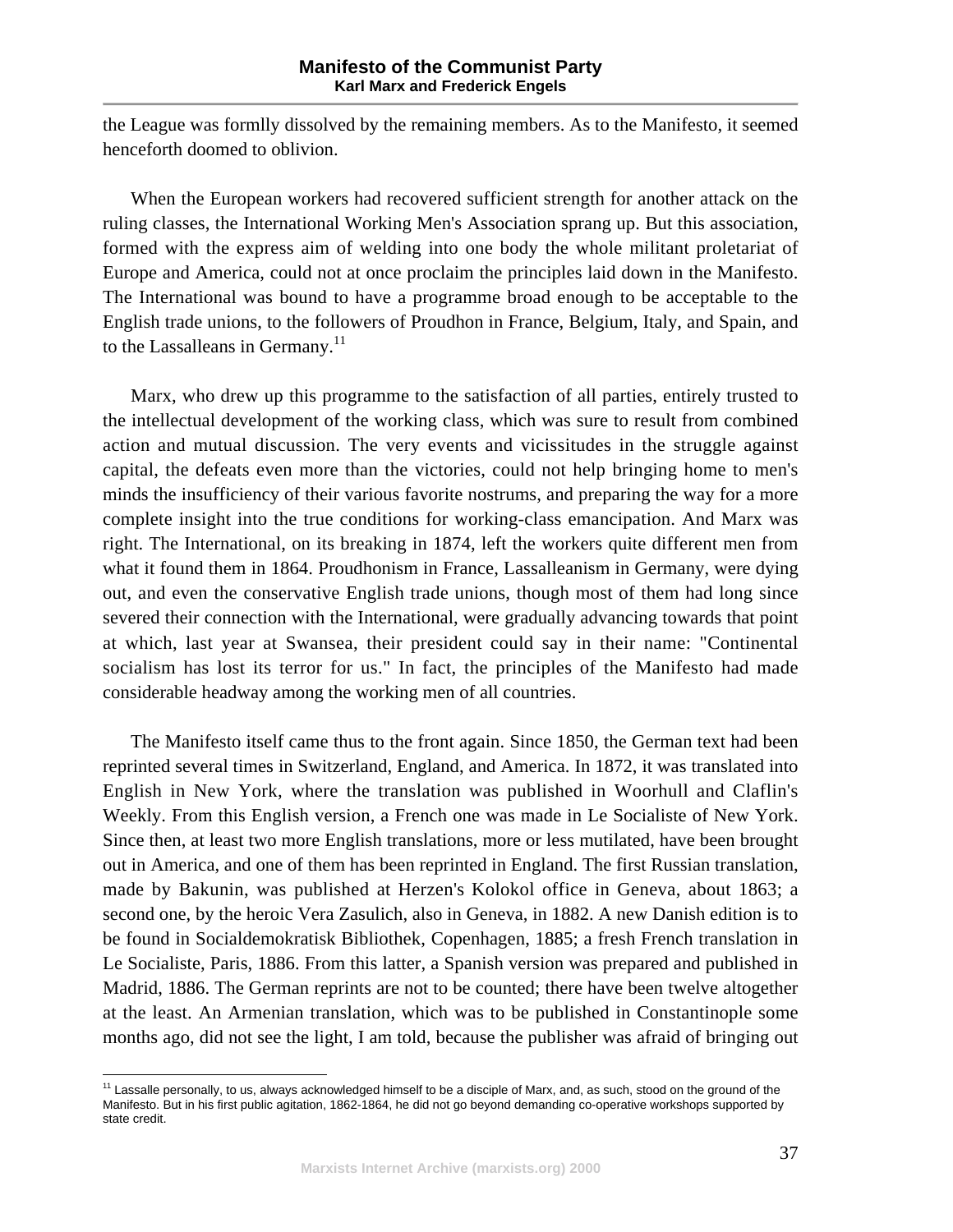a book with the name of Marx on it, while the translator declined to call it his own production. Of further translations into other languages I have heard but had not seen. Thus the history of the Manifesto reflects the history of the modern working-class movement; at present, it is doubtless the most wide spread, the most international production of all socialist literature, the common platform acknowledged by millions of working men from Siberia to California.

Yet, when it was written, we could not have called it a socialist manifesto. By Socialists, in 1847, were understood, on the one hand the adherents of the various Utopian systems: Owenites in England, Fourierists in France, both of them already reduced to the position of mere sects, and gradually dying out; on the other hand, the most multifarious social quacks who, by all manner of tinkering, professed to redress, without any danger to capital and profit, all sorts of social grievances, in both cases men outside the working-class movement, and looking rather to the "educated" classes for support. Whatever portion of the working class had become convinced of the insufficiency of mere political revolutions, and had proclaimed the necessity of total social change, called itself Communist. It was a crude, rough-hewn, purely instinctive sort of communism; still, it touched the cardinal point and was powerful enough amongst the working class to produce the Utopian communism of Cabet in France, and of Weitling in Germany. Thus, in 1847, socialism was a middle-class movement, communism a working-class movement. Socialism was, on the Continent at least, "respectable"; communism was the very opposite. And as our notion, from the very beginning, was that "the emancipation of the workers must be the act of the working class itself," there could be no doubt as to which of the two names we must take. Moreover, we have, ever since, been far from repudiating it.

The Manifesto being our joint production, I consider myself bound to state that the fundamental proposition which forms the nucleus belongs to Marx. That proposition is: That in every historical epoch, the prevailing mode of economic production and exchange, and the social organization necessarily following from it, form the basis upon which it is built up, and from that which alone can be explained the political and intellectual history of that epoch; that consequently the whole history of mankind (since the dissolution of primitive tribal society, holding land in common ownership) has been a history of class struggles, contests between exploiting and exploited, ruling and oppressed classes; That the history of these class struggles forms a series of evolutions in which, nowadays, a stage has been reached where the exploited and oppressed class -- the proletariat -- cannot attain its emancipation from the sway of the exploiting and ruling class -- the bourgeoisie -- without, at the same time, and once and for all, emancipating society at large from all exploitation, oppression, class distinction, and class struggles.

This proposition, which, in my opinion, is destined to do for history what Darwin's theory has done for biology, we both of us, had been gradually approaching for some years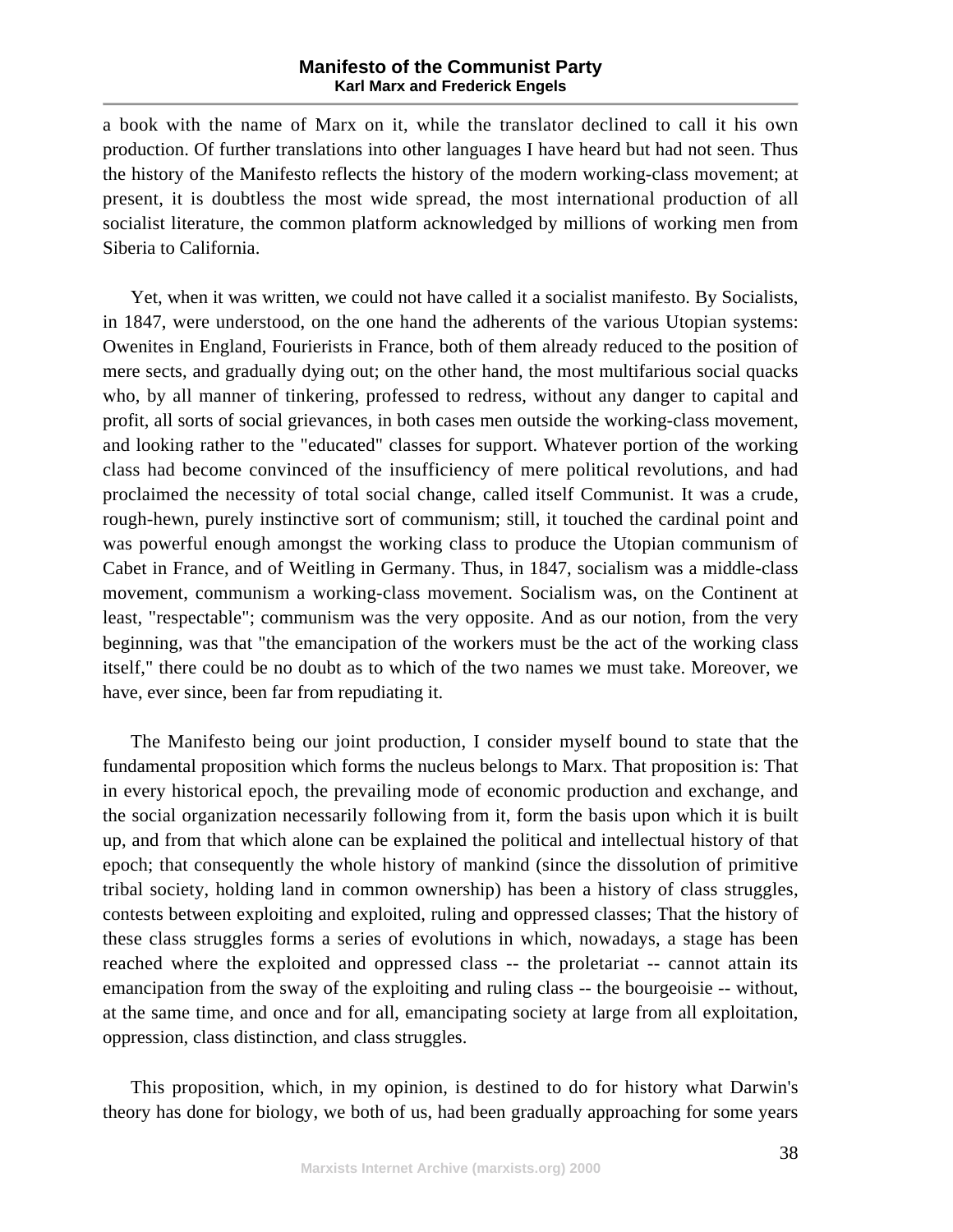before 1845. How far I had independently progressed towards it is best shown by my Conditions of the Working Class in England. But when I again met Marx at Brussels, in spring 1845, he had it already worked out and put it before me in terms almost as clear as those in which I have stated it here.

From our joint preface to the German edition of 1872, I quote the following:

"However much that state of things may have altered during the last twenty-five years, the general principles laid down in the Manifesto are, on the whole, as correct today as ever. Here and there, some detail might be improved. The practical application of the principles will depend, as the Manifesto itself states, everywhere and at all times, on the historical conditions for the time being existing, and, for that reason, no special stress is laid on the revolutionary measures proposed at the end of Section II. That passage would, in many respects, be very differently worded today. In view of the gigantic strides of Modern Industry since 1848, and of the accompanying improved and extended organization of the working class, in view of the practical experience gained, first in the February Revolution, and then, still more, in the Paris Commune, where the proletariat for the first time held political power for two whole months, this programme has in some details been antiquated. One thing especially was proved by the Commune, viz., that "the working class cannot simply lay hold of ready-made state machinery, and wield it for its own purposes." (See The Civil War in France: Address of the General Council of the International Working Men's Assocation 1871, where this point is further developed.) Further, it is self-evident that the criticism of socialist literature is deficient in relation to the present time, because it comes down only to 1847; also that the remarks on the relation of the Communists to the various opposition parties (Section IV), although, in principle still correct, yet in practice are antiquated, because the political situation has been entirely changed, and the progress of history has swept from off the Earth the greater portion of the political parties there enumerated.

"But then, the Manifesto has become a historical document which we have no longer any right to alter."

The present translation is by Mr Samuel Moore, the translator of the greater portion of Marx's Capital. We have revised it in common, and I have added a few notes explanatory of historical allusions.

*Fredrick Engels*

January 30, 1888, London

## **The 1890 German Edition**

Since [The 1883 German edition preface] was written, a new German edition of the Manifesto has again become necessary, and much has also happened to the Manifesto which should be recorded here.

A second Russian translation -- by Vera Zasulich -- appeared in Geneva in 1882; the preface to that edition was written by Marx and myself. Unfortunately, the original German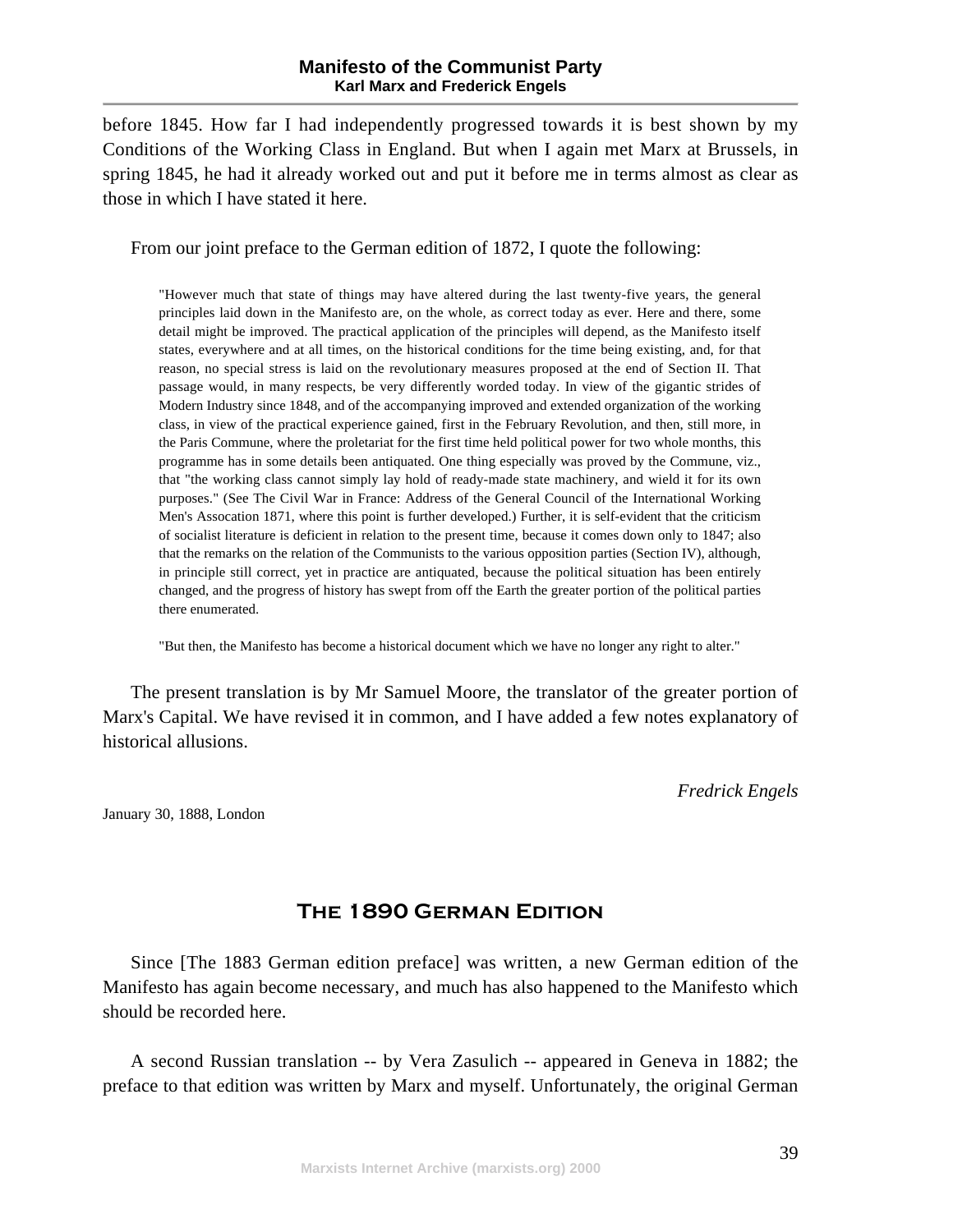manuscript has gone astray; I must therefore retranslate from the Russian which will in no way improve the text. It reads:

[ Reprint of the 1882 Russian Edition ]

At about the same date, a new Polish version appeared in Geneva: Manifest Kommunistyczny.

Furthermore, a new Danish translation has appeared in the Socialdemokratisk Bibliothek, Copenhagen, 1885. Unfortunately, it is not quite complete; certain essential passages, which seem to have presented difficulties to the translator, have been omitted, and, in addition, there are signs of carelessness here and there, which are all the more unpleasantly conspicuous since the translation indicates that had the translator taken a little more pains, he would have done an excellent piece of work.

A new French version appeared in 1886, in Le Socialiste of Paris; it is the best published to date.

From this latter, a Spanish version was published the same year in El Socialista of Madrid, and then reissued in pamphlet form: Manifesto del Partido Communista por Carlos Marx y F. Engels, Madrid, Administracion de El Socialista, Hernan Cortes.

As a matter of curiosity, I may mention that in 1887 the manuscript of an Armenian translation was offered to a publisher in Constantinople. But the good man did not have the courage to publish something bearing the name of Marx and suggested that the translator set down his own name as author, which the latter however declined.

After one, and then another, of the more or less inaccurate American translations had been repeatedly reprinted in England, an authentic version at last appeared in 1888. This was my friend Samuel Moore, and we went through it together once more before it went to press. It is entitled: Manifesto of the Communist Party, by Karl Marx and Frederick Engels. Authorized English translation, edited and annotated by Frederick Engels, 1888, London, William Reeves, 185 Fleet Street, E.C. I have added some of the notes of that edition to the present one.

The Manifesto has had a history of its own. Greeted with enthusiasm, at the time of its appearance, by the not at all numerous vanguard of scientific socialism (as is proved by the translations mentioned in the first place), it was soon forced into the background by the reaction that began with the defeat of the Paris workers in June 1848, and was finally excommunicated "by law" in the conviction of the Cologne Communists in November 1852.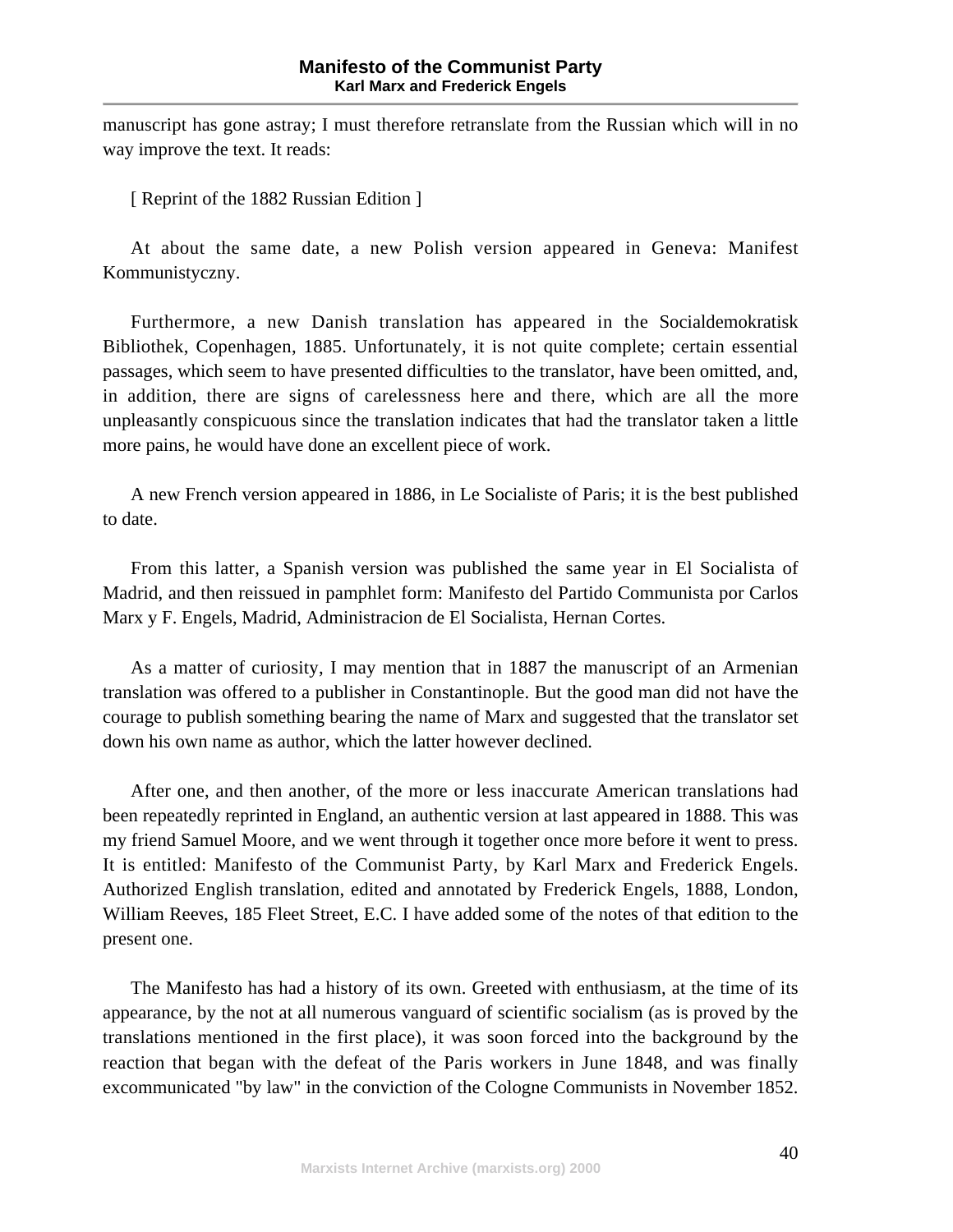With the disappearance from the public scene of the workers' movement that had begun with the February Revolution, the Manifesto too passed into the background.

When the European workers had again gathered sufficient strength for a new onslaught upon the power of the ruling classes, the International Working Men's Association came into being. Its aim was to weld together into one huge army the whole militant working class of Europe and America. Therefore it could not set out from the principles laid down in the Manifesto. It was bound to have a programme which would not shut the door on the English trade unions, the French, Belgian, Italian, and Spanish Proudhonists, and the German Lassalleans. This programme --the considerations underlying the Statutes of the International -- was drawn up by Marx with a master hand acknowledged even by the Bakunin and the anarchists. For the ultimate final triumph of the ideas set forth in the Manifesto, Marx relied solely upon the intellectual development of the working class, as it necessarily has to ensue from united action and discussion. The events and vicissitudes in the struggle against capital, the defeats even more than the successes, could not but demonstrate to the fighters the inadequacy of their former universal panaceas, and make their minds more receptive to a thorough understanding of the true conditions for workingclass emancipation. And Marx was right. The working class of 1874, at the dissolution of the International, was altogether different from that of 1864, at its foundation. Proudhonism in the Latin countries, and the specific Lassalleanism in Germany, were dying out; and even the ten arch-conservative English trade unions were gradually approaching the point where, in 1887, the chairman of their Swansea Congress could say in their name: "Continental socialism has lost its terror for us." Yet by 1887 continental socialism was almost exclusively the theory heralded in the Manifesto. Thus, to a certain extent, the history of the Manifesto reflects the history of the modern working-class movement since 1848. At present, it is doubtless the most widely circulated, the most international product of all socialist literature, the common programme of many millions of workers of all countries from Siberia to California.

Nevertheless, when it appeared, we could not have called it a socialist manifesto. In 1847, two kinds of people were considered socialists. On the one hand were the adherents of the various utopian systems, notably the Owenites in England and the Fourierists in France, both of whom, at that date, had already dwindled to mere sects gradually dying out. On the other, the manifold types of social quacks who wanted to eliminate social abuses through their various universal panaceas and all kinds of patch-work, without hurting capital and profit in the least. In both cases, people who stood outside the labor movement and who looked for support rather to the "educated" classes. The section of the working class, however, which demanded a radical reconstruction of society, convinced that mere political revolutions were not enough, then called itself Communist. It was still a rough-hewn, only instinctive and frequently somewhat crude communism. Yet, it was powerful enough to bring into being two systems of utopian communism -- in France, the "Icarian" communists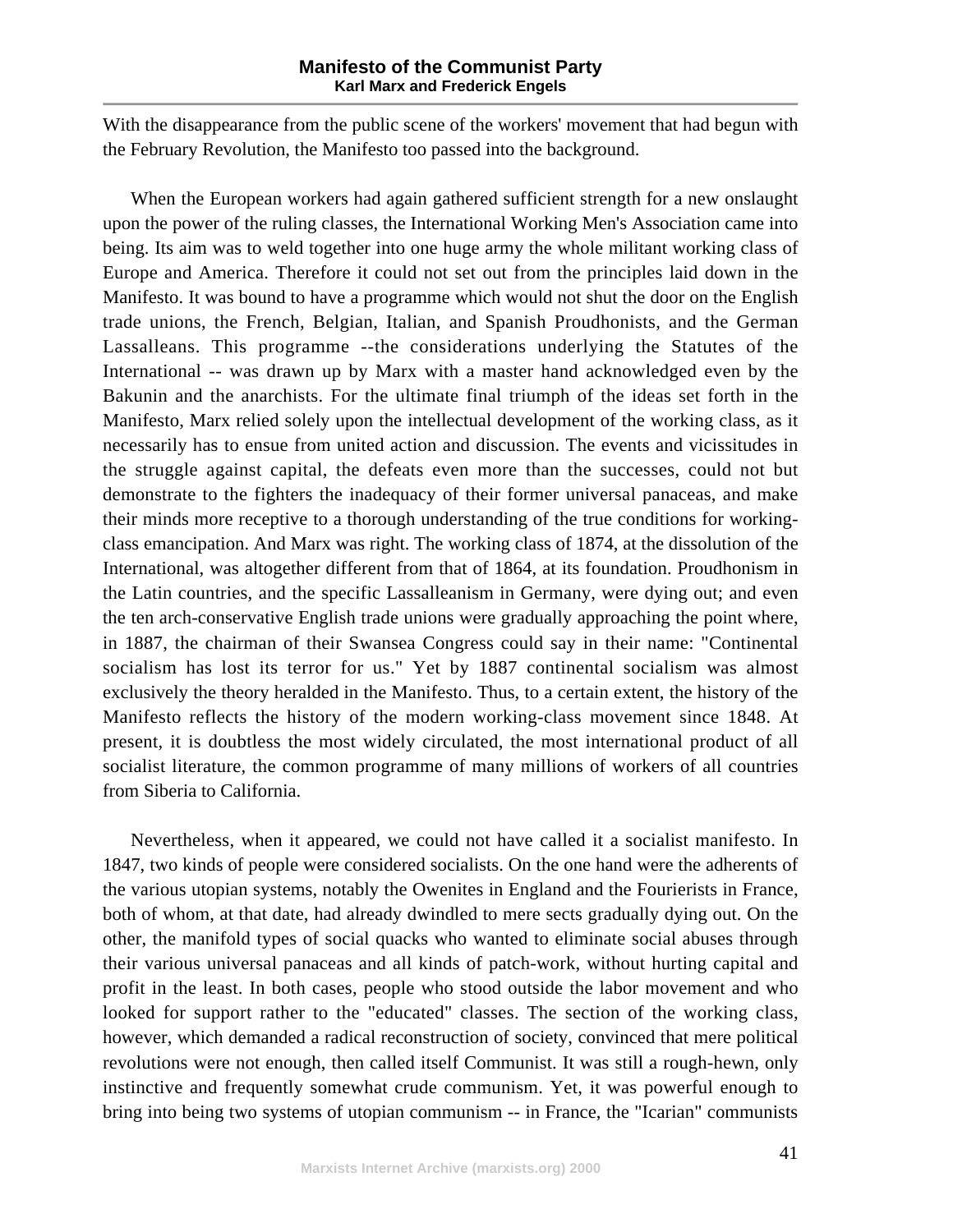of Cabet, and in Germany that of Weitling. Socialism in 1847 signified a bourgeois movement, communism a working-class movement. Socialism was, on the Continent at least, quite respectable, whereas communism was the very opposite. And since we were very decidely of the opinion as early as then that "the emancipation of the workers must be the task of the working class itself," we could have no hesitation as to which of the two names we should choose. Nor has it ever occured to us to repudiate it.

"Working men of all countries, unite!" But few voices responded when we proclaimed these words to the world 42 years ago, on the eve of the first Paris Revolution in which the proletariat came out with the demands of its own. On September 28, 1864, however, the proletarians of most of the Western European countries joined hands in the International Working Men's Association of glorious memory. True, the International itself lived only nine years. But that the eternal union of the proletarians of all countries created by it is still alive and lives stronger than ever, there is no better witness than this day. Because today, as I write these lines, the European and American proletariat is reviewing its fighting forces, mobilized for the first time, mobilized as one army, under one flag, for one immediate aim: the standard eight-hour working day to be established by legal enactment, as proclaimed by the Geneva Congress of the International in 1866, and again by the Paris Workers' Congress of 1889. And today's spectacle will open the eyes of the capitalists and landlords of all countries to the fact that today the proletarians of all countries are united indeed.

If only Marx were still by my side to see this with his own eyes!

*Fredrick Engels*

May 1, 1890, London

## **The 1892 Polish Edition**

The fact that a new Polish edition of the Communist Manifesto has become necessary gives rise to various thoughts.

First of all, it is noteworthy that of late the Manifesto has become an index, as it were, of the development of large-scale industry on the European continent. In proportion as largescale industry expands in a given country, the demand grows among the workers of that country for enlightenment regarding their position as the working class in relation to the possessing classes, the socialist movement spreads among them and the demand for the Manifesto increases. Thus, not only the state of the labour movement but also the degree of development of large-scale industry can be measured with fair accuracy in every country by the number of copies of the Manifesto circulated in the language of that country.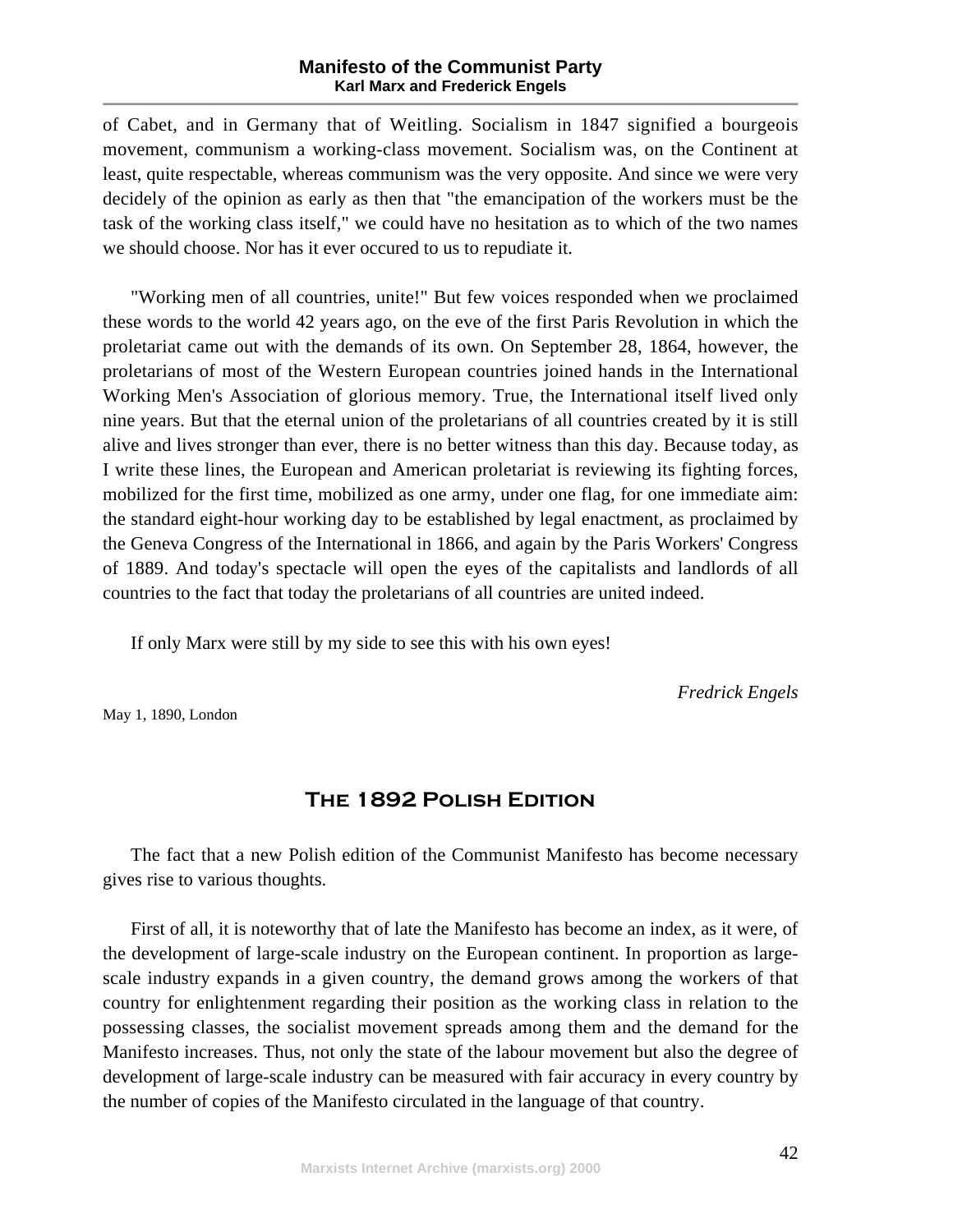Accordingly, the new Polish edition indicates a decided progress of Polish industry. And there can be no doubt whatever that this progress since the previous edition published ten years ago has actually taken place. Russian Poland, Congress Poland, has become the big industrial region of the Russian Empire. Whereas Russian large-scale industry is scattered sporadically – a part round the Gulf of Finland, another in the center (Moscow and Vladimir), a third along the coasts of the Black and Azov seas, and still others elsewhere – Polish industry has been packed into a relatively small area and enjoys both the advantages and disadvantages arising from such concentration. The competing Russian manufacturers acknowledged the advantages when they demanded protective tariffs against Poland, in spit of their ardent desire to transform the Poles into Russians. The disadvantages – for the Polish manufacturers and the Russian government – are manifest in the rapid spread of socialist ideas among the Polish workers and in the growing demand for the Manifesto.

But the rapid development of Polish industry, outstripping that of Russia, is in its turn a new proof of the inexhaustible vitality of the Polish people and a new guarantee of its impending national restoration. And the restoration of an independent and strong Poland is a matter which concerns not only the Poles but all of us. A sincere international collaboration of the European nations is possible only if each of these nations is fully autonomous in its own house. The Revolution of 1848, which under the banner of the proletariat, after all, merely let the proletarian fighters do the work of the bourgeoisie, also secured the independence of Italy, Germany and Hungary through its testamentary executors, Louis Bonaparte and Bismarck; but Poland, which since 1792 had done more for the Revolution than all these three together, was left to its own resources when it succumbed in 1863 to a tenfold greater Russian force. The nobility could neither maintain nor regain Polish independence; today, to the bourgeoisie, this independence is, to say the last, immaterial. Nevertheless, it is a necessity for the harmonious collaboration of the European nations. It can be gained only by the young Polish proletariat, and in its hands it is secure. For the workers of all the rest of Europe need the independence of Poland just as much as the Polish workers themselves.

*F. Engels*

London, February 10, 1892

## **The 1893 Italian Edition**

Publication of the *Manifesto of the Communist Party* coincided, one may say, with March 18, 1848, the day of the revolution in Milan and Berlin, which were armed uprisings of the two nations situated in the center, the one, of the continent of Europe, the other, of the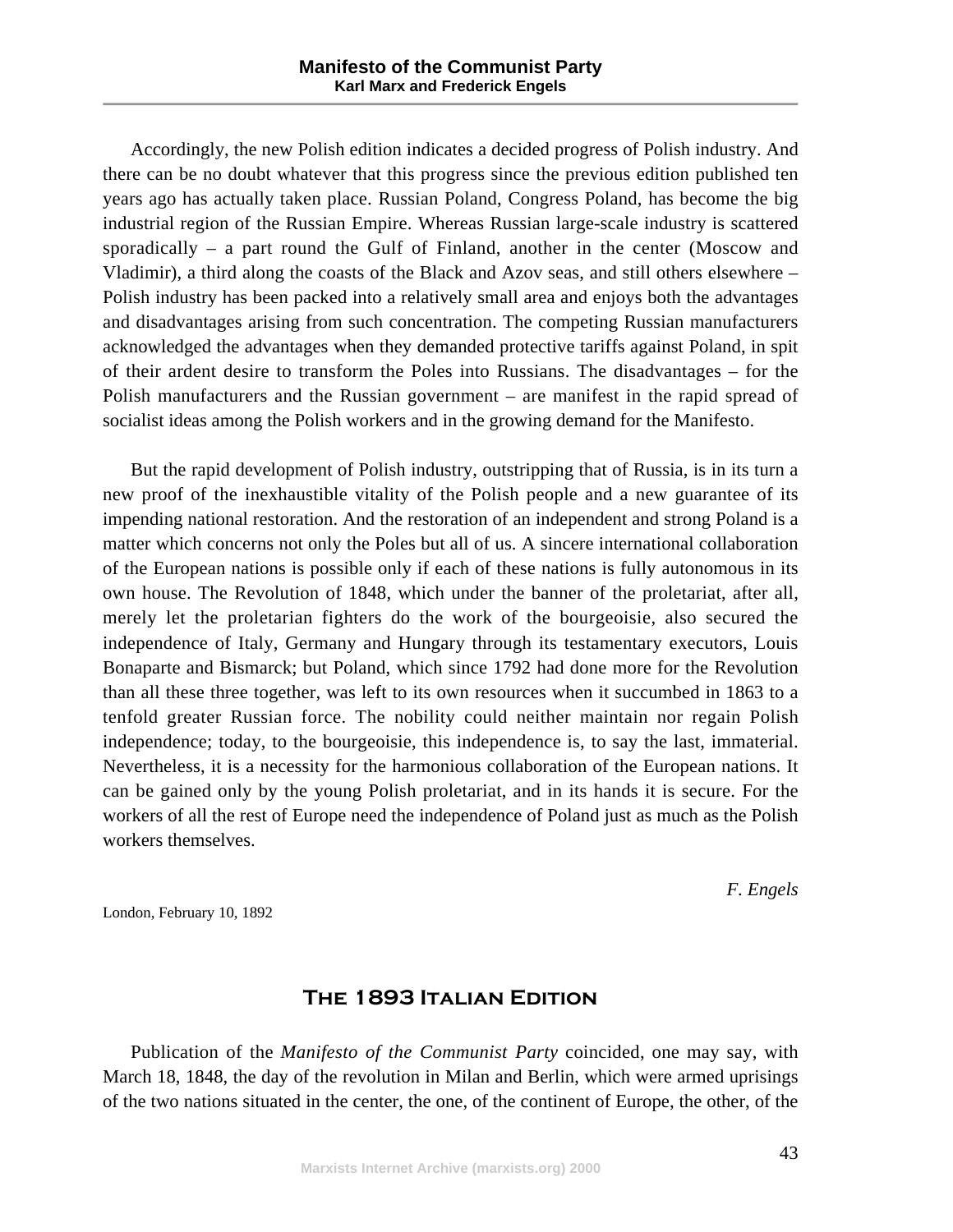Mediterranean; two nations until then enfeebled by division and internal strife, and thus fallen under foreign domination. While Italy was subject to the Emperor of Austria, Germany underwent the yoke, not less effective though more indirect, of the Tsar of all the Russias. The consequences of March 18, 1848, freed both Italy and Germany from this disgrace; if from 1848 to 1871 these two great nations were reconstituted and somehow again put on their own, it was as Karl Marx used to say, because the men who suppressed the Revolution of 1848 were, nevertheless, its testamentary executors in spite of themselves.

Everywhere that revolution was the work of the working class; it was the latter that built the barricades and paid with its lifeblood. Only the Paris workers, in overthrowing the government, had the very definite intention of overthrowing the bourgeois regime. But conscious though they were of the fatal antagonism existing between their own class and the bourgeoisie, still, neither the economic progress of the country nor the intellectual development of the mass of French workers had as yet reached the stage which would have made a social reconstruction possible. In the final analysis, therefore, the fruits of the revolution were reaped by the capitalist class. In the other countries, in Italy, in Germany, in Austria, the workers, from the very outset, did nothing but raise the bourgeoisie to power. But in any country the rule of the bourgeoisie is impossible without national independence Therefore, the Revolution of 1848 had to bring in its train the unity and autonomy of the nations that had lacked them up to then: Italy, Germany, Hungary. Poland will follow in turn.

Thus, if the Revolution of 1848 was not a socialist revolution, it paved the way, prepared the ground for the latter. Through the impetus given to large-scaled industry in all countries, the bourgeois regime during the last forty-five years has everywhere created a numerous, concentrated and powerful proletariat. It has thus raised, to use the language of the Manifesto, its own grave-diggers. Without restoring autonomy and unity to each nation, it will be impossible to achieve the international union of the proletariat, or the peaceful and intelligent co-operation of these nations toward common aims. Just imagine joint international action by the Italian, Hungarian, German, Polish and Russian workers under the political conditions preceding 1848!

The battles fought in 1848 were thus not fought in vain. Nor have the forty-five years separating us from that revolutionary epoch passed to no purpose. The fruits are ripening, and all I wish is that the publication of this Italian translation may augur as well for the victory of the Italian proletariat as the publication of the original did for the international revolution.

The Manifesto does full justice to the revolutionary part played by capitalism in the past. The first capitalist nation was Italy. The close of the feudal Middle Ages, and the opening of the modern capitalist era are marked by a colossal figured: an Italian, Dante, both the last